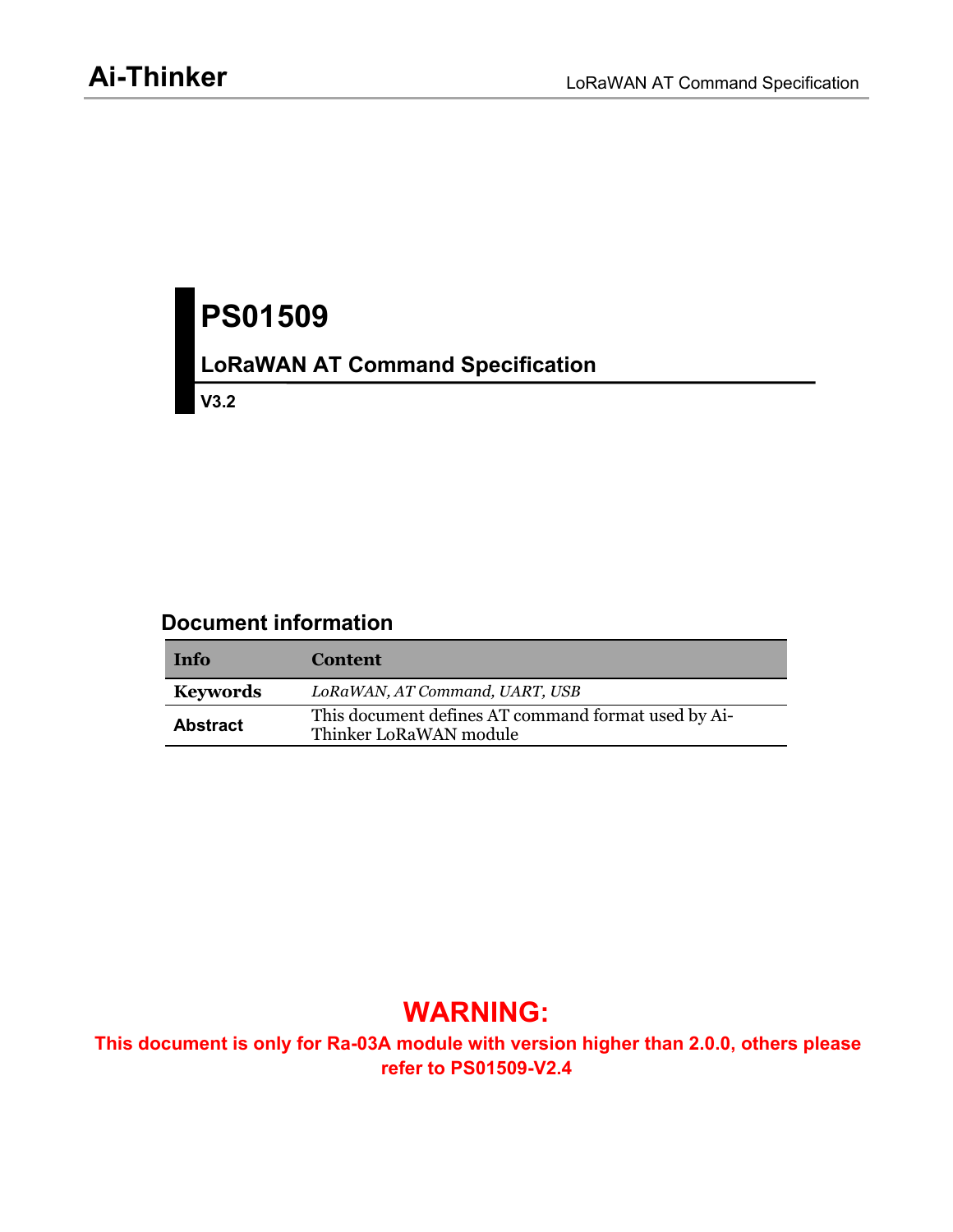# <span id="page-1-0"></span>**Content**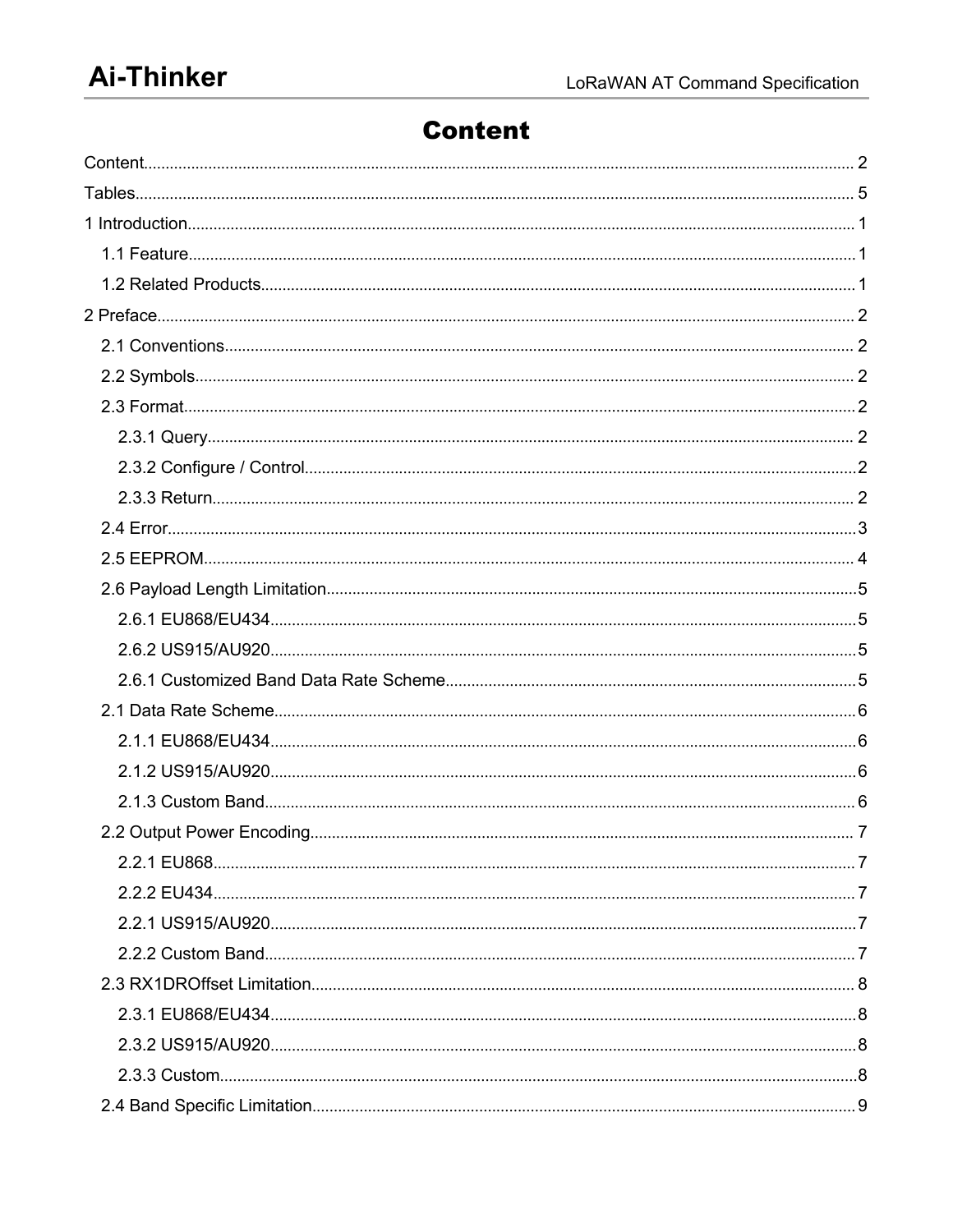# **Ai-Thinker**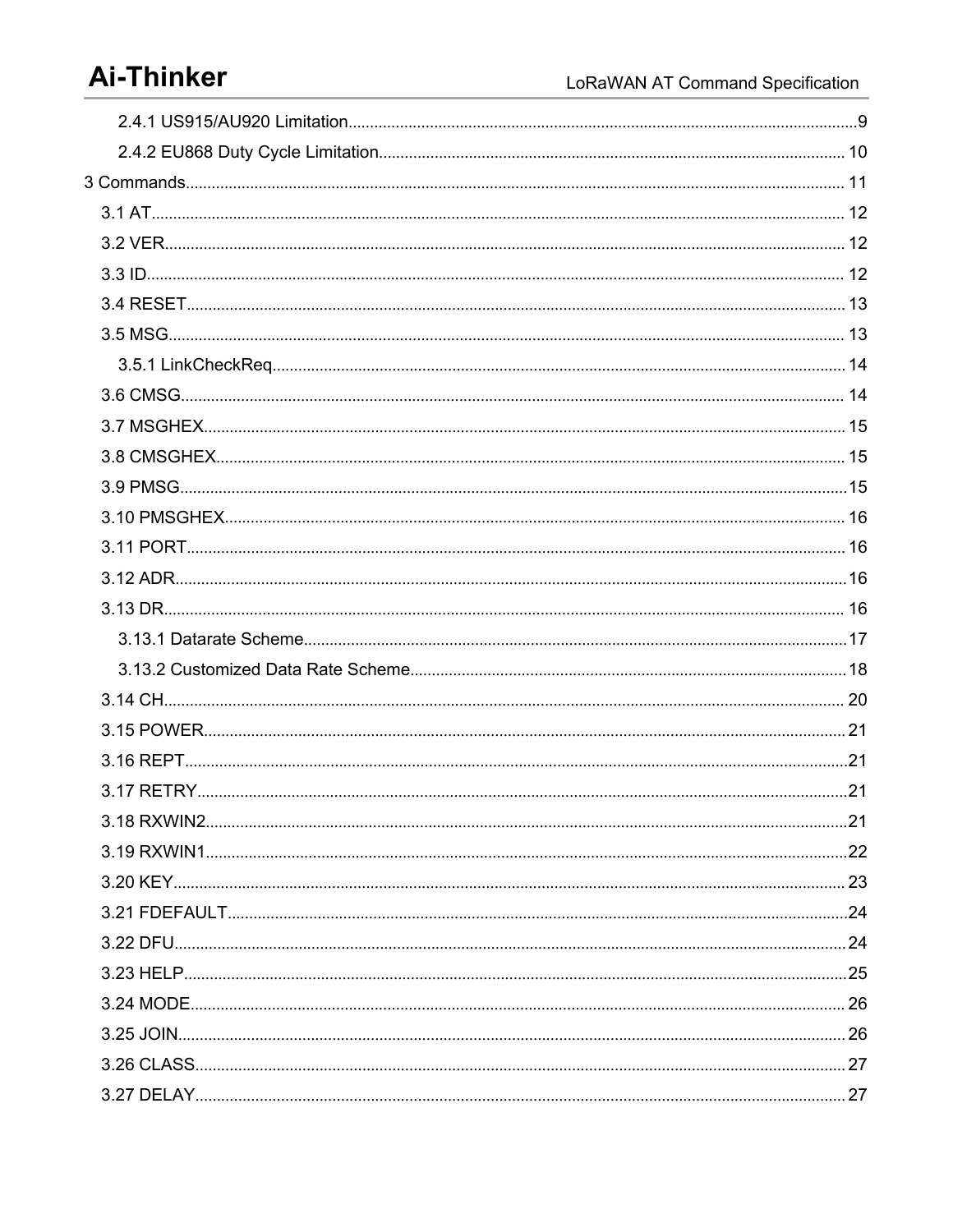# **Ai-Thinker**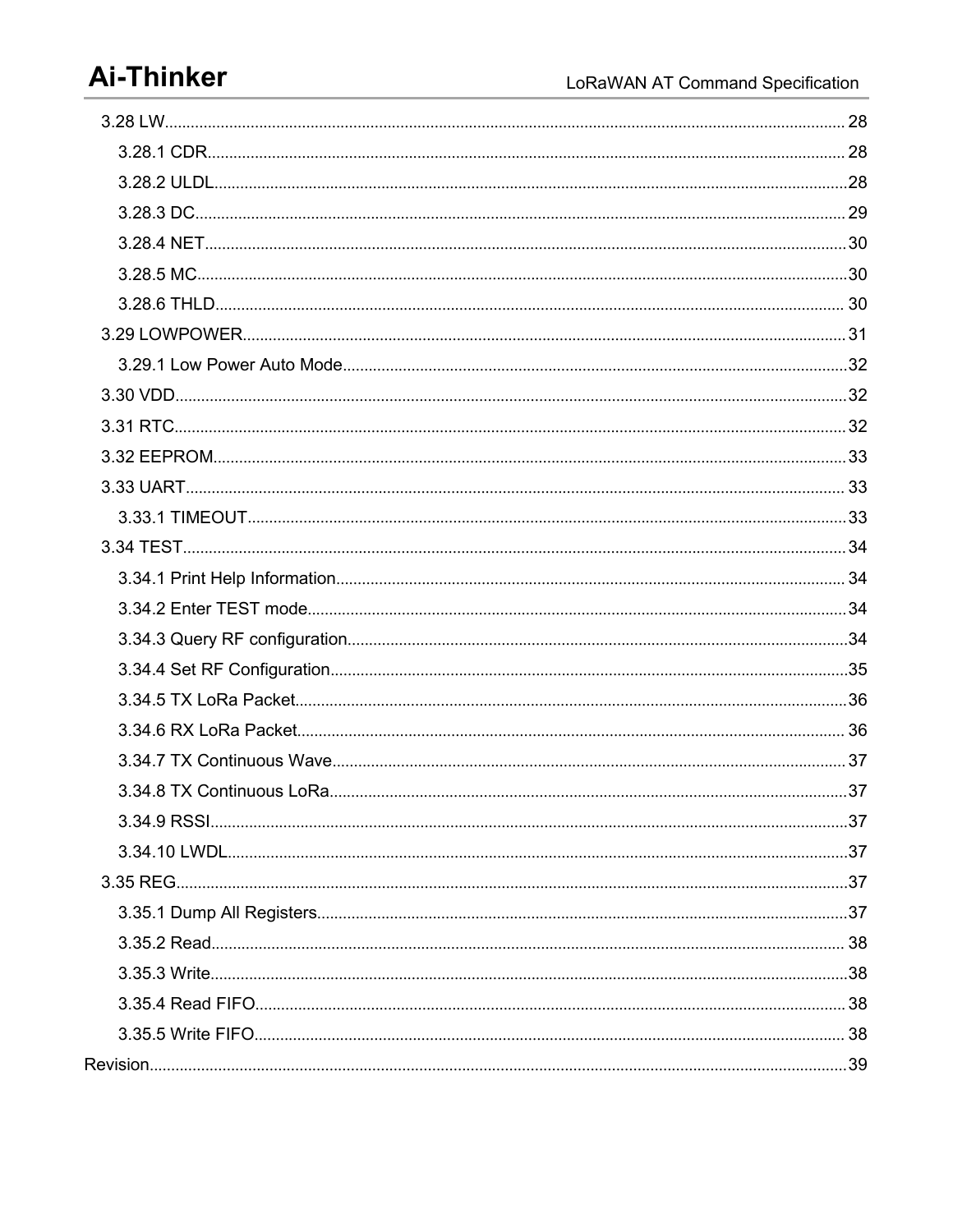# <span id="page-4-0"></span>**Tables**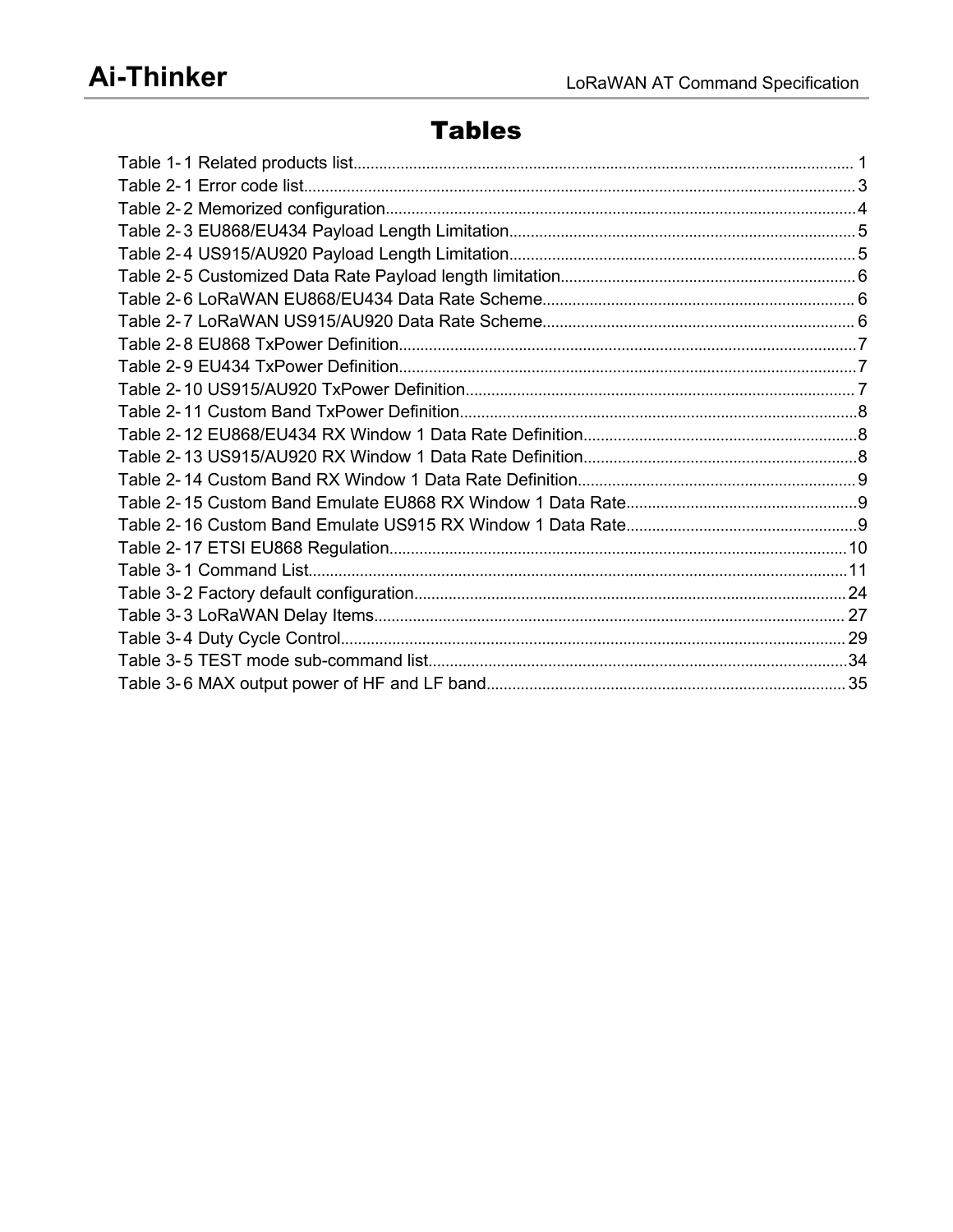# <span id="page-5-3"></span><span id="page-5-2"></span><span id="page-5-1"></span><span id="page-5-0"></span>**1 Introduction**

Ai-Thinker™ [LoRaWAN](http://lora-alliance.org/)™ modem is LoRaWAN compatible device, which supports flexible LoRaWAN communication. This document is intended to describe a command interface implementation of LoRaWAN Class A/C protocol. LoRaWAN protocol is available from LoRa Alliance, it is recommended to review LoRaWAN specification before using LoRaWAN modem.

# **1.1 Feature**

- Maximum configurable 72 channels
- Maximum 255 bytes frame
- User configuration nonvolatile
- Support LoRaWAN R1.0.1 data rate schemes: EU434/EU868/US915/ AU920/US915HYBRID
- Customized data rate scheme
- LoRaWAN Class A/C
- Numerous test commands (LoRa P2P, Class C downlink, Continuous Wave etc.)
- Flexible hexadecimal string parser
- Ultra-low power ([1](#page-5-4).4uA@3.3V)<sup>1</sup>, intelligent auto low power mode
- Case insensitive commands
- Flexible RXWIN2 configuration interface
- Configurable RXWIN1 channel frequency
- Possibility to enable full-duplex LoRaWAN system
- 256 bytes EEPROM to save user data
- RTC time and supply voltage measurement

# **1.2 Related Products**

| <b>Part Number</b> | <b>Bootloader</b> | <b>Interface</b>                 |
|--------------------|-------------------|----------------------------------|
| <b>Ra-03A</b>      | 1 A D T           | . $I\mathsf{A}\mathsf{R}^{\tau}$ |
|                    |                   |                                  |

**Table 1- 1 Related products list**

<span id="page-5-4"></span><sup>1</sup> UART interface modem only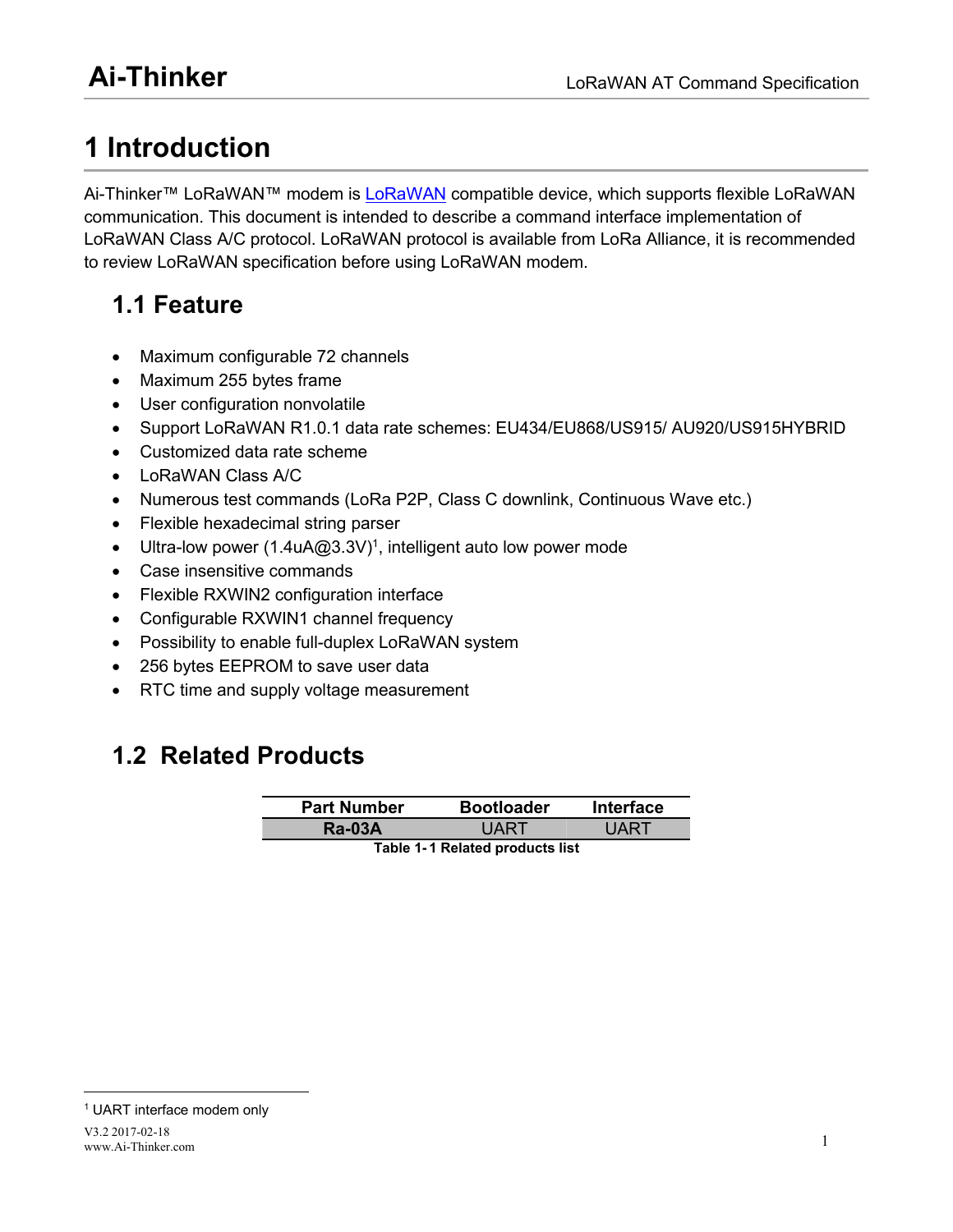# <span id="page-6-1"></span><span id="page-6-0"></span>**2 Preface**

## <span id="page-6-2"></span>**2.1 Conventions**

- Command is case insensitive:
- All commands have response;
- Command length never exceeds total 528 characters;
- One valid AT Command must end with '\n', "\r\n" is also valid;
- If command timeout feature is enabled, end '\n' will not be mandatory;
- <LF> means the newline character. <CR> means carriage return;
- UART [2](#page-6-3) configuration "9600, 8, n 1" (8 bits data, no parity, 1 stop bit);

# **2.2 Symbols**

- = --> Set value for command
- ? --> Query
- -- > Start a list input parameter
- + --> Prefix of command
- --> Separator of parameters
- Space --> Empty character, could be used to format command

NOTE: You could use quote sign < " > to force input parameter with space, such as <AT+MSGHEX="AA BB CC DD EE">, then "AA BB CC DD EE" is treated as one parameter. But if you input command <AT+MSGHEX=AA BB CC DD EE>. "AA BB CC DD EE" will treated as 5 *parameters, AT+MSGHEX returns error.*

# **2.3 Format**

All commands in this document are end with <CR><LF>. In order to facilitate the description, all <CR><LF> is intentionally omitted in this document.

## **2.3.1 Query**

Use query command to check LoRaWAN modem configuration, such as channel configuration, ADR status, TX power, etc.

**AT+COMMAND**

#### **AT+COMMAND?**

#### **AT+COMMAND=?**

*NOTE: Query format is available with every LoRaWAN supported command*

## **2.3.2 Configure / Control**

Uses configure/control command to set new configuration or control transaction.

**AT+COMMAND=DATA**

### **2.3.3 Return**

Return data is in format like "+CMD: RETURN DATA" **+COMMAND: "RETURN DATA"**

<span id="page-6-3"></span><sup>2</sup> *Ra-03A supports UART interface*

*RHF3M076 supports USB CDC interface of which UART configuration isunconcerned*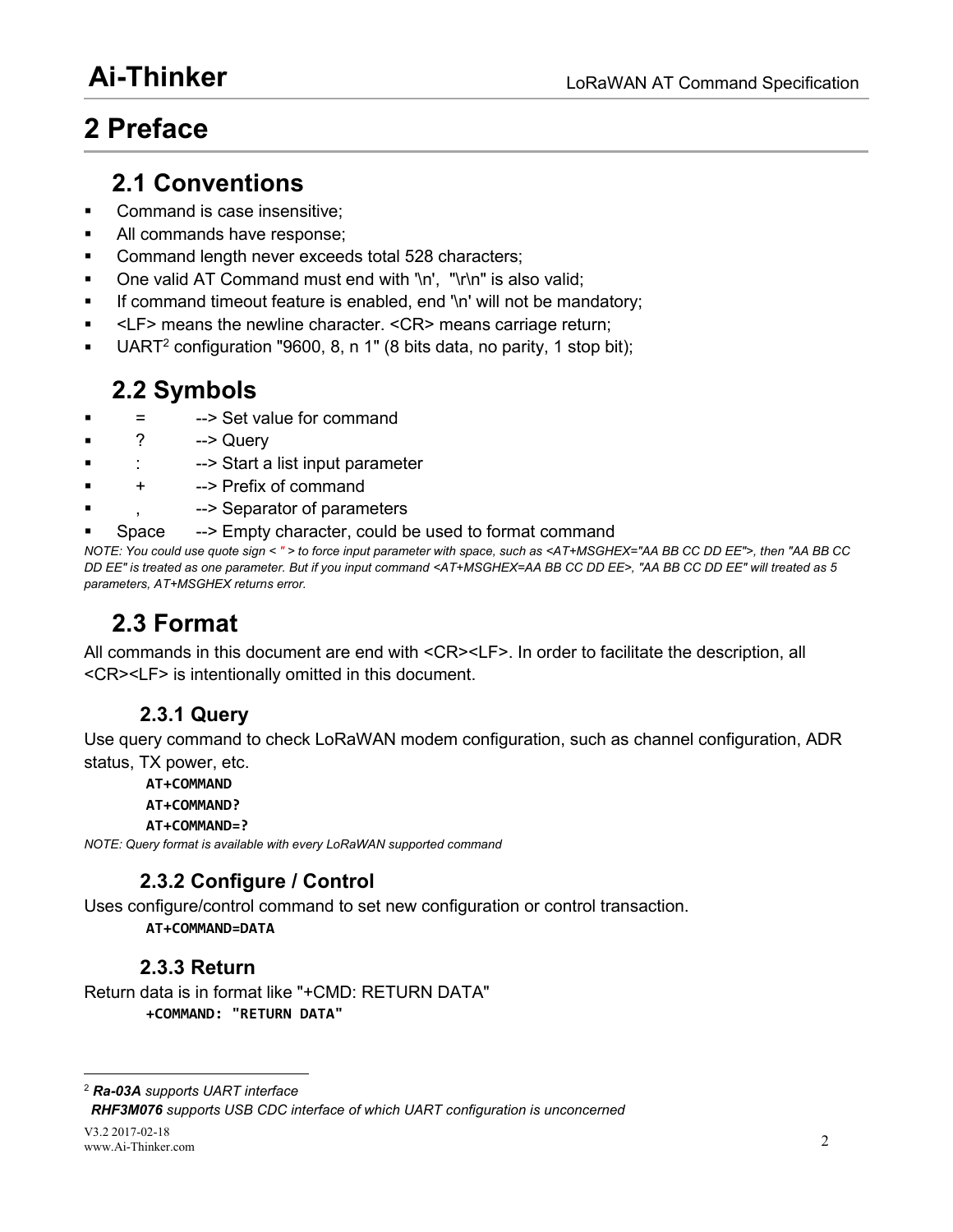# <span id="page-7-1"></span><span id="page-7-0"></span>**2.4 Error**

| Code  | <b>Comment</b>                                                 |
|-------|----------------------------------------------------------------|
| -1    | The number of parameters is invalid                            |
| $-2$  | The content of the parameter is invalid                        |
| $-3$  | API function returns error when user parameter is passed to it |
| -4    | LoRaWAN modem can't save parameter to EEPROM                   |
| $-5$  | The command is disabled currently                              |
| -6    | Unknown error occurs                                           |
| -7    | There is not enough HEAP to execute user operation             |
| $-10$ | Command unknown                                                |
| $-11$ | Command is in wrong format                                     |
| $-12$ | Command is unavailable in current mode (Check with "AT+MODE")  |
| $-20$ | Too many parameters. LoRaWAN modem support max 15 parameters   |
| -21   | Length of command is too long (exceed 528 bytes)               |
| $-22$ | Receive end symbol timeout, command must end with <lf></lf>    |
| $-23$ | Invalid character received                                     |
| $-24$ | Either -21, -22 or -23                                         |

**Table 2- 1 Error code list**

This error code list applies to all LoRaWAN supported command. User could refer to this list to know what is happening to LoRaWAN modem, when gets errors.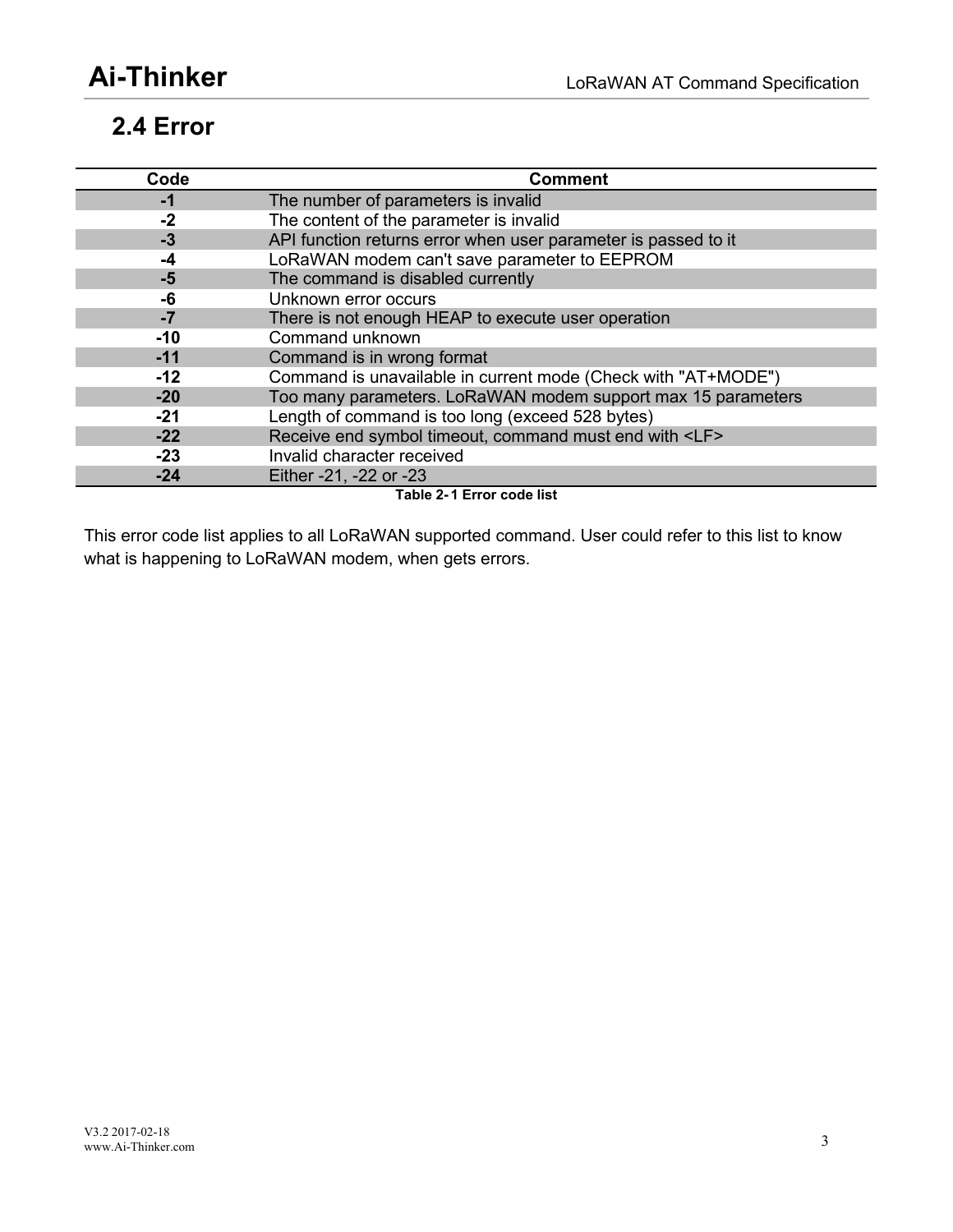# <span id="page-8-0"></span>**2.5 EEPROM**

Items below will be synchronized to EEPROM of LoRaWAN modem once changed successfully, this makes LoRaWAN modem memorized, user doesn't need to reconfigure parameter after repower, LoRaWAN modem helps to keep it. If user wants to go back factory default configuration, refer to 3.21 FDEFAULT.

<span id="page-8-1"></span>

| Item                                 |
|--------------------------------------|
| Channel frequency, datarate range    |
| (up to 16 channels)                  |
| <b>Datarate</b>                      |
| <b>TX power</b>                      |
| <b>ADR</b>                           |
| RX Window2 frequency/datarate        |
| <b>RX Window1 frequency</b>          |
| Keys(NwkSkey, AppSkey, AppKey)       |
| ID(DevAddr, DevEUI, AppEui)          |
| <b>Port</b>                          |
| Unconfirmed message repetition       |
| <b>Confirmed message retry</b>       |
| Mode <sup>3</sup>                    |
| <b>LWABP/LWOTAA</b>                  |
| <b>Customize data rate scheme</b>    |
| Delay(RX1, RX2, JRX1, JRX2)          |
| <b>Multicast parameters</b>          |
| (MC DevAddr, MC_NwkSkey, MC_AppSkey) |
| Table 2-2 Memorized configuration    |

<span id="page-8-2"></span><sup>&</sup>lt;sup>3</sup> Test mode is not stored; a reset during test mode makes modem switch back to previous mode.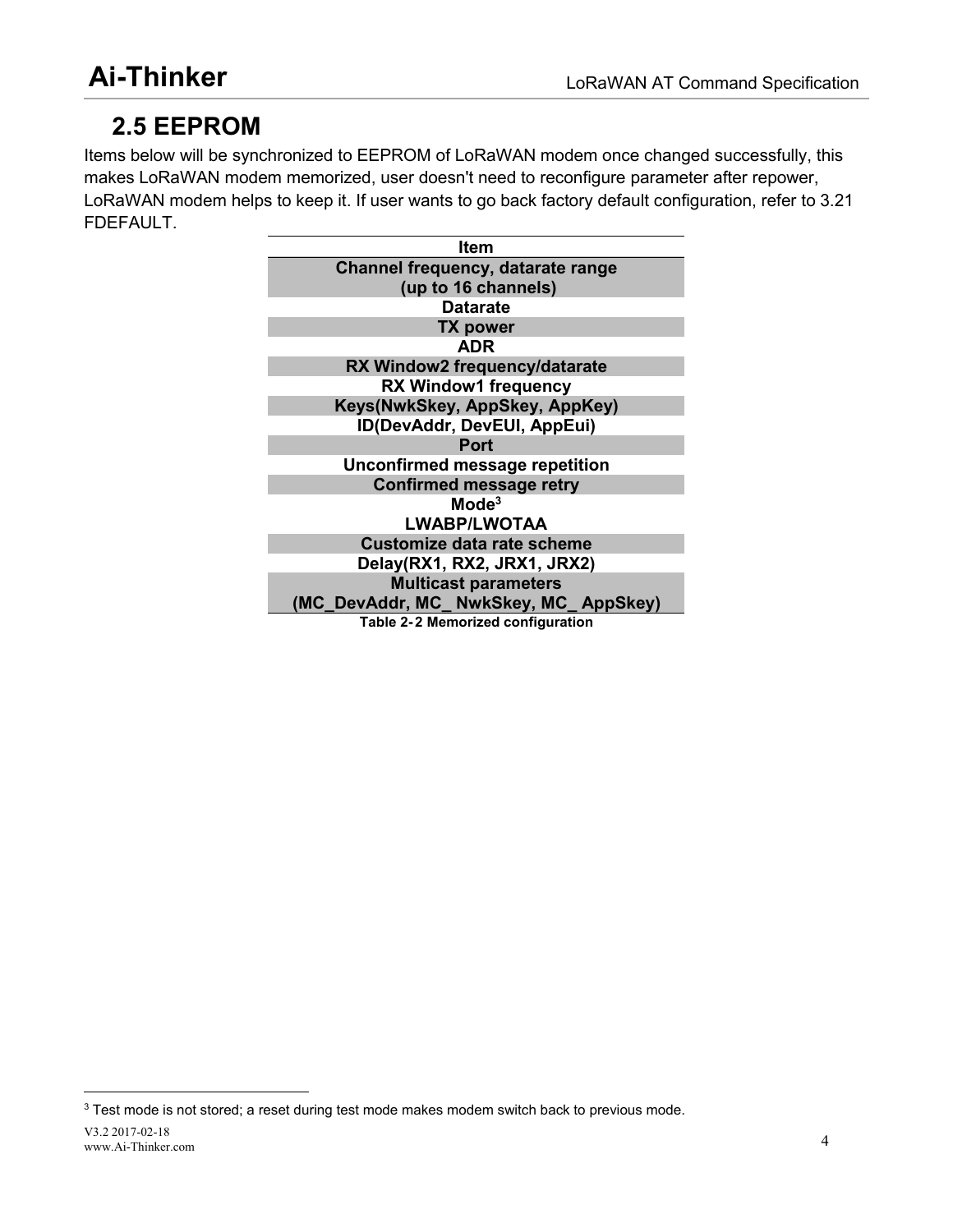# <span id="page-9-1"></span><span id="page-9-0"></span>**2.6 Payload Length Limitation**

Repeater mode is not supported.

## **2.6.1 EU868/EU434**

<span id="page-9-3"></span><span id="page-9-2"></span>

|      | Data Rate PHYPayload MacPayload FRMPayload |     |     |
|------|--------------------------------------------|-----|-----|
|      | 64                                         | 59  | 51  |
|      | 64                                         | 59  | 51  |
|      | 64                                         | 59  | 51  |
|      | 128                                        | 123 | 115 |
|      | 255                                        | 250 | 242 |
|      | 255                                        | 250 | 242 |
|      | 255                                        | 250 | 242 |
|      | 255                                        | 250 | 242 |
| 8:15 | -                                          |     |     |

**Table 2- 3 EU868/EU434 Payload Length Limitation**

### **2.6.2 US915/AU920**

|       |     |     | Data Rate PHYPayload MacPayload FRMPayload |
|-------|-----|-----|--------------------------------------------|
| 0     | 24  | 19  | 11                                         |
| 1     | 66  | 61  | 53                                         |
| 2     | 139 | 134 | 126                                        |
| 3     | 255 | 250 | 242                                        |
| 4     | 255 | 250 | 242                                        |
| $5-7$ |     |     |                                            |
| 8     | 66  | 61  | 53                                         |
| 9     | 142 | 137 | 129                                        |
| 10    | 255 | 250 | 242                                        |
| 11    | 255 | 250 | 242                                        |
| 12    | 255 | 250 | 242                                        |
| 13    | 255 | 250 | 242                                        |
| 14:15 |     |     |                                            |

**Table 2- 4 US915/AU920 Payload Length Limitation**

## **2.6.1 Customized Band Data Rate Scheme**

Payload length depends on the current using spread factor and band width.Table below shows the relationship between "Spread Factor", "Band Width", "PHYPayload" and "MacPayload".

| Spread Factor Band Width PHYPayload MacPayload FRMPayload |               |     |     |     |
|-----------------------------------------------------------|---------------|-----|-----|-----|
| <b>SF12</b>                                               | <b>125KHz</b> | 64  | 59  | 51  |
| <b>SF11</b>                                               | <b>125KHz</b> | 64  | 59  | 51  |
| <b>SF10</b>                                               | <b>125KHz</b> | 64  | 59  | 51  |
| SF <sub>9</sub>                                           | <b>125KHz</b> | 128 | 123 | 115 |
| SF <sub>8</sub>                                           | <b>125KHz</b> | 255 | 250 | 242 |
| SF <sub>7</sub>                                           | <b>125KHz</b> | 255 | 250 | 242 |
| <b>SF12</b>                                               | <b>250KHz</b> | 128 | 123 | 115 |
| <b>SF11</b>                                               | <b>250KHz</b> | 255 | 250 | 242 |
| <b>SF10</b>                                               | <b>250KHz</b> | 255 | 250 | 242 |
| SF <sub>9</sub>                                           | <b>250KHz</b> | 255 | 250 | 242 |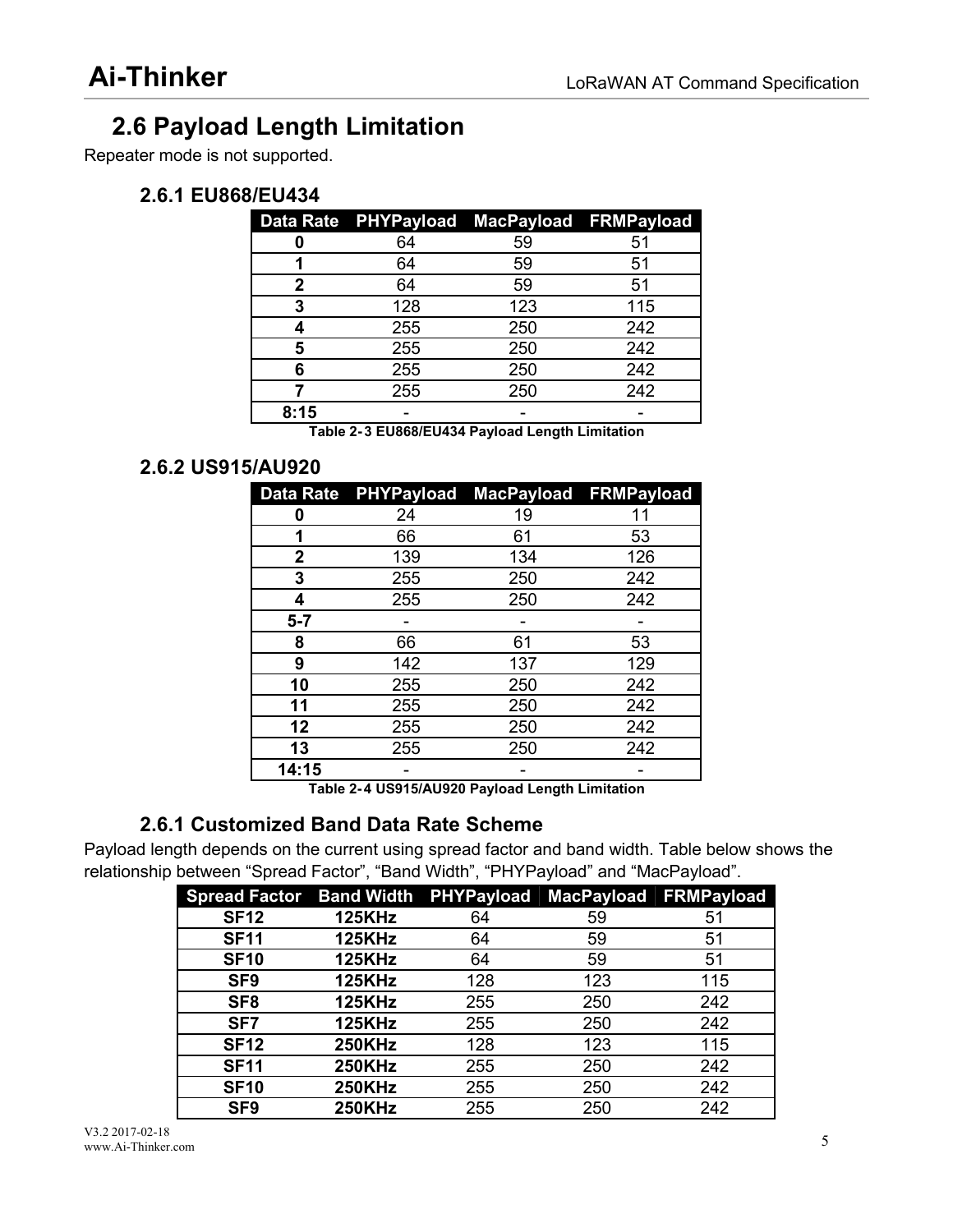<span id="page-10-3"></span><span id="page-10-2"></span><span id="page-10-1"></span><span id="page-10-0"></span>

| SF <sub>8</sub> | <b>250KHz</b> | 255 | 250 | 242 |
|-----------------|---------------|-----|-----|-----|
| SF7             | <b>250KHz</b> | 255 | 250 | 242 |
| <b>SF12</b>     | <b>500KHz</b> | 255 | 250 | 242 |
| <b>SF11</b>     | <b>500KHz</b> | 255 | 250 | 242 |
| <b>SF10</b>     | <b>500KHz</b> | 255 | 250 | 242 |
| SF <sub>9</sub> | <b>500KHz</b> | 255 | 250 | 242 |
| SF <sub>8</sub> | <b>500KHz</b> | 255 | 250 | 242 |
| SF7             | <b>500KHz</b> | 255 | 250 | 242 |
| FSK:50Kbps      |               | 255 | 250 | 242 |
|                 |               |     |     |     |

**Table 2- 5 Customized Data Rate Payload length limitation**

# **2.1 Data Rate Scheme**

## **2.1.1 EU868/EU434**

| <b>LoRaWAN Data Rate</b> | Configuration    | <b>Indicative physical</b><br>bit rate [bit/s] |
|--------------------------|------------------|------------------------------------------------|
| DR <sub>0</sub>          | LoRa SF12/125KHz | 250                                            |
| DR <sub>1</sub>          | LoRa SF11/125KHz | 440                                            |
| DR <sub>2</sub>          | LoRa SF10/125KHz | 980                                            |
| DR <sub>3</sub>          | LoRa SF9/125KHz  | 1760                                           |
| DR4                      | LoRa SF8/125KHz  | 3125                                           |
| DR <sub>5</sub>          | LoRa SF7/125KHz  | 5470                                           |
| DR <sub>6</sub>          | LoRa SF7/250KHz  | 11000                                          |
| DR7                      | FSK:50kbps       | 50000                                          |
| <b>DR8-DR15</b>          | <b>RFU</b>       | <b>RFU</b>                                     |

**Table 2- 6 LoRaWAN EU868/EU434 Data Rate Scheme**

#### **2.1.2 US915/AU920**

| <b>LoRaWAN Data Rate</b> | Configuration    | <b>Indicative physical</b><br>bit rate [bit/s] |
|--------------------------|------------------|------------------------------------------------|
| DR <sub>0</sub>          | LoRa SF10/125KHz | 980                                            |
| DR <sub>1</sub>          | LoRa SF9/125KHz  | 1760                                           |
| DR <sub>2</sub>          | LoRa SF8/125KHz  | 3125                                           |
| DR <sub>3</sub>          | LoRa SF7/125KHz  | 5470                                           |
| DR4                      | LoRa SF8/500KHz  | 12500                                          |
| DR5-DR7                  | <b>RFU</b>       | <b>RFU</b>                                     |
| DR <sub>8</sub>          | LoRa SF12/500KHz | 980                                            |
| DR <sub>9</sub>          | LoRa SF11/500KHz | 1760                                           |
| <b>DR10</b>              | LoRa SF10/500KHz | 3900                                           |
| <b>DR11</b>              | LoRa SF9/500KHz  | 7000                                           |
| <b>DR12</b>              | LoRa SF8/500KHz  | 12500                                          |
| <b>DR13</b>              | LoRa SF7/500KHz  | 21900                                          |
| <b>DR14-DR15</b>         | <b>RFU</b>       | <b>RFU</b>                                     |

**Table 2- 7 LoRaWAN US915/AU920 Data Rate Scheme**

## **2.1.3 Custom Band**

According to the application that customer needs, in some cases user may need define a new data rate scheme. Refer to DR chapter to know more details.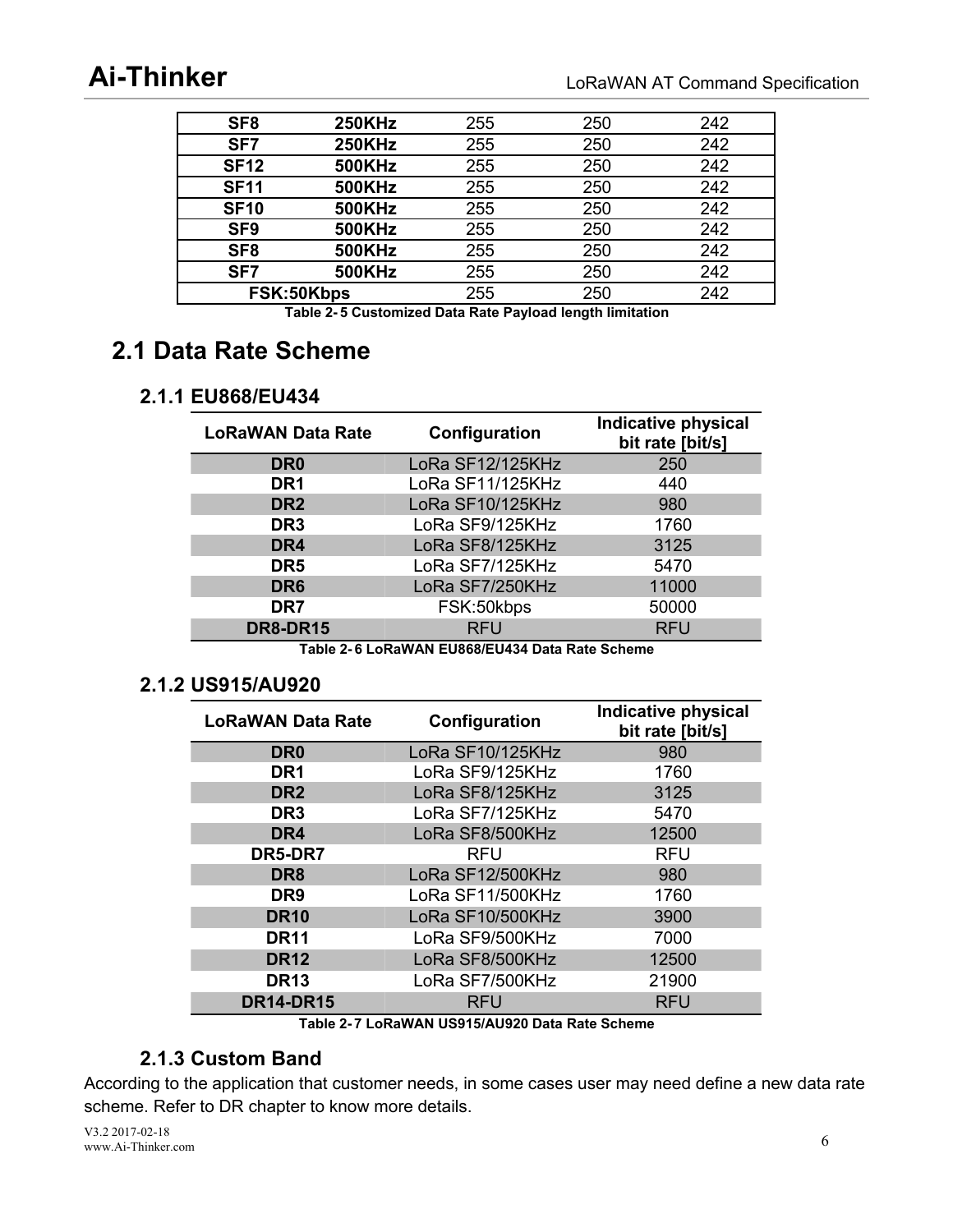# <span id="page-11-1"></span><span id="page-11-0"></span>**2.2 Output Power Encoding**

TXPower is defined in LoRaWAN specification Mac command LinkADRReq chapter.

### **2.2.1 EU868**

<span id="page-11-3"></span><span id="page-11-2"></span>

|          | <b>TXPower</b> Output Power (dBm)                                                                         |
|----------|-----------------------------------------------------------------------------------------------------------|
|          | 20                                                                                                        |
|          |                                                                                                           |
|          |                                                                                                           |
|          |                                                                                                           |
|          |                                                                                                           |
|          |                                                                                                           |
| $6 - 15$ | <b>RFU</b>                                                                                                |
|          | $T_{\rm eff}$ , and $T_{\rm eff}$ and $T_{\rm eff}$ and $T_{\rm eff}$ and $T_{\rm eff}$ and $T_{\rm eff}$ |

**Table 2- 8 EU868 TxPower Definition**

#### **2.2.2 EU434**

|          | <b>TXPower</b> Output Power (dBm)     |
|----------|---------------------------------------|
|          |                                       |
|          |                                       |
|          |                                       |
|          |                                       |
|          |                                       |
|          |                                       |
| $6 - 15$ | <b>RFU</b>                            |
|          | Table 0, 0, EU404 TaBarroo Baffolklan |

**Table 2- 9 EU434 TxPower Definition**

### **2.2.1 US915/AU920**

#### Formula:

**30 - 2\*TXpower (dBm)**

|             | <b>TXPower</b> Output Power (dBm) |
|-------------|-----------------------------------|
| Ω           | 30                                |
| 1           | 28                                |
| $\mathbf 2$ | 26                                |
| 3           | 24                                |
| 4           | 22                                |
| 5           | 20                                |
| 6           | 18                                |
|             | 16                                |
| 8           | 14                                |
| 9           | 12                                |
| 10          | 10                                |
| 11:15       | <b>RFU</b>                        |

**Table 2- 10 US915/AU920 TxPower Definition**

### **2.2.2 Custom Band**

| <b>TXPower</b> Output Power (dBm) |
|-----------------------------------|
|                                   |
|                                   |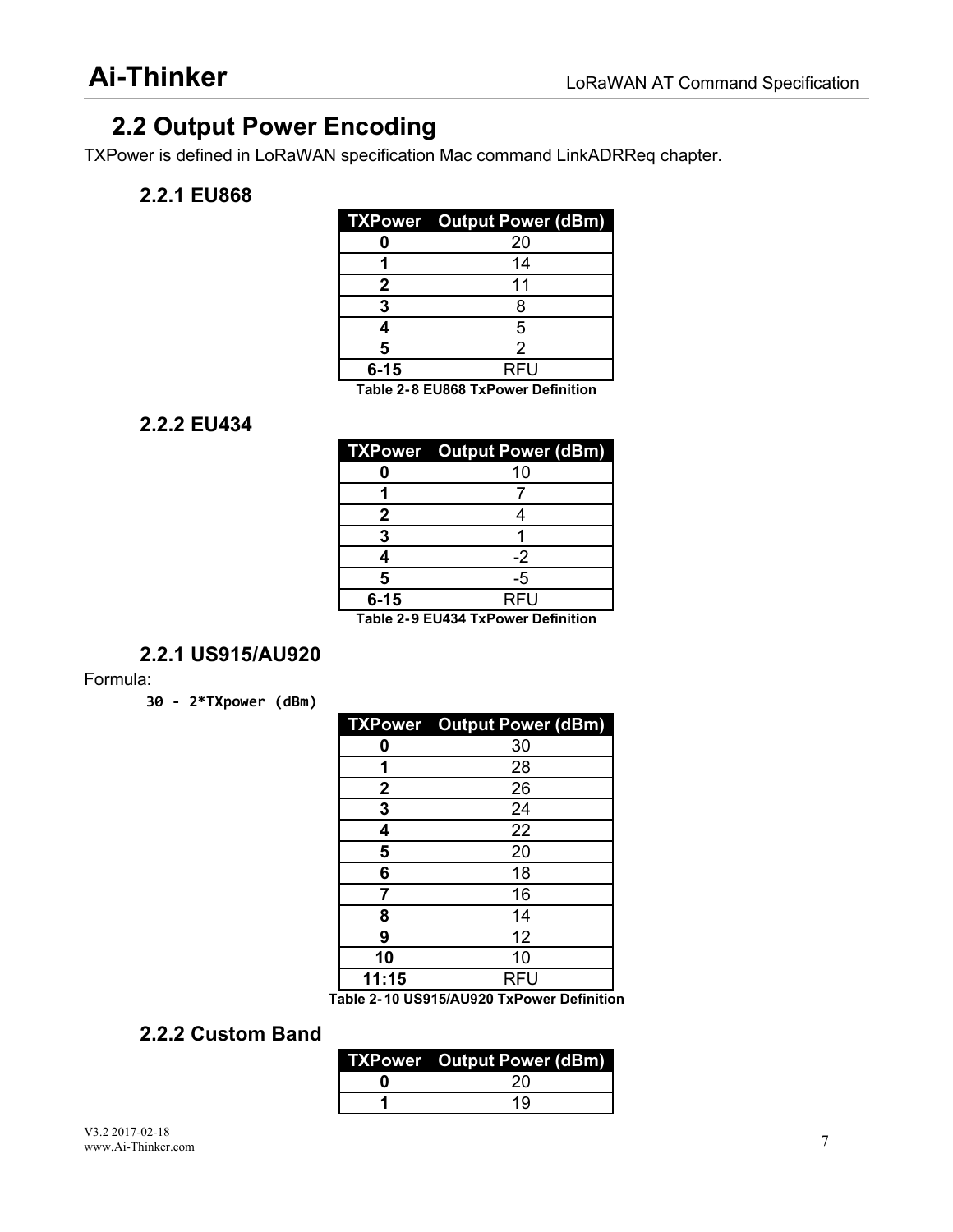<span id="page-12-3"></span><span id="page-12-2"></span><span id="page-12-1"></span><span id="page-12-0"></span>

| $\boldsymbol{2}$ | 17              |
|------------------|-----------------|
| 3                | 16              |
| 4                | 14              |
| 5                | $\overline{13}$ |
| 6                | 12              |
| 7                | 10              |
| 8                |                 |
| 9                | 5               |
| 10               | $\overline{2}$  |
| 11               | ი               |
| 12               | $-2$            |
| 13:15            | <b>RFU</b>      |

**Table 2- 11 Custom Band TxPower Definition**

# **2.3 RX1DROffset Limitation**

### **2.3.1 EU868/EU434**

| <b>RX1DROffset</b><br><b>Uplink DR</b> | 0               | 1               | $\overline{2}$  | 3               | 4               | 5               |
|----------------------------------------|-----------------|-----------------|-----------------|-----------------|-----------------|-----------------|
| DR <sub>0</sub>                        | DR <sub>0</sub> | DR <sub>0</sub> | DR <sub>0</sub> | DR <sub>0</sub> | DR <sub>0</sub> | DR <sub>0</sub> |
| DR <sub>1</sub>                        | DR <sub>1</sub> | DR <sub>0</sub> | DR <sub>0</sub> | DR <sub>0</sub> | DR <sub>0</sub> | DR <sub>0</sub> |
| DR <sub>2</sub>                        | DR <sub>2</sub> | DR <sub>1</sub> | DR <sub>0</sub> | DR <sub>0</sub> | DR <sub>0</sub> | DR <sub>0</sub> |
| DR <sub>3</sub>                        | DR <sub>3</sub> | DR <sub>2</sub> | DR <sub>1</sub> | DR <sub>0</sub> | DR <sub>0</sub> | DR <sub>0</sub> |
| DR4                                    | DR4             | DR <sub>3</sub> | DR <sub>2</sub> | DR <sub>1</sub> | DR <sub>0</sub> | DR <sub>0</sub> |
| DR <sub>5</sub>                        | DR <sub>5</sub> | DR <sub>4</sub> | DR <sub>3</sub> | DR <sub>2</sub> | DR <sub>1</sub> | DR <sub>0</sub> |
| DR <sub>6</sub>                        | DR <sub>6</sub> | DR <sub>5</sub> | DR <sub>4</sub> | DR <sub>3</sub> | DR <sub>2</sub> | DR <sub>1</sub> |
| DR7                                    | DR7             | DR <sub>6</sub> | DR <sub>5</sub> | DR4             | DR <sub>3</sub> | DR <sub>2</sub> |

**Table 2- 12 EU868/EU434 RX Window 1 Data Rate Definition**

### **2.3.2 US915/AU920**

| <b>RX1DROffset</b><br><b>Uplink DR</b> | 0                |                  | $\mathbf{2}$    | 3               |
|----------------------------------------|------------------|------------------|-----------------|-----------------|
| DR <sub>0</sub>                        | <b>DR10</b>      | DR9              | DR <sub>8</sub> | DR <sub>8</sub> |
| DR <sub>1</sub>                        | DR <sub>11</sub> | DR10             | DR <sub>0</sub> | DR8             |
| DR <sub>2</sub>                        | <b>DR12</b>      | DR11             | DR0             | DR9             |
| DR <sub>3</sub>                        | DR <sub>13</sub> | DR12             | DR1             | <b>DR10</b>     |
| DR4                                    | DR <sub>13</sub> | DR <sub>13</sub> | DR2             | DR11            |
|                                        |                  |                  |                 |                 |

**Table 2- 13 US915/AU920 RX Window 1 Data Rate Definition**

### **2.3.3 Custom**

Custom data rate scheme will ignore RX1DROffset value. Each uplink data rate uses a fixed map downlink data rate, available DLDRx value ranges from DR0 to DR15. If DLDR is not specified, DRn will be mapped to itself.

| <b>RX1DROffset</b><br><b>Uplink DR</b> |       |
|----------------------------------------|-------|
| DR <sub>0</sub>                        | DLDR0 |
| DR <sub>1</sub>                        | 1ה וח |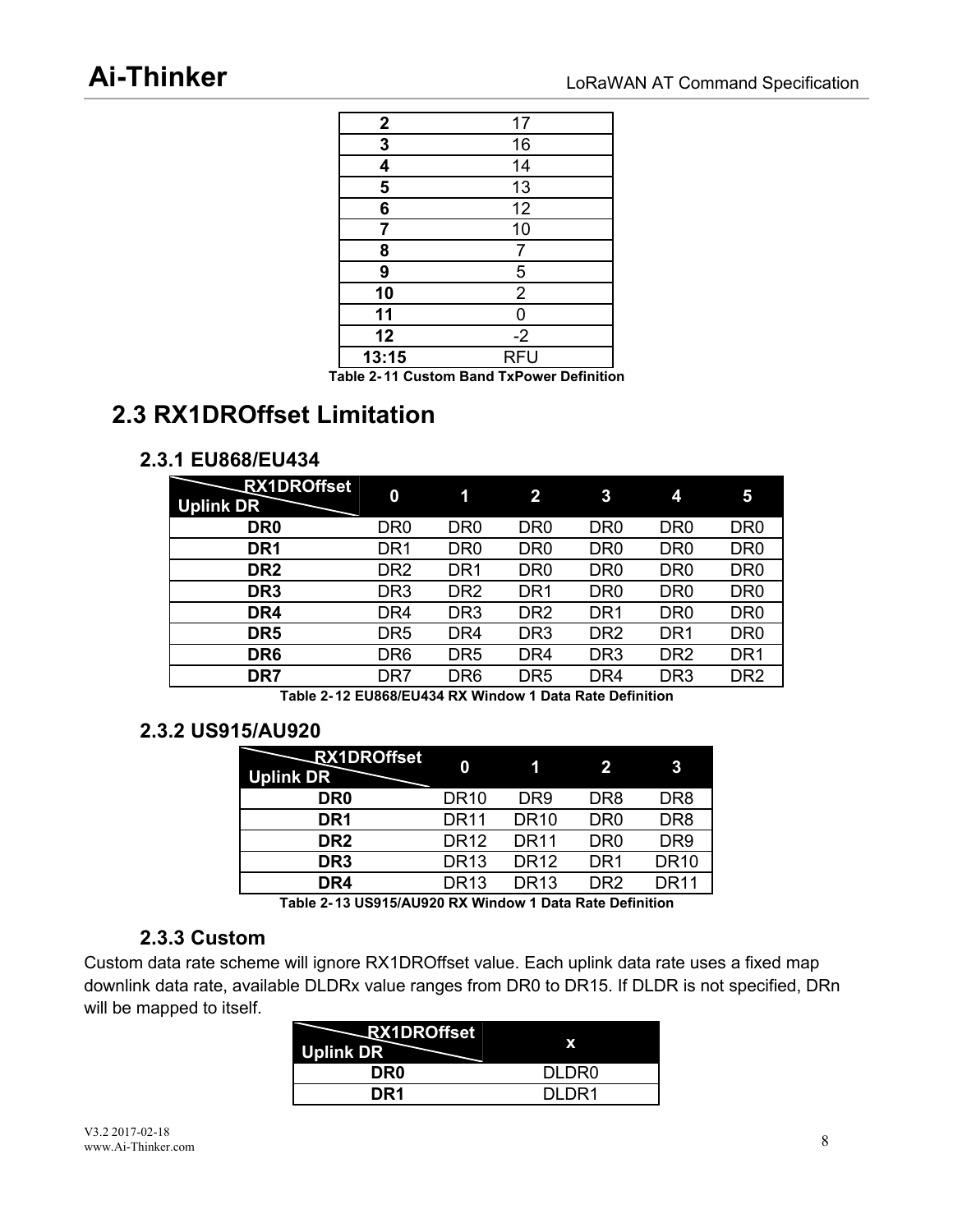<span id="page-13-3"></span><span id="page-13-2"></span><span id="page-13-1"></span><span id="page-13-0"></span>

| DR <sub>2</sub> | DLDR <sub>2</sub>  |
|-----------------|--------------------|
| DR <sub>3</sub> | DLDR3              |
| DR4             | DLDR4              |
| DR <sub>5</sub> | DLDR <sub>5</sub>  |
| DR <sub>6</sub> | DLDR <sub>6</sub>  |
| DR7             | DLDR7              |
| DR8             | DLDR8              |
| DR <sub>9</sub> | DLDR9              |
| <b>DR10</b>     | DLDR <sub>10</sub> |
| <b>DR11</b>     | DLDR11             |
| <b>DR12</b>     | DLDR <sub>12</sub> |
| <b>DR13</b>     | DLDR13             |
| <b>DR14</b>     | DLDR14             |
| <b>DR15</b>     | DLDR15             |
|                 | ------             |

**Table 2- 14 Custom Band RX Window 1 Data Rate Definition**

Furthermore, user could use custom data rate scheme to emulate EU868 or US915 data rate scheme to create below map between uplink and downlink.

EU868

| <b>RX1DROffset</b><br><b>Uplink DR</b> | x               |
|----------------------------------------|-----------------|
| DR <sub>0</sub>                        | DR <sub>0</sub> |
| DR <sub>1</sub>                        | DR <sub>1</sub> |
| DR <sub>2</sub>                        | DR <sub>2</sub> |
| DR <sub>3</sub>                        | DR <sub>3</sub> |
| DR4                                    | DR <sub>4</sub> |
| DR <sub>5</sub>                        | DR <sub>5</sub> |
| DR <sub>6</sub>                        | DR <sub>6</sub> |
| DR7                                    | DR7             |
| <b>DR8:DR15</b>                        | No Use          |

**Table 2- 15 Custom Band Emulate EU868 RX Window 1 Data Rate**

US915:

| <b>RX1DROffset</b><br><b>Uplink DR</b> | x           |
|----------------------------------------|-------------|
| DR <sub>0</sub>                        | <b>DR10</b> |
| DR <sub>1</sub>                        | <b>DR11</b> |
| DR <sub>2</sub>                        | <b>DR12</b> |
| DR <sub>3</sub>                        | <b>DR13</b> |
| DR4                                    | <b>DR13</b> |
| <b>DR5:DR15</b>                        | No Use      |

**Table 2- 16 Custom Band Emulate US915 RX Window 1 Data Rate**

# **2.4 Band Specific Limitation**

### **2.4.1 US915/AU920 Limitation**

Under these modes, up to 72 channels could be enabled. All these channels are not configurable with the default channels according to the definition of LoRaWAN 1.0.1. This means below commands will be invalid:

V3.2 2017-02-18 www.Ai-Thinker.com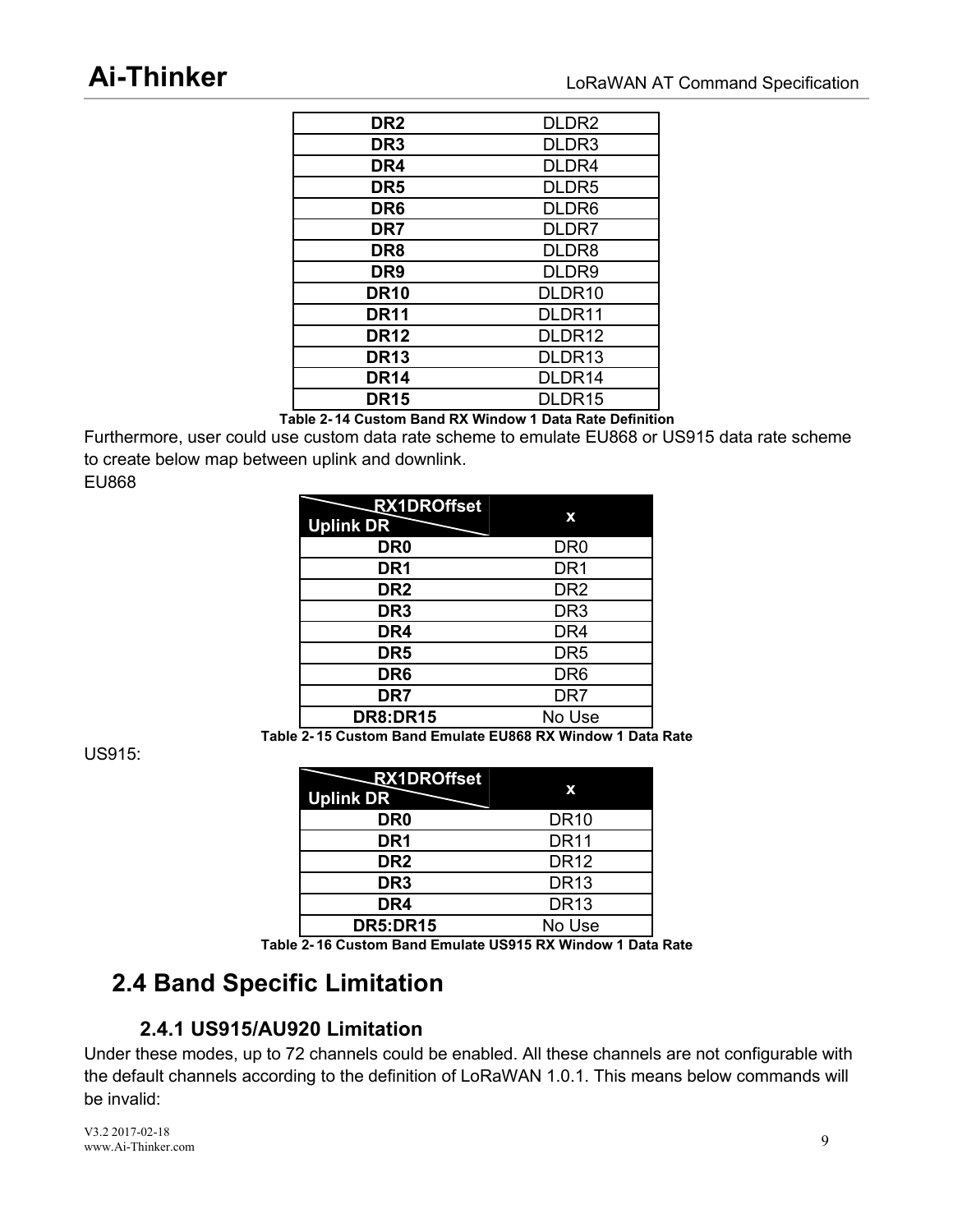<span id="page-14-1"></span><span id="page-14-0"></span>**AT+CH=CHx, FREQEUNCY, [DR\_MIN], [DR\_MAX] AT+RXWIN=CHx, FREQEUNCY**

When switching data rate scheme, RXWIN2 must be reconfigured manually. It may cause packet lost if not.

## **2.4.2 EU868 Duty Cycle Limitation**

Only EU868 band need enable duty cycle limitation to comply with ETSI [EN300.220] standard. Band and limitation is defined as below. Other bands rather than EU868 no need duty cycle limitation.

|    | Band Index Frequencies (MHz) Maximum Power Duty Cycle Band Width |       |      |        |
|----|------------------------------------------------------------------|-------|------|--------|
| α  | $865.00 \sim 868.00$                                             | 14dBm | 1%   | 3MHz   |
| α1 | $868.00 \sim 868.60$                                             | 14dBm | 1%   | 600KHz |
| q2 | $868.70 \sim 869.20$                                             | 14dBm | 0.1% | 500KHz |
| a3 | $869.40 \sim 869.65$                                             | 27dBm | 10%  | 250KHz |
| α4 | $869.70 \sim 867.00$                                             | 14dBm | 1%   | 300KHz |

**Table 2- 17 ETSI EU868 Regulation**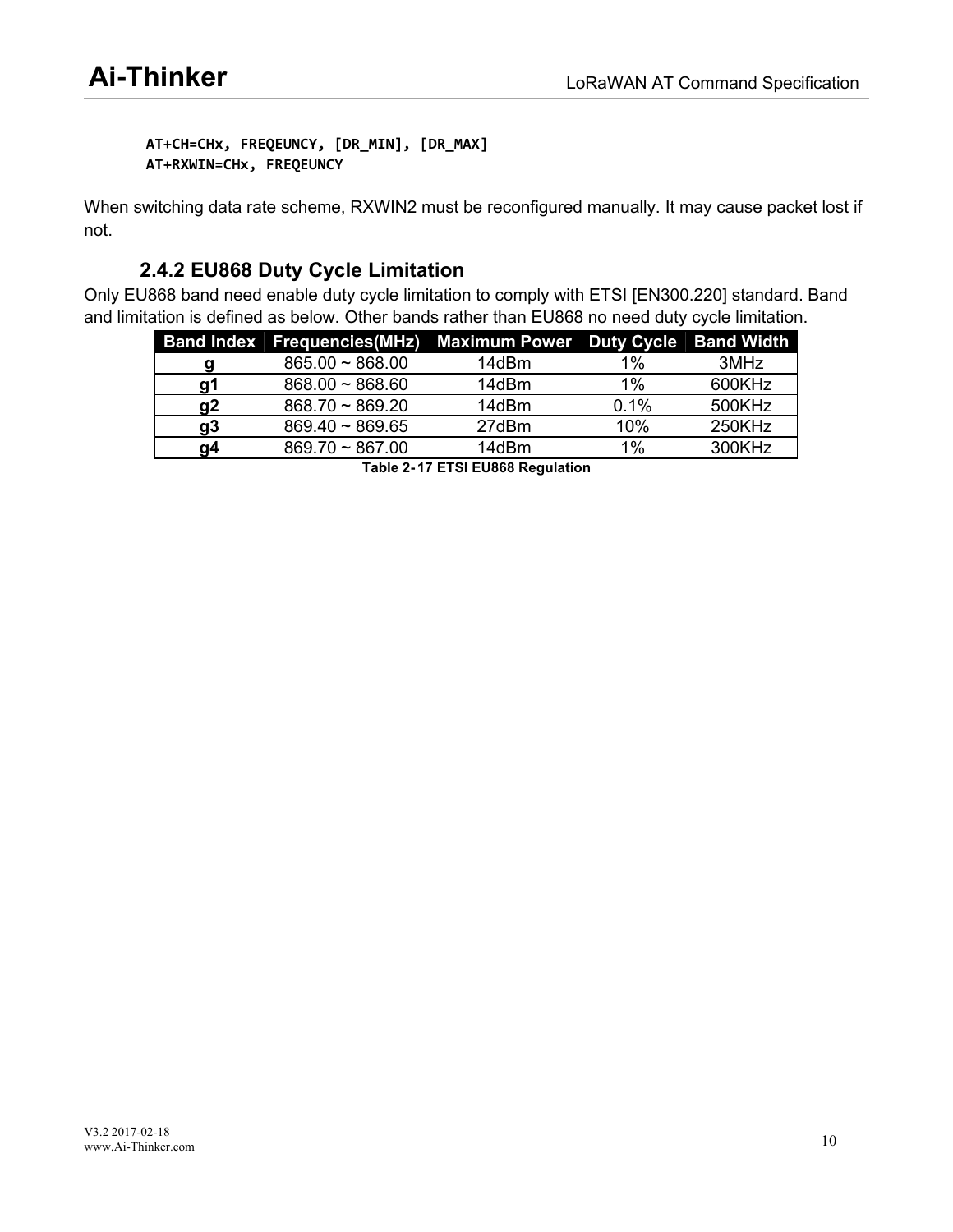# <span id="page-15-1"></span><span id="page-15-0"></span>**3 Commands**

| <b>Command</b>  | <b>Description</b>                                        |
|-----------------|-----------------------------------------------------------|
| <b>AT</b>       | <b>Test command</b>                                       |
| <b>HELP</b>     | <b>Print command list</b>                                 |
| <b>FDEFAULT</b> | Factory data reset                                        |
| <b>RESET</b>    | Software reset                                            |
| <b>DFU</b>      | Force bootloader to enter dfu mode                        |
| <b>LOWPOWER</b> | Enter sleep mode                                          |
| <b>VER</b>      | Version[Major.Minor.Patch]                                |
| <b>MSG</b>      | LoRaWAN unconfirmed data                                  |
| <b>MSGHEX</b>   | LoRaWAN unconfirmed data in hex                           |
| <b>CMSG</b>     | LoRaWAN confirmed data                                    |
| <b>CMSGHEX</b>  | LoRaWAN confirmed data in hex                             |
| <b>PMSG</b>     | LoRaWAN proprietary                                       |
| <b>PMSGHEX</b>  | LoRaWAN proprietary in hex                                |
| <b>CH</b>       | LoRaWAN channel frequency                                 |
| <b>DR</b>       | LoRaWAN datarate                                          |
| <b>ADR</b>      | LoRaWAN ADR control                                       |
| <b>REPT</b>     | Unconfirmed message repetition                            |
| <b>RETRY</b>    | Confirmed message retry                                   |
| <b>POWER</b>    | LoRaWAN TX power                                          |
| <b>RXWIN2</b>   | LoRaWAN RX window2                                        |
| <b>RXWIN1</b>   | <b>Customized RXWIN1 frequency</b>                        |
| <b>PORT</b>     | LoRaWAN communication port                                |
| <b>MODE</b>     | LWABP, LWOTAA, TEST                                       |
| ID              | LoRaWAN DevAddr/DevEui/AppEui                             |
| <b>KEY</b>      | Set NWKSKEY/APPSKEY/APPKEY                                |
| <b>CLASS</b>    | Choose LoRaWAN modem class(A/B/C)                         |
| <b>JOIN</b>     | LoRaWAN OTAA JOIN                                         |
| LW              | LoRaWAN misc configuration (CDR, ULDL, NET, DC, MC, THLD) |
| <b>TEST</b>     | Send test serious command                                 |
| <b>UART</b>     | <b>UART</b> configure                                     |
| <b>REG</b>      | <b>Control RF Chip</b>                                    |
| <b>DELAY</b>    | RX window delay                                           |
| <b>VDD</b>      | <b>Get VDD</b>                                            |
| <b>RTC</b>      | RTC time get/set                                          |
| <b>EEPROM</b>   | <b>Write/Read EEPROM</b>                                  |

**Table 3- 1 Command List**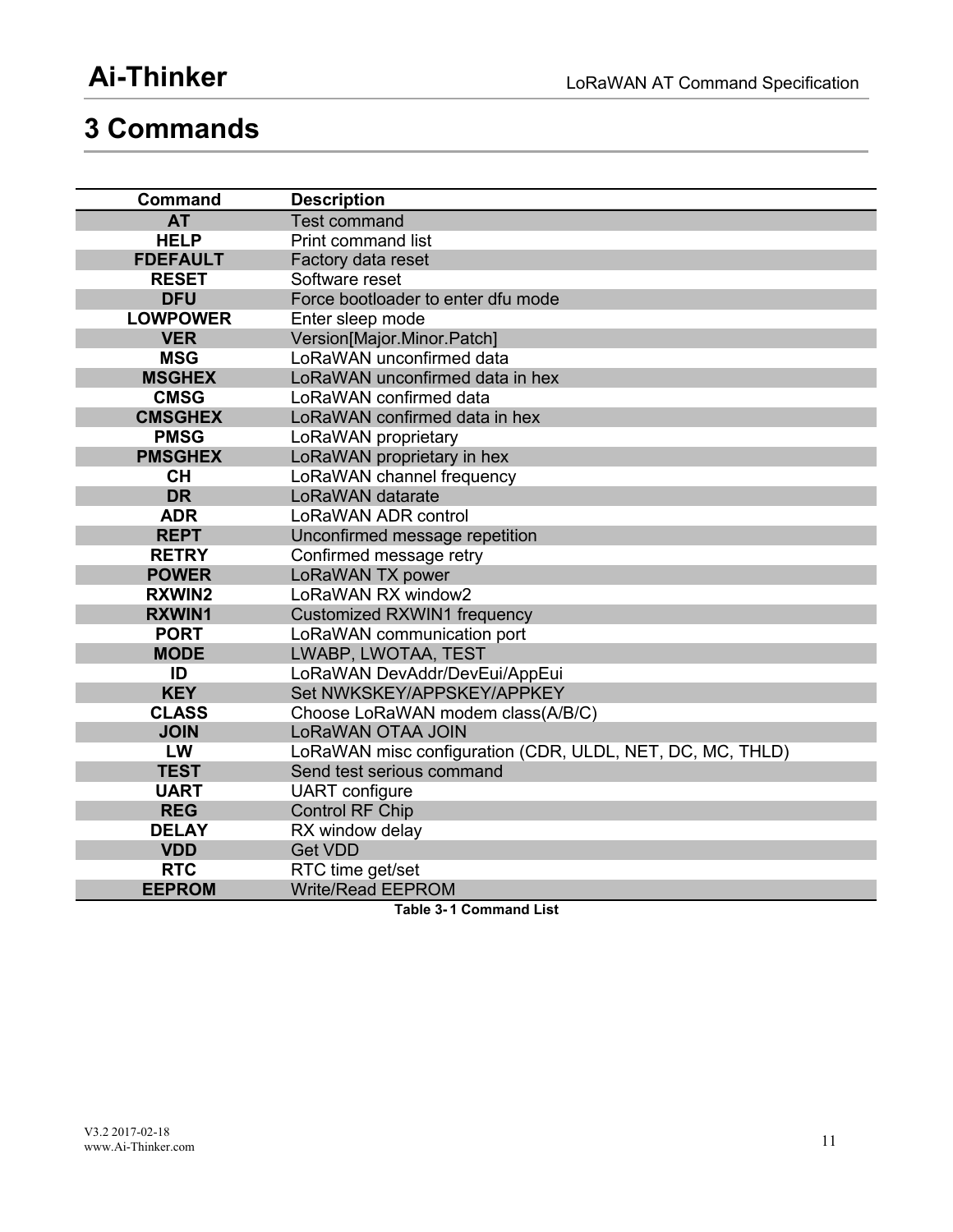# <span id="page-16-0"></span>**3.1 AT**

Use to test if connection of module is OK. This is a dummy command just like other common "AT modules"

Format:

**AT**

**AT?** Return:

**+AT: OK**

# **3.2 VER**

Check firmware version. Versioning rule refers to Semantic [Versioning](http://semver.org/) 2.0.0.

Format:

```
AT+VER=?
       AT+VER?
       AT+VER
Return:
       +VER: $MAJOR.$MINOR.$PATCH
       +VER: 2.x.x
```
# **3.3 ID**

Use to check the ID of the LoRaWAN module, or change the ID. ID is treated as big endian numbers. Read ID Format:

```
AT+ID // Read all, DevAddr(ABP), DevEui(OTAA), AppEui(OTAA)
AT+ID? // Read all
AT+ID=? // Read all
AT+ID=DevAddr // Read DevAddr
AT+ID=DevEui // Read DevEui
AT+ID=AppEui // Read AppEui
AT+ID=DevAddr, "new devaddr" // Set new DevAddr
AT+ID=DevEui, "new deveui" // Set new DevEui
AT+ID=AppEui, "new appeui" // Set new AppEui
```
Return:

**+ID: DevAddr, xx:xx:xx:xx +ID: DevEui [4](#page-16-1), xx:xx:xx:xx:xx:xx:xx:xx +ID: AppEui [5](#page-16-2), xx:xx:xx:xx:xx:xx:xx:xx**

Change end device address (**DEVADDR**)

**AT+ID=DevAddr, "4 bytes length hex identifier"**

**eg: AT+ID=DevAddr, "01234567"**

**eg: AT+ID=DEVADDR, "01 23 45 67"**

<span id="page-16-2"></span><sup>5</sup> Default AppEui is **52:69:73:69:6E:67:48:46**

<span id="page-16-1"></span><sup>4</sup> DevEui which issupplied by Ai-Thinker are derived from STM32's UUID, these EUIs are Ai-Thinker unique is not standard IEEE EUI-64, , it is recommended to apply and use IEEE-EUI64.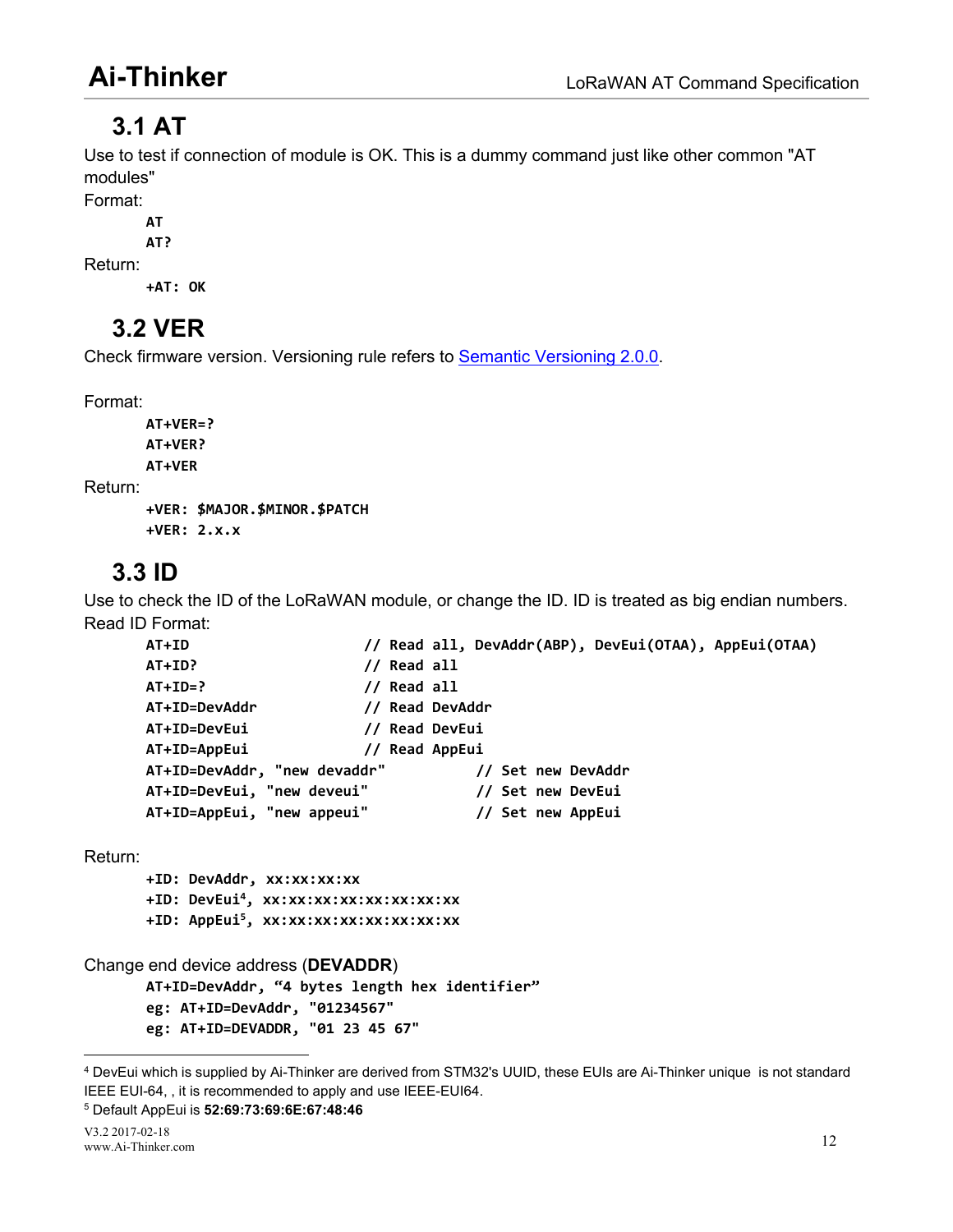<span id="page-17-0"></span>Return: **+ID: DevAddr, 01:23:45:67** Change device extended unique identifier (**DEVEUI**) **AT+ID= DevEui, "8 bytes length hex identifier (64bit)" eg: AT+ID=DevEui, "0123456789ABCDEF" eg: AT+ID=DEVEUI, "01 23 45 67 89 AB CD EF"** Return: **+ID: DevEui, 01:23:45:67:89:AB:CD:EF** Change device extended unique identifier (**APPEUI**) **AT+ID= AppEui, "8 bytes length hex identifier (64bit)"**

**eg: AT+ID=AppEui, "0123456789ABCDEF"**

**eg: AT+ID=APPEUI, "01 23 45 67 89 AB CD EF"**

Return:

**+ID: AppEui, 01:23:45:67:89:AB:CD:EF**

## **3.4 RESET**

Use to reset the module. If module returns error, then reset function is invalid. Format:

**AT+RESET**

Return:

```
+RESET: OK
```
**+RESET: ERROR(-5) // USB interface device returns error** *Note: This command is unavailable if the LoRaWAN modem is USB interface device*

# **3.5 MSG**

Use to send string format frame which is no need to be confirmed by the server. Format:

**AT+MSG="Data to send"**

Return:

**+MSG: Start +MSG: TX "xxxxxx" +MSG: Done**

Example: *(Normal)*

```
+MSG: Start
       +MSG: TX "Ai-Thinker"
       +MSG: Done
Example: (Downlink message, RX payload isin hex format)
       +MSG: Start
       +MSG: TX "Ai-Thinker"
       +MSG: PORT: 8; RX: "12 34 56 78"
```

```
+MSG: RXWIN2
6, RSSI -106, SNR 4
```
<span id="page-17-1"></span><sup>&</sup>lt;sup>6</sup> RXWIN2: Message is received during RX Window2; RXWIN1: RX Window1; RXWIN0: Class C Extra RXWIN2.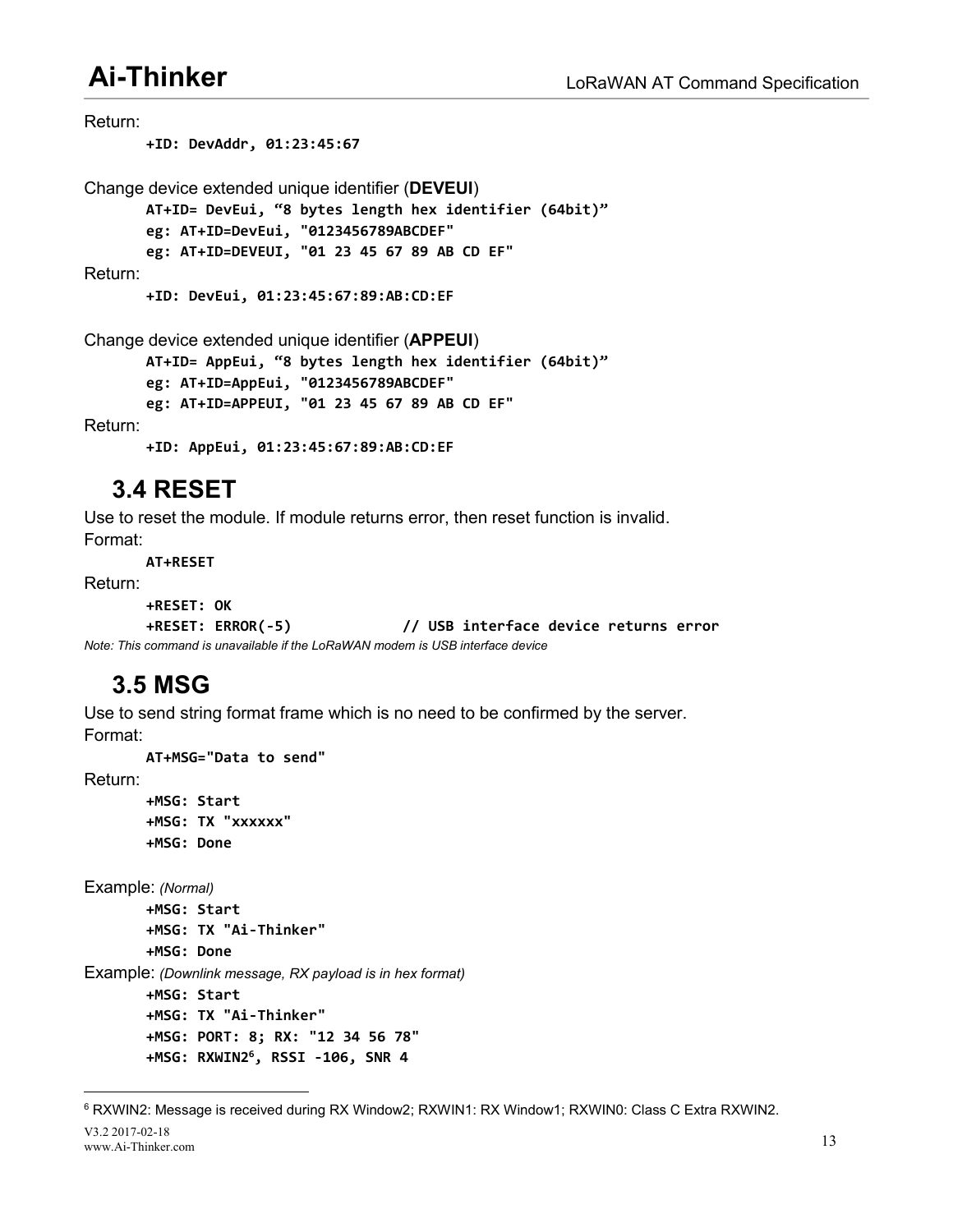<span id="page-18-1"></span><span id="page-18-0"></span>**+MSG: Done** Example: *(MAC command received)* **+MSG: Start +MSG: TX "Ai-Thinker" +MSG: MACCMD: "03 51 07 00 61" +MSG: RXWIN2, RSSI -88, SNR 13.75 +MSG: Done**

## **3.5.1 LinkCheckReq**

AT+MSG could be used to send LinkCheckReq mac command to check Link status between modem and server.

```
AT+MSG
+MSG: Start
+MSG: TX ""
+MSG: LoRaWAN modem is busy
+MSG: MACCMD: "02 0A 03"
+MSG: RXWIN1, RSSI -93, SNR 6.25
+MSG: Done
```
From example above, server send back "02 0A 03" to modem, it is in the format of below table

| LinkCheckReq | <b>Margin</b> | GwCnt |
|--------------|---------------|-------|
|              |               |       |

The demodulation margin (Margin) is an 8-bit unsigned integer in the range of 0..254 indicating the link margin in dB of the last successfully received LinkCheckReq command.

A value of "0" means that the frame was received at the demodulation floor (0 dB or no margin) while a value of "20", for example, means that the frame reached the gateway 20 dB above the demodulation floor. Value "255" is reserved. The gateway count (GwCnt) is the number of gateways that successfully received the last LinkCheckReq command.

Note: several mac commands could be received

# **3.6 CMSG**

Use to send string format frame which must be confirmed by the server. Format:

```
AT+CMSG="Data to send" Return: (NACK)
       +CMSG: Start
       +CMSG: TX "Ai-Thinker"
       +CMSG: Wait ACK
       +CMSG: Done
Return: (ACK Received)
       +CMSG: Start
       +CMSG: TX "Ai-Thinker"
       +CMSG: Wait ACK
       +CMSG: ACK Received
       +CMSG: RXWIN2, RSSI -88, SNR 13.75
```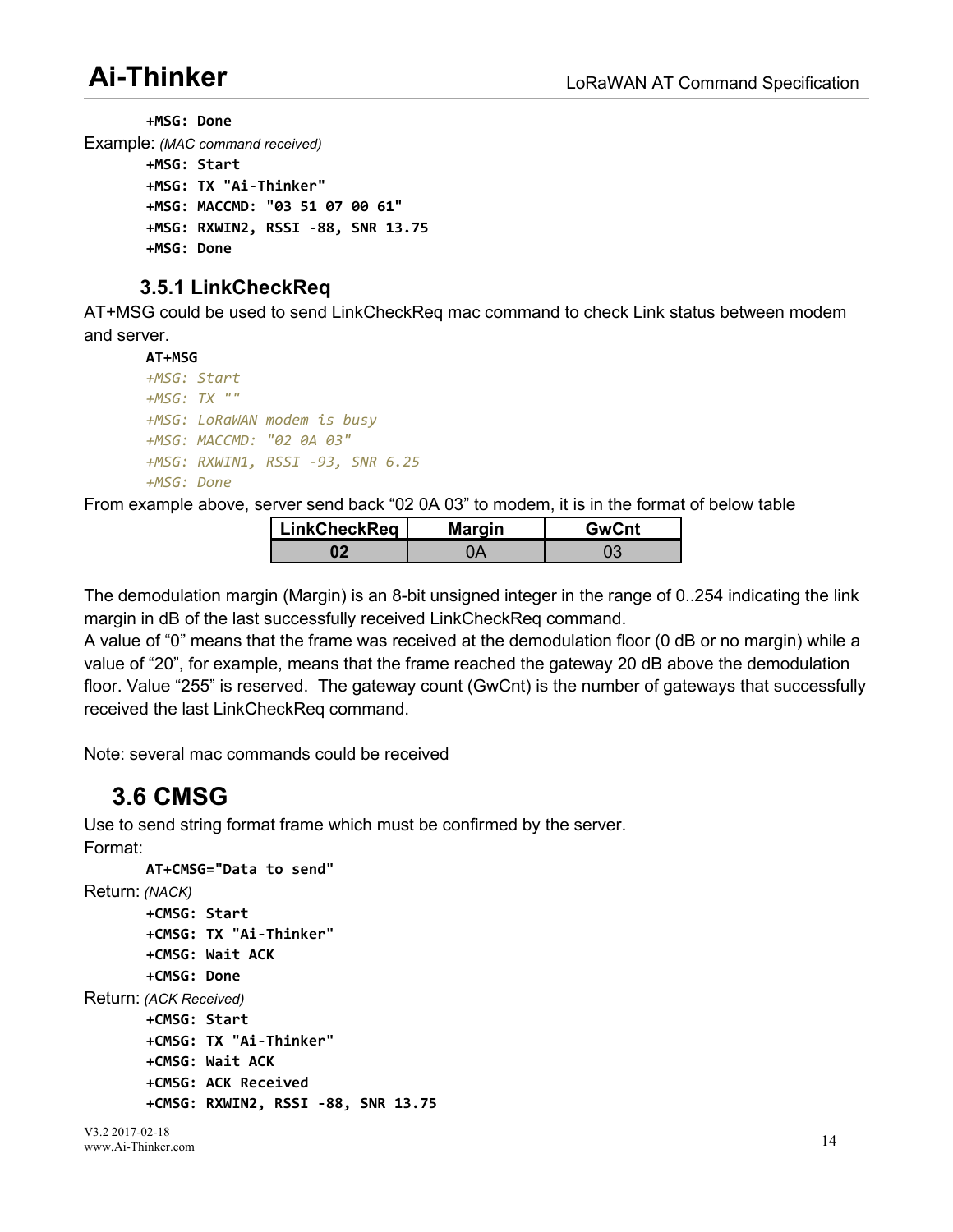<span id="page-19-0"></span>**+CMSG: Done** Return: *(ACK withPayload received)* **+CMSG: Start +CMSG: Wait ACK +CMSG: ACK Received +CMSG: PORT: 5; RX: "14 54 54" +CMSG: RXWIN2, RSSI -88, SNR 13.5 +CMSG: Done**

# **3.7 MSGHEX**

Use to send hex format frame which is no need to be confirmed by the server.

Format:

```
AT+MSGHEX="xx xx xx xx"
eg: AT+MSGHEX="11 22 33 AA BB FF"
```
Return:

```
+MSGHEX: Start
+MSGHEX: TX "xxxxxx"
```
**+MSGHEX: Done**

For detailed examples, please refer to MSG. MSG and MSGHEX are the same command except payload format.

## **3.8 CMSGHEX**

Use to send hex format frame which must be confirmed by the server.

Format:

```
AT+CMSGHEX="Data to send"
       eg: AT+CMSGHEX="11 22 33 AA BB FF" Return:
       +CMSGHEX: Start
```

```
+CMSGHEX: TX "xxxxxx"
+CMSGHEX: Wait ACK
+CMSGHEX: Done
```
For detailed examples, please refer to CMSG. CMSG and CMSGHEX are the same command except payload format.

# **3.9 PMSG**

Use to send string format LoRaWAN proprietary frames. Format:

```
AT+PMSG="Data to send"
       eg: AT+PMSG="This is a string" Return:
       +PMSG: Start
       +PMSG: TX "This is a string"
       +PMSG: Done
```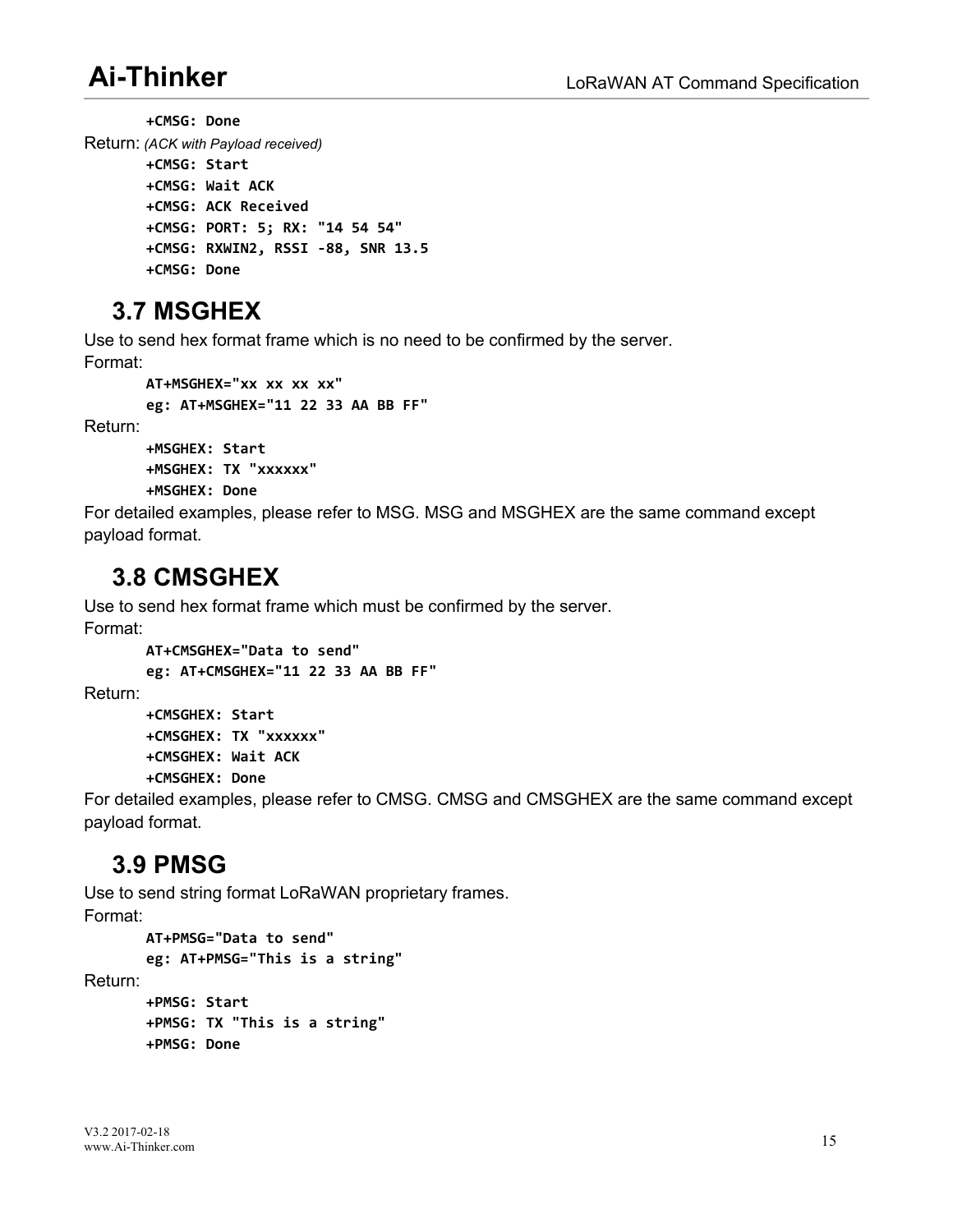## <span id="page-20-0"></span>**3.10 PMSGHEX**

Use to send hex format LoRaWAN proprietary frames. Format:

```
AT+PMSGHEX="Data to send"
eg: AT+PMSGHEX="AB CD" +PMSGHEX: Start
```
**+PMSGHEX: TX "AB CD"**

```
+PMSGHEX: Done
```
# **3.11 PORT**

Set PORT number which will be used by MSG/CMSG/MSGHEX/CMSGHEX command to send message, port number should range from 1 to 255. User should refer to LoRaWAN specification to choose port.

Format:

Return:

| AT+PORT="port"  | // "port" should be $1~255$ |
|-----------------|-----------------------------|
| eg: $AT+PORT=8$ | $\frac{1}{3}$ Set port to 8 |
| eg: $AT+PORT=?$ | // Check current port       |
|                 |                             |
| ì.              |                             |

Return:

**+PORT: 8 // PORT query/set return**

# **3.12 ADR**

Set ADR function of LoRaWAN module. Format:

| AT+ADR="New state" |                                        |
|--------------------|----------------------------------------|
| eg: AT+ADR=ON      | // Enable ADR function                 |
| AT+ADR=OFF         | // Disable ADR function                |
| $AT+ADR=?$         | // Check current ADR configuration     |
| Return:            |                                        |
| +ADR: ON           | ADR query/set return<br>$\prime\prime$ |

# **3.13 DR**

Use LoRaWAN defined DRx to set datarate of LoRaWAN AT modem. Refer to Table 2-6 LoRaWAN EU868/EU434 Data Rate Scheme and Table 2- 7 LoRaWAN US915/AU920 Data Rate Scheme about the detailed definition of LoRaWAN data rate.

Format:

| $AT+DR="DRX"$ | // "DRx" should range $0~15$       |
|---------------|------------------------------------|
| eg: $AT+DR=0$ |                                    |
| eg: $AT+DR=5$ |                                    |
| eg: AT+DR=DR0 |                                    |
| eg: AT+DR=DR5 |                                    |
| eg: $AT+DR=?$ | // Check current selected DataRate |
|               |                                    |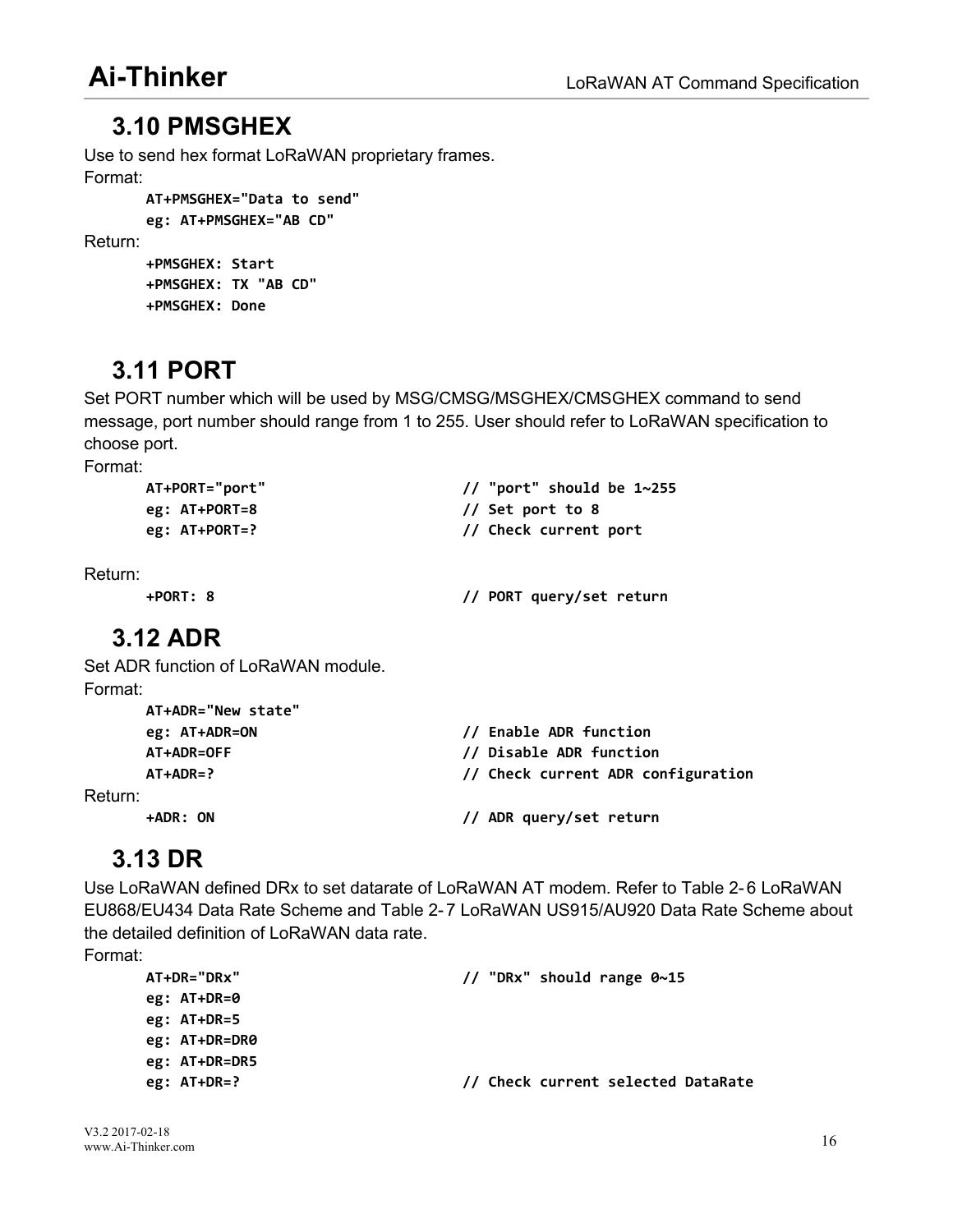<span id="page-21-0"></span>Return:

```
+DR: DR0
       +DR: US915 DR0 SF10 BW125K
Return: (ADR is functional)
       +DR: DR0 (ADR DR3)
       +DR: US915 DR3 SF7 BW125K
       +DR: US915 DR0 SF10 BW125K
```
#### **3.13.1 Datarate Scheme**

LoRaWAN R1.0 defines 2 kinds of datarate scheme: EU868 (or EU868-like) and US915 (or AU920). Ai- Thinker LoRaWAN modem supports both this 2 kinds of datarate.

Check data rate scheme:

**AT+DR=SCHEME // Check current band**

Return: *(US915)*

**+DR: US915 +DR: US915 DR0 SF10 BW125K +DR: US915 DR1 SF9 BW125K +DR: US915 DR2 SF8 BW125K +DR: US915 DR3 SF7 BW125K +DR: US915 DR4 SF8 BW500K +DR: US915 DR5 RFU +DR: US915 DR6 RFU +DR: US915 DR7 RFU +DR: US915 DR8 SF12 BW500K +DR: US915 DR9 SF11 BW500K +DR: US915 DR10 SF10 BW500K +DR: US915 DR11 SF9 BW500K +DR: US915 DR12 SF8 BW500K +DR: US915 DR13 SF7 BW500K +DR: US915 DR14 RFU +DR: US915 DR15 RFU**

Return: *(EU868)*

| <b>+DR: EU868</b>          |            |                                   |
|----------------------------|------------|-----------------------------------|
|                            |            | +DR: EU868 DR0 SF12 BW125K        |
|                            |            | <b>+DR: EU868 DR1 SF11 BW125K</b> |
| <b>+DR: EU868 DR2</b>      |            | <b>SF10 BW125K</b>                |
| <b>+DR: EU868 DR3</b>      | SF9        | <b>BW125K</b>                     |
| <b>+DR: EU868 DR4</b>      |            | SF8 BW125K                        |
| <b>+DR: EU868 DR5</b>      | SF7        | <b>BW125K</b>                     |
| <b>+DR: EU868 DR6 SF7</b>  |            | <b>BW250K</b>                     |
| +DR: EU868 DR7 FSK         |            | 50kbps                            |
| <b>+DR: EU868 DR8</b>      | <b>RFU</b> |                                   |
| <b>+DR: EU868 DR9</b>      | <b>RFU</b> |                                   |
| <b>+DR: EU868 DR10 RFU</b> |            |                                   |
| <b>+DR: EU868 DR11 RFU</b> |            |                                   |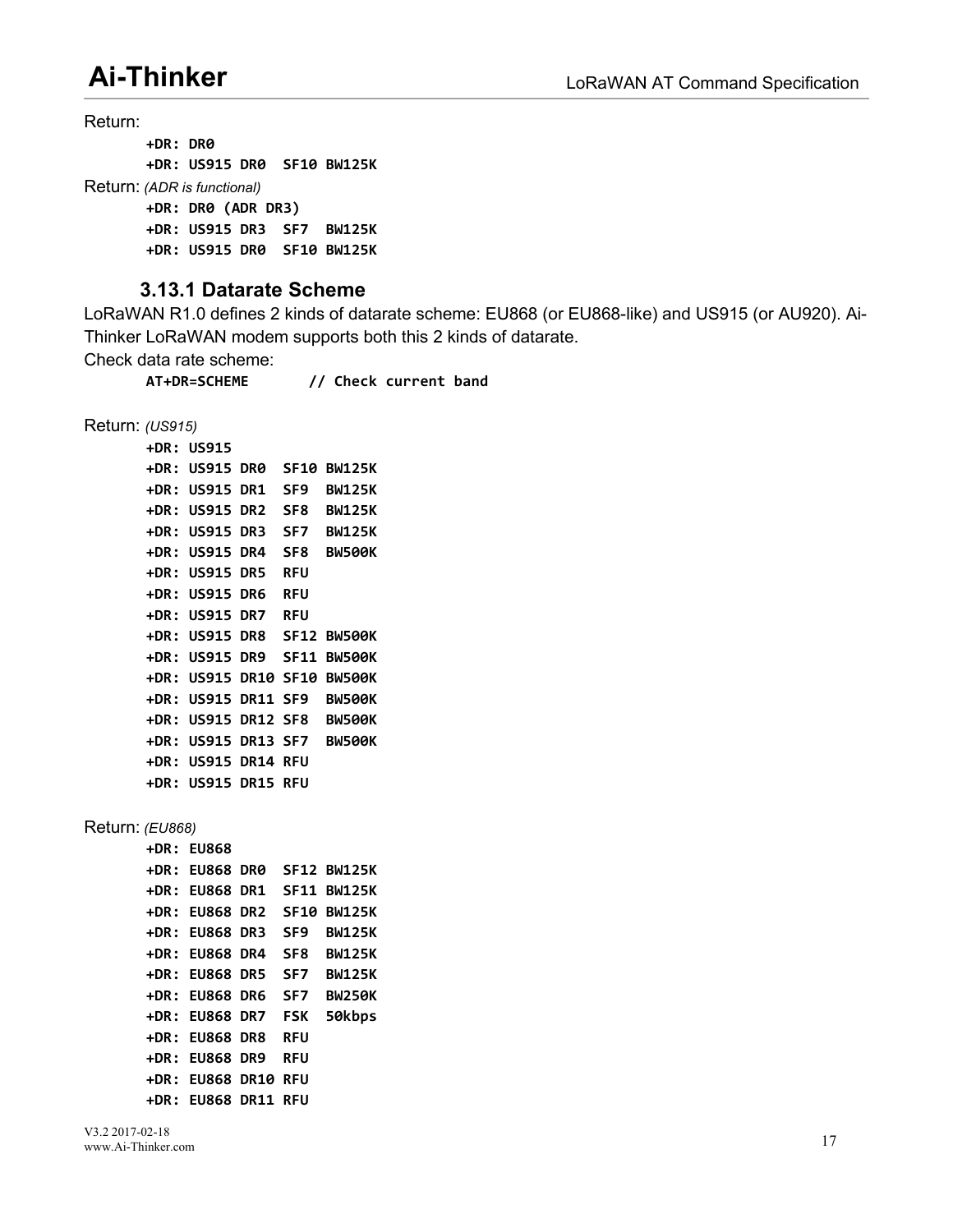**+DR: EU868 DR13 RFU +DR: EU868 DR14 RFU +DR: EU868 DR15 RFU** Return: *(CUSTOM)* **+DR: CUSTOM +DR: CUSTOM DR0 RFU +DR: CUSTOM DR1 RFU +DR: CUSTOM DR2 RFU +DR: CUSTOM DR3 RFU +DR: CUSTOM DR4 RFU +DR: CUSTOM DR5 RFU +DR: CUSTOM DR6 RFU +DR: CUSTOM DR7 RFU +DR: CUSTOM DR8 RFU +DR: CUSTOM DR9 RFU +DR: CUSTOM DR10 RFU +DR: CUSTOM DR11 RFU +DR: CUSTOM DR12 RFU +DR: CUSTOM DR13 RFU +DR: CUSTOM DR14 RFU +DR: CUSTOM DR15 RFU**

<span id="page-22-0"></span>**+DR: EU868 DR12 RFU**

Choose data rate scheme

| AT+DR=EU868         | // LoRaWAN EU868 data rate scheme |
|---------------------|-----------------------------------|
| <b>AT+DR=US915</b>  | // LoRaWAN US915 data rate scheme |
| <b>AT+DR=CUSTOM</b> | // Customized data rate scheme    |

#### **3.13.2 Customized Data Rate Scheme**

In order to provide maximum flexibility to define data rate, this customized data rate scheme feature is added from firmware v1.8.0.

Define a new data rate: **AT+DR=CUSTOM, DRx, SFx, BW, [DRx (RXWin1)]**

Note: [DRx (RXWin1)] is optional parameter, which could be used to specify an RXWin1 data rate for a *predefined data rate. For example, "AT+DR=CUSTOM, DR0, SF10, 500, DR4" will map DR0 and DR4, this means when sending a message use DR0, RXWIN1 will set DR11 to receive downlink. This feature is* useful when downlink output power is higher than uplink, in this situation, it is reasonable to use higher *data rate and still keep uplink budget and downlink budget balance, and make whole network high efficient. If absent, RXWIN1 data rate will be set to the same as uplink data rate in default.*

Set data rate to RFU (Reserve For Use) **AT+DR=CUSTOM, DRx, RFU**

Example:

V3.2 2017-02-18 www.Ai-Thinker.com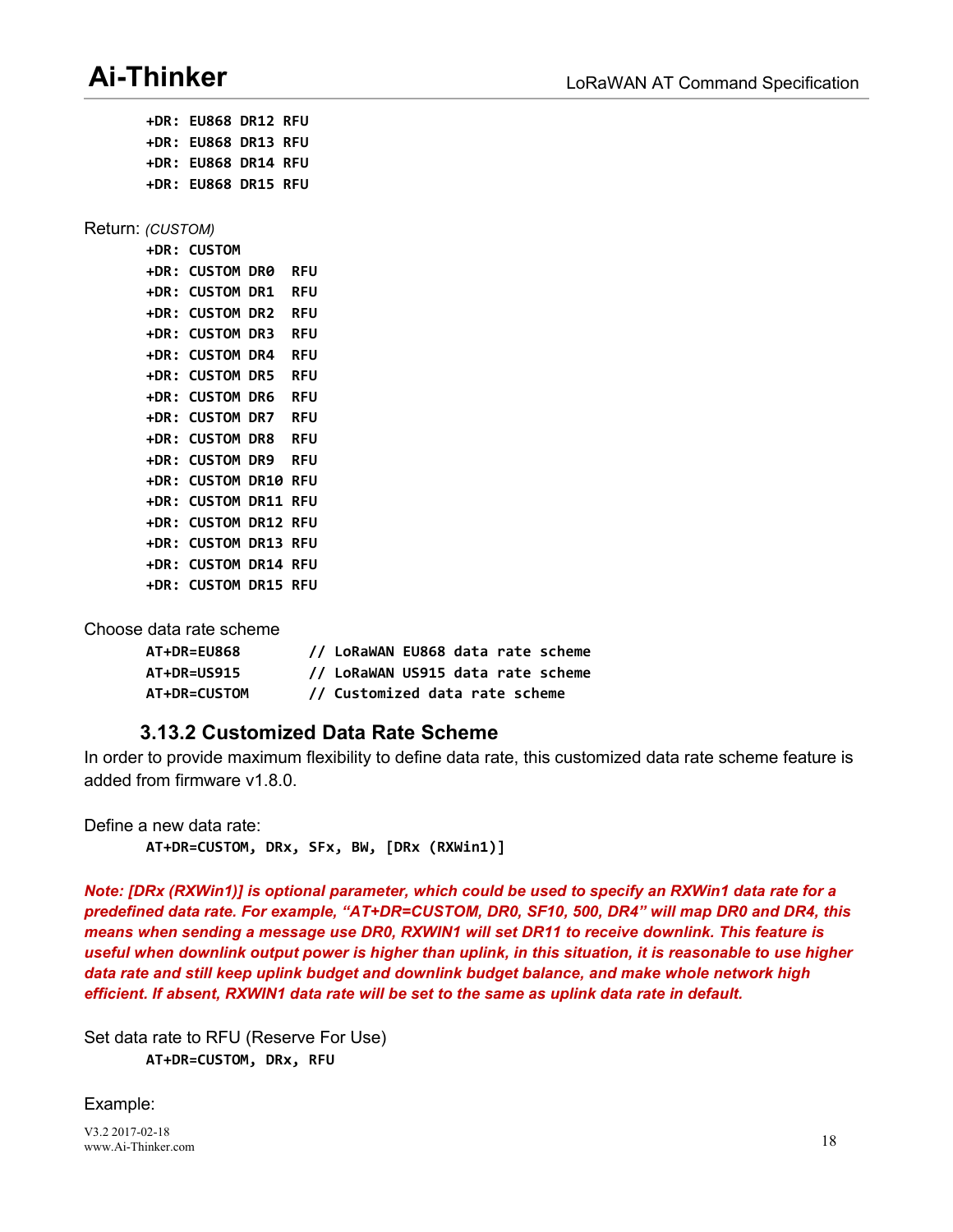**// Set DR0 to SF7 and BW125KHz**

**AT+DR=CUSTOM, DR0, SF7, 125**

#### Return:

**+DR: CUSTOM DR0 SF7 BW125K //By default downlink DR is the same as uplink DR**

#### Example:

**// Set DR0 to SF9 and BW500KHz, and map DR0 (uplink) with DR11 (downlink).**

**AT+DR=CUSTOM, DR3, SF10, 500, DR4**

Return:

**+DR: CUSTOM DR3 SF10 BW500K DLDR4**

Example:

**// Set DR0 to FSK 50kpbs**

**AT+DR=CUSTOM,DR0,FSK**

#### Return:

**+DR: CUSTOM DR0 FSK 50kbps**

Example:

**// Set DR0 to FSK 50kpbs, and map DR0 with DR5, // Note: [BW] parameter should be set to 0 or any other integer. AT+DR=CUSTOM,DR0,FSK,0,DR5**

#### Return:

**+DR: CUSTOM DR0 FSK 50kbps**

#### Example:

**// Set DR0 to RFU AT+DR=CUSTOM, DR0, RFU**

Return:

**+DR: CUSTOM DR0 RFU**

#### Example:

**// Check custom data rate scheme AT+DR=CUSTOM AT+DR=SCHEME**

```
Return:
```
**+DR: CUSTOM +DR: CUSTOM DR0 SF7 BW125K +DR: CUSTOM DR1 RFU +DR: CUSTOM DR2 RFU +DR: CUSTOM DR3 SF10 BW500K DLDR4 +DR: CUSTOM DR4 RFU +DR: CUSTOM DR5 RFU +DR: CUSTOM DR6 RFU +DR: CUSTOM DR7 RFU +DR: CUSTOM DR8 RFU**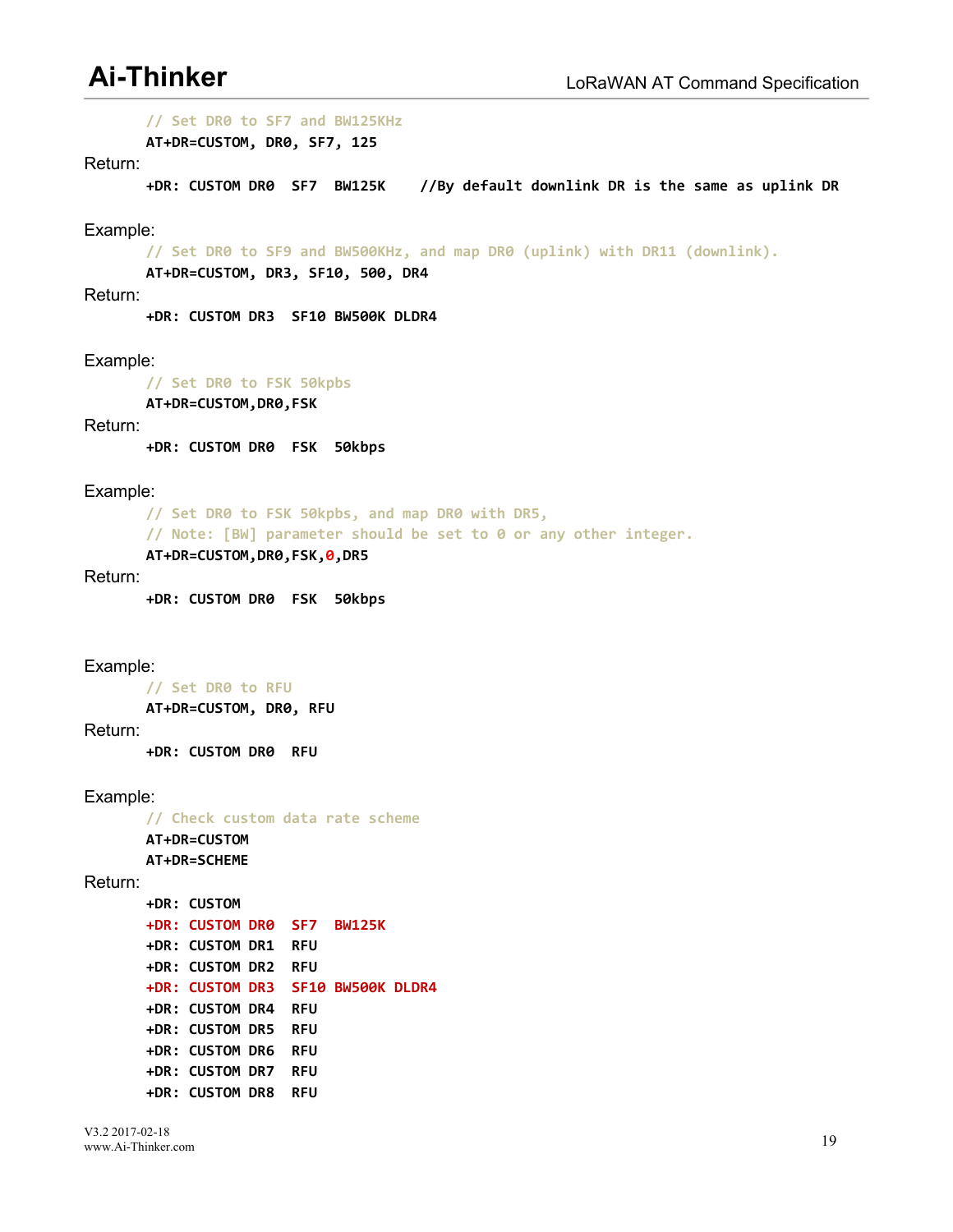<span id="page-24-0"></span>**+DR: CUSTOM DR9 RFU +DR: CUSTOM DR10 RFU +DR: CUSTOM DR11 RFU +DR: CUSTOM DR12 RFU +DR: CUSTOM DR13 RFU +DR: CUSTOM DR14 RFU +DR: CUSTOM DR15 RFU**

Note: After changing the data rate scheme, user should run commands below to check if the data rate *settings are valid, and make sure no RFU data rate is used.AT+CH*

*AT+RXWIN2 AT+DR*

## **3.14 CH**

Set channel parameter of LoRaWAN modem, Set frequecy zero to disable one channel. Format:

- **AT+CH="LCn", ["Freq"], ["DR\_MIN"], ["DR\_MAX"] // Change the LCn channel frequency to "Freq" // "Freq" is in MHz. // Available DR\_MIN/DR\_MAX range DR0 ~ DR15**
- 1. Change channel LC0 frequency to 433.3MHz, datarate DR0~DR5 **eg: AT+CH=0, 433.3, DR0, DR5**
- 2. Change channel LC1 frequency to 433.5MHz, datarate DR0~DR2 **eg: AT+CH=1, 433.5, DR0, DR2**
- 3. Disable channel LC2 **eg: AT+CH=2, 0**
- 4. Change channel LC3 frequency to 433.7MHz, with default datarate DR0~DR5 **eg: AT+CH=? eg: AT+CH=3, 433.7 // It is not recommended to use this command**
- 5. Change channel LC0 frequency to 433.3MHz,DR7 **eg: AT+CH=0, 433.3, DR7**
- 6. Change channel LC3 frequency to 433.7MHz, datarate DR0~DR5 **eg: AT+CH=3, 433.7, 0, 5**
- 7. Change channel LC3 frequency to 433.7MHz, datarate DR7 **eg: AT+CH=3, 433.7, DR7**
- 8. Check single channel frequency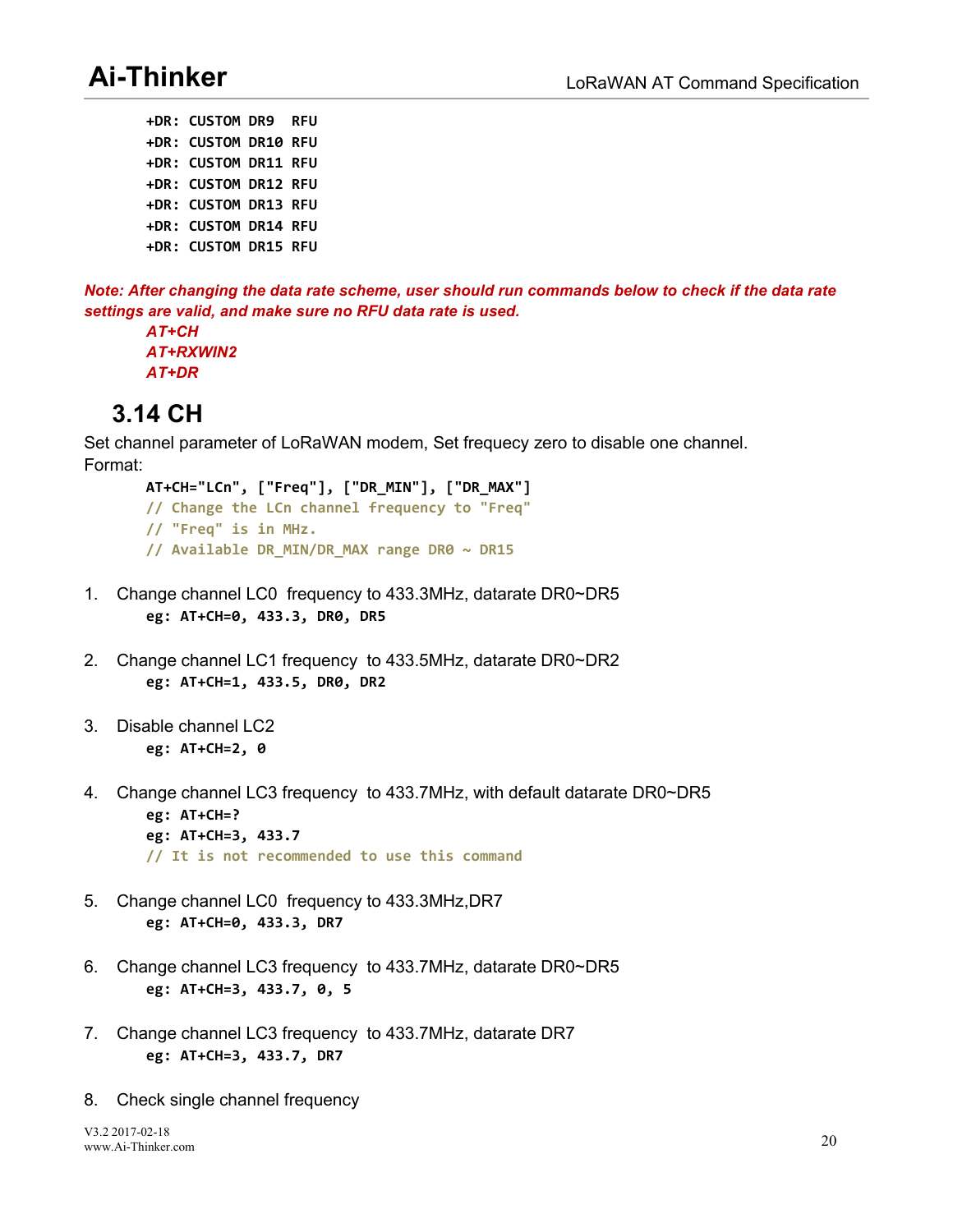<span id="page-25-0"></span>**eg: AT+CH=2**

*+CH: 2,868500000,DR0:DR5*

Return:

**+CH: 3,433700000,DR0:DR5 +CH: 3,433700000,DR1**

Query Return Format:

**+CH: TOTAL\_CHANNEL\_NUMBER; LCn,FREQn,DR\_MINn,DR\_MAXn; LCy,FREQy,DR\_MINy,DR\_MAXy; ... LCz,FREQz,DR\_MINz,DR\_MAXz;**

```
eg: +CH: 8; 0,433300000,DR0,DR5; 1,433500000,DR0,DR5; 2,433700000,DR0,DR5;
3,433900000,DR0,DR5; 4,434100000,DR0,DR5; 5,434300000,DR0,DR5; 6,434500000,DR0,DR5;
7,434700000,DR0,DR5;
```
## **3.15 POWER**

Set TX power of LoRaWAN AT Module, valid power value 20, 14, 11, 8, 5, 2. Format:

| AT+POWER="Power value" | // Change LoRaWAN Tx Power                    |
|------------------------|-----------------------------------------------|
| eg: AT+POWER=14        | // Change LoRaWAN AT module TX power to 14dBm |

Return:

**+POWER: 14**

## **3.16 REPT**

Unconfirmed message repeats times.

Format:

```
AT+REPT="Repeat Times" //Repeat times" should range 1~15
eg: AT+REPT=2 //Repeat 2 times
```
Return:

**+REPT: 2**

## **3.17 RETRY**

Confirmed message retry times. Valid range 0~254, if retry times is less than 2, only one message will be sent.

Format:

```
AT+RETRY="Retry Times" //Retry times" should range 0~15
eg: AT+RETRY=3 //Retry 2 times (3-1), if no ack receive
```
Return:

**+RETRY: 3**

## **3.18 RXWIN2**

Set second RX window frequency and Data Rate. This command will change RXWIN2 configuration, which may cause downlink lost, if configuration is wrong. Format:

|           | AT+RXWIN2=Frequency, DRx |  |
|-----------|--------------------------|--|
| --------- |                          |  |

**AT+RXWIN2=Frequency,DRx // Set frequency and datarate AT+RXWIN2=Frequency,SFx,BW // Set RXWIN2 through SF and BW**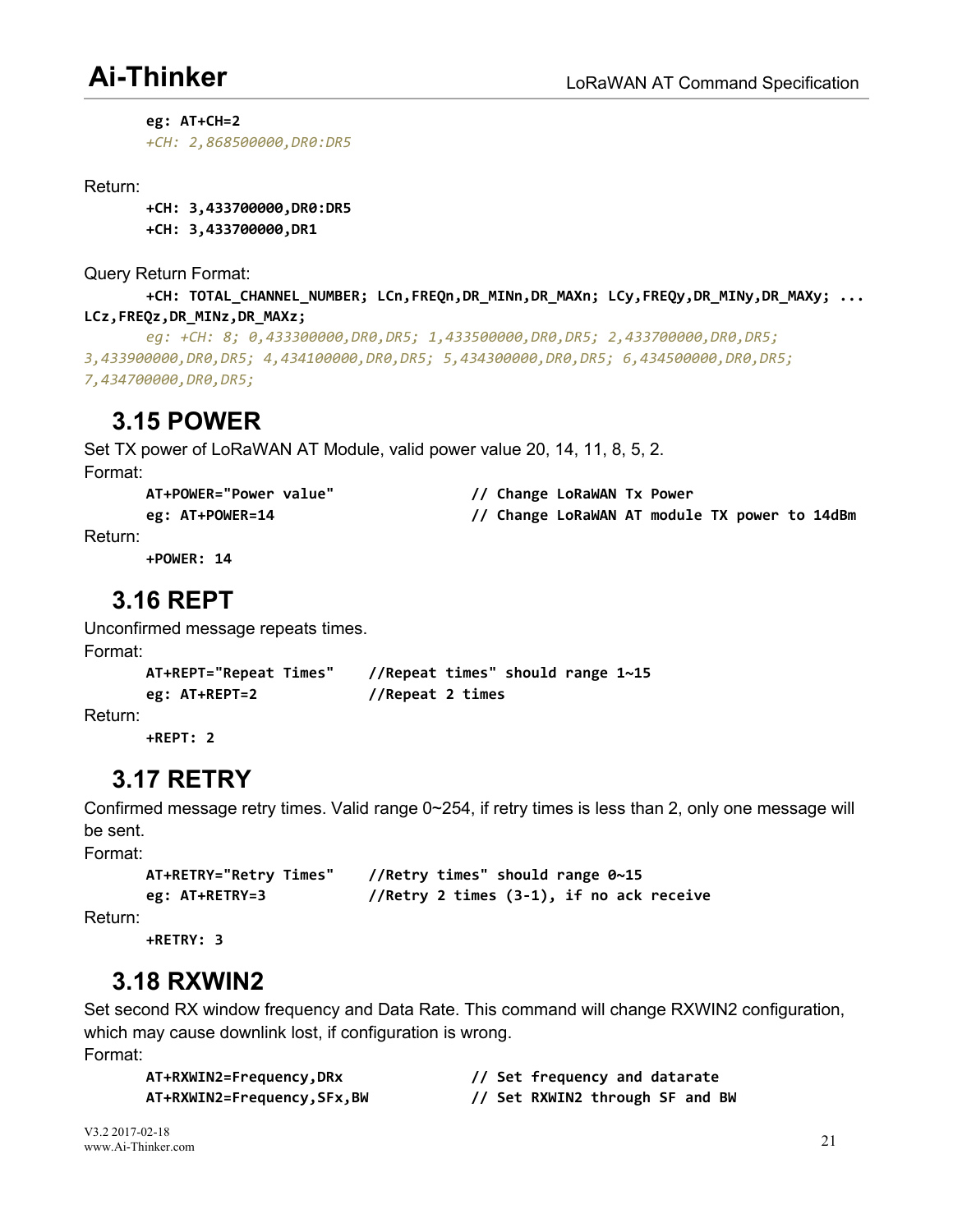<span id="page-26-0"></span>

| $AT+ RXWIN2=?$                | // Query RX Window2 configuration   |
|-------------------------------|-------------------------------------|
| AT+ RXWIN2?                   | // Query RX Window2 configuration   |
| AT+ RXWIN2                    | // Query RX Window2 configuration   |
| eg: $AT+RXWIN2=433.3, DR3$    | // Set RXWIN2 433.3MHz/DR3          |
| eg: AT+RXWIN2=433.3, SF7, 500 | // Set RXWIN2 433.3MHz/SF7/BW500KHz |

Return:

**// General data rate +RXWIN2: 433300000,DR5 // Customized RX Window2 data rate with spread factor and band width +RXWIN2: 433000000,SF7,BW125K**

From firmware 1.8.0, RXWIN2 command could support more flexible configuration. Both LoRaWAN defined data rate (combination of spread faction and band width) and LoRa defined spread factor and band width format are supported. User could set his RXWIN2 to any possible SF and BW scheme, which is a very useful function for LoRaWAN proof of concept.

## **3.19 RXWIN1**

RXWIN1 command could be used to set customized RXWIN channel, each RXWIN channel maps to an uplink channel. When RXWIN1 is enabled, user need make sure every uplink channel has its own mapped RXWIN1 channel, or the modem may perform unexpected.

**With this special RXWIN1 command,frequency shift between uplink and downlink becomes possible, then full-duplex is easy to achieve for the system if gateway supports.**

a) Enable RXWIN1

**AT+RXWIN1=ON +RXWIN1: ON; 3; 0,868100000; 1,868300000; 2,868500000;**

b) Disable RXWIN1

**AT+RXWIN1=OFF**

**+RXWIN1: ON; 3; 0,868100000; 1,868300000; 2,868500000;**

c) Set RXWIN1

**AT+RXWIN1=CH,FREQ**

CH is the channel number 0~71. FREQ is in MHz

**eg: AT+RXWIN1=0,868.9**

d) Query RXWIN1 channel

**AT+RXWIN1=CH**

CH is the channel number 0~71. FREQ is in Hz

**eg: AT+RXWIN1=0,868100000**

e) Check RXWIN1

**AT+RXWIN1 // return normal or special case**

*// RXWIN1 is disabled*

**+RXWIN1: OFF; 3; 0,868100000; 1,868300000; 2,868500000;**

*// RXWIN1 is enabled*

*+RXWIN1: ON; 3; 0,868100000; 1,868300000; 2,868500000;*

AT+RXWIN1 and its subcommands always returns the channels which are enabled currently. If customized downlink channel is zero, then default downlink channels will be used.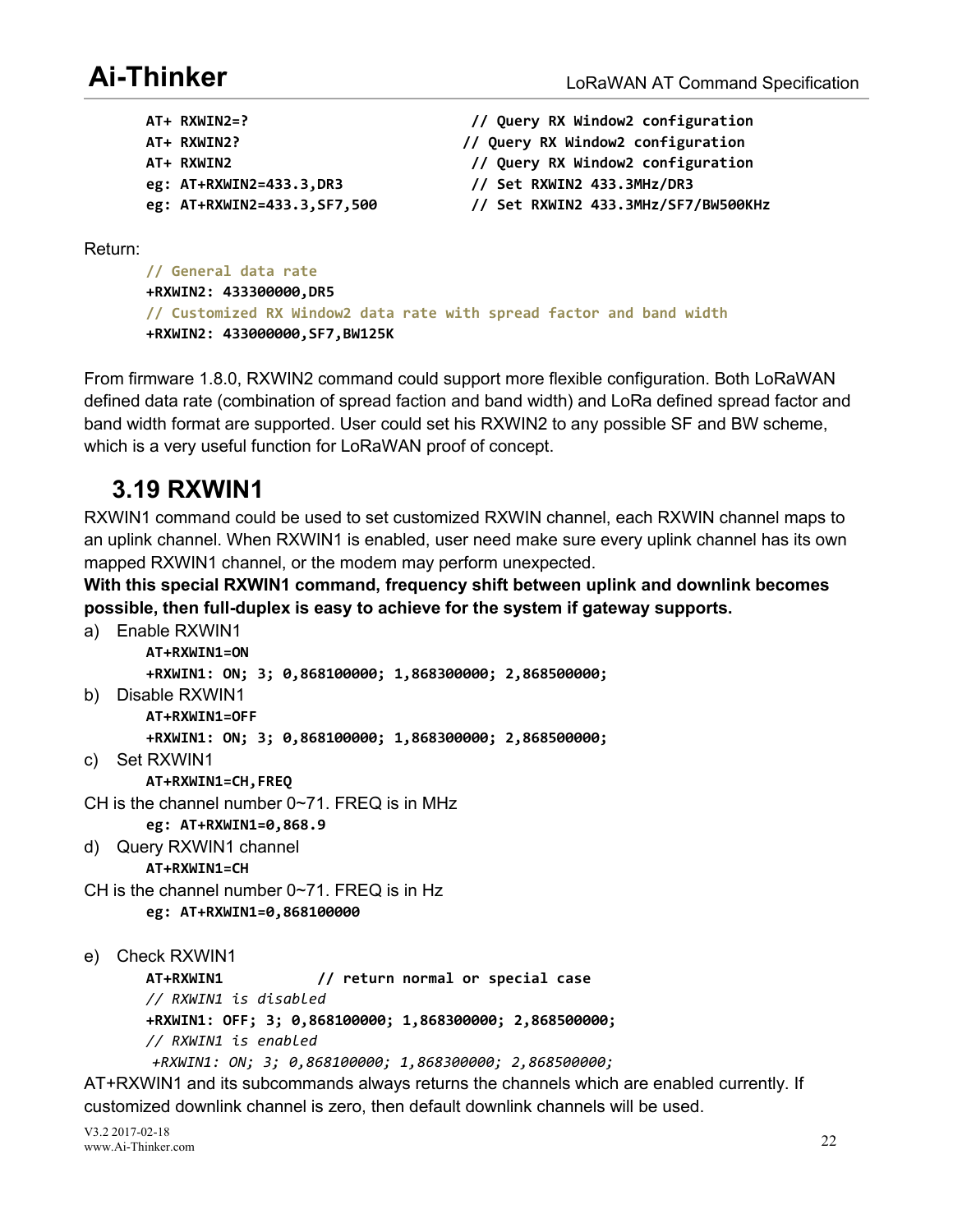## <span id="page-27-0"></span>**3.20 KEY**

Change LoRaWAN related AES-128 KEY. If wrong key is used, your LoRaWAN modem will be rejected by LoRaWAN server. Contact server administrator to know what keyshould use. All KEYs are unreadable for security, the one who forgets his KEY need rewrite with a new key. Format:

```
Change network session key (NWKSKEY)
       AT+KEY=NWKSKEY, "16 bytes length key"
       eg: AT+KEY=NWKSKEY, "2B7E151628AED2A6ABF7158809CF4F3C"
       eg: AT+KEY=NWKSKEY, "2B 7E 15 16 28 AE D2 A6 AB F7 15 88 09 CF 4F 3C" Return:
       +KEY: NWKSKEY 2B 7E 15 16 28 AE D2 A6 AB F7 15 88 09 CF 4F 3C
Change application session key (APPSKEY)
       AT+KEY=APPSKEY, "16 bytes length key"
       eg: AT+KEY=APPSKEY, "2B7E151628AED2A6ABF7158809CF4F3C"
       eg: AT+KEY= APPSKEY, "2B 7E 15 16 28 AE D2 A6 AB F7 15 88 09 CF 4F 3C" Return:
       +KEY: APPSKEY 2B 7E 15 16 28 AE D2 A6 AB F7 15 88 09 CF 4F 3C
Change application session key (APPKEY)
       AT+KEY=APPKEY, "16 bytes length key"
       eg: AT+KEY=APPKEY, "2B7E151628AED2A6ABF7158809CF4F3C"
           AT+KEY= APPKEY, "2B 7E 15 16 28 AE D2 A6 AB F7 15 88 09 CF 4F 3C"
```
#### Return:

**+KEY: APPKEY 2B 7E 15 16 28 AE D2 A6 AB F7 15 88 09 CF 4F 3C**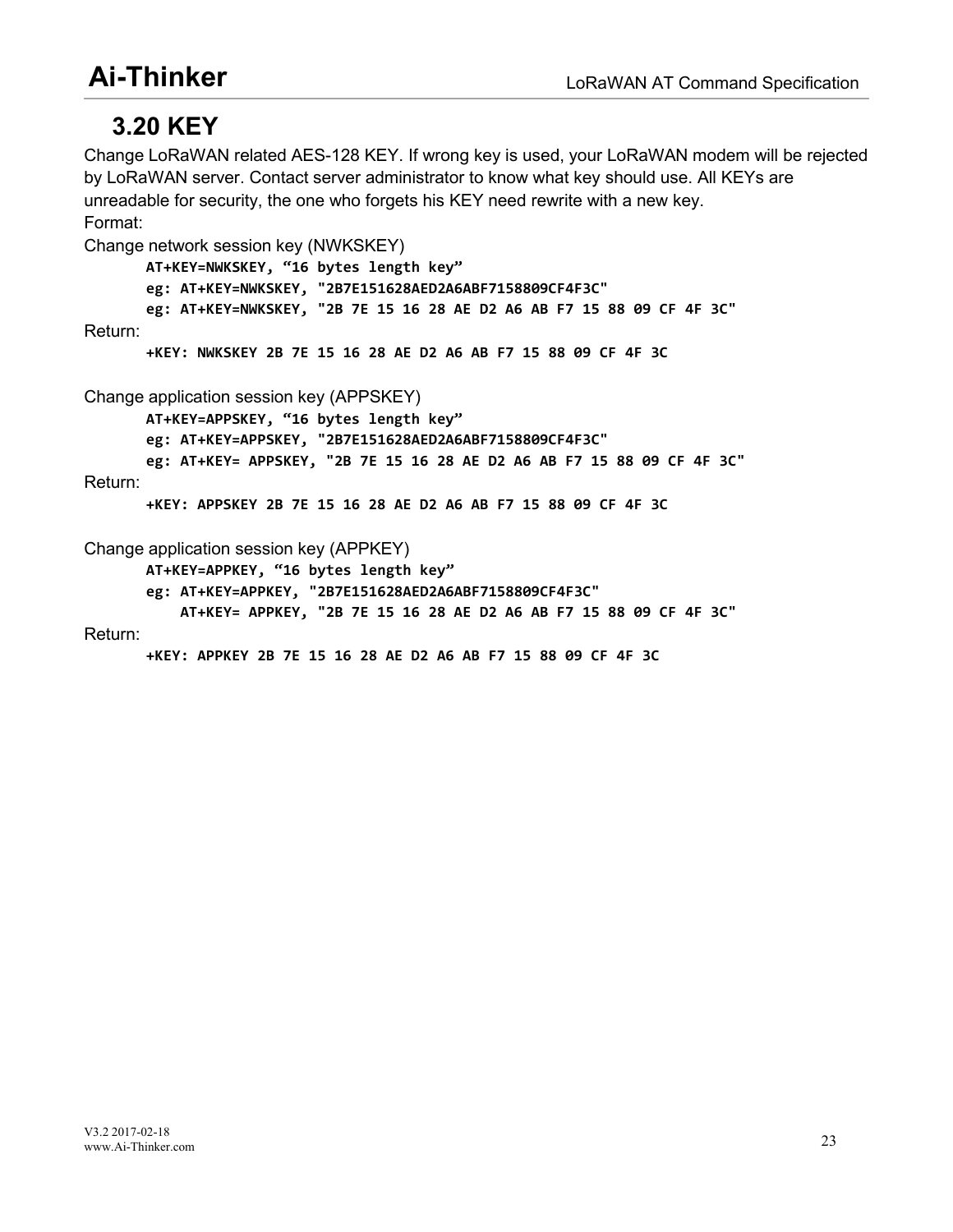# <span id="page-28-1"></span><span id="page-28-0"></span>**3.21 FDEFAULT**

Reset LoRaWAN AT modem to factory default configuration. Command "AT+FDEFAULT=Ai-Thinker" should be used to do the factory reset. Company name "Ai-Thinker" (case insensitive) is kept on purpose to avoid command to be triggered unexpectedly. After reset user could use "Query" format command to know which configuration is used.

Format:

**AT+FDEFAULT=Ai-Thinker**

Return:

**+FDEFAULT: OK**

| <b>Value</b><br><b>Item</b><br><b>Mode</b><br>LoRaWAN ABP<br>3 default channels<br><b>Channel</b><br>868.1MHz 868.3MHz 868.5MHz<br><b>Datarate Range</b><br>DR0: DR5<br><b>Unconfirmed Message Repetition</b><br><b>Confirmed Message Retry</b><br>3<br>8<br>Port<br><b>Datarate</b><br>DR <sub>0</sub><br><b>ON</b><br><b>ADR</b><br>14dBm<br><b>Power</b><br><b>RXWIN2</b><br>869.525MHz, DR3<br><b>RXWIN1 Delay</b><br>1s<br><b>RXWIN2 Delay</b><br>2s<br><b>JOIN ACCEPT RXWIN1 Delay</b><br>5s<br><b>JOIN ACCEPT RXWIN2 Delay</b><br>6s<br><b>Listen Before Talk Threshold</b><br>$-90$ d $Bm$<br><b>EU868 Duty Cycle Limitation</b><br><b>OFF</b><br><b>LoRaWAN Public Network</b><br><b>ON</b><br>2B7E151628AED2A6ABF7158809CF4F3C<br><b>NwkSKey</b><br>2B7E151628AED2A6ABF7158809CF4F3C<br><b>AppSKey</b><br>2B7E151628AED2A6ABF7158809CF4F3C<br><b>AppKey</b><br><b>AppEui</b><br>52:69:73:69:6e:67:48:46<br><b>Uplink Counter</b><br><b>Downlink Counter</b><br>0<br><b>Multicast</b><br><b>OFF</b><br><b>Customized RXWIN1</b><br><b>OFF</b> |  |
|--------------------------------------------------------------------------------------------------------------------------------------------------------------------------------------------------------------------------------------------------------------------------------------------------------------------------------------------------------------------------------------------------------------------------------------------------------------------------------------------------------------------------------------------------------------------------------------------------------------------------------------------------------------------------------------------------------------------------------------------------------------------------------------------------------------------------------------------------------------------------------------------------------------------------------------------------------------------------------------------------------------------------------------------------------|--|
|                                                                                                                                                                                                                                                                                                                                                                                                                                                                                                                                                                                                                                                                                                                                                                                                                                                                                                                                                                                                                                                        |  |
|                                                                                                                                                                                                                                                                                                                                                                                                                                                                                                                                                                                                                                                                                                                                                                                                                                                                                                                                                                                                                                                        |  |
|                                                                                                                                                                                                                                                                                                                                                                                                                                                                                                                                                                                                                                                                                                                                                                                                                                                                                                                                                                                                                                                        |  |
|                                                                                                                                                                                                                                                                                                                                                                                                                                                                                                                                                                                                                                                                                                                                                                                                                                                                                                                                                                                                                                                        |  |
|                                                                                                                                                                                                                                                                                                                                                                                                                                                                                                                                                                                                                                                                                                                                                                                                                                                                                                                                                                                                                                                        |  |
|                                                                                                                                                                                                                                                                                                                                                                                                                                                                                                                                                                                                                                                                                                                                                                                                                                                                                                                                                                                                                                                        |  |
|                                                                                                                                                                                                                                                                                                                                                                                                                                                                                                                                                                                                                                                                                                                                                                                                                                                                                                                                                                                                                                                        |  |
|                                                                                                                                                                                                                                                                                                                                                                                                                                                                                                                                                                                                                                                                                                                                                                                                                                                                                                                                                                                                                                                        |  |
|                                                                                                                                                                                                                                                                                                                                                                                                                                                                                                                                                                                                                                                                                                                                                                                                                                                                                                                                                                                                                                                        |  |
|                                                                                                                                                                                                                                                                                                                                                                                                                                                                                                                                                                                                                                                                                                                                                                                                                                                                                                                                                                                                                                                        |  |
|                                                                                                                                                                                                                                                                                                                                                                                                                                                                                                                                                                                                                                                                                                                                                                                                                                                                                                                                                                                                                                                        |  |
|                                                                                                                                                                                                                                                                                                                                                                                                                                                                                                                                                                                                                                                                                                                                                                                                                                                                                                                                                                                                                                                        |  |
|                                                                                                                                                                                                                                                                                                                                                                                                                                                                                                                                                                                                                                                                                                                                                                                                                                                                                                                                                                                                                                                        |  |
|                                                                                                                                                                                                                                                                                                                                                                                                                                                                                                                                                                                                                                                                                                                                                                                                                                                                                                                                                                                                                                                        |  |
|                                                                                                                                                                                                                                                                                                                                                                                                                                                                                                                                                                                                                                                                                                                                                                                                                                                                                                                                                                                                                                                        |  |
|                                                                                                                                                                                                                                                                                                                                                                                                                                                                                                                                                                                                                                                                                                                                                                                                                                                                                                                                                                                                                                                        |  |
|                                                                                                                                                                                                                                                                                                                                                                                                                                                                                                                                                                                                                                                                                                                                                                                                                                                                                                                                                                                                                                                        |  |
|                                                                                                                                                                                                                                                                                                                                                                                                                                                                                                                                                                                                                                                                                                                                                                                                                                                                                                                                                                                                                                                        |  |
|                                                                                                                                                                                                                                                                                                                                                                                                                                                                                                                                                                                                                                                                                                                                                                                                                                                                                                                                                                                                                                                        |  |
|                                                                                                                                                                                                                                                                                                                                                                                                                                                                                                                                                                                                                                                                                                                                                                                                                                                                                                                                                                                                                                                        |  |
|                                                                                                                                                                                                                                                                                                                                                                                                                                                                                                                                                                                                                                                                                                                                                                                                                                                                                                                                                                                                                                                        |  |
|                                                                                                                                                                                                                                                                                                                                                                                                                                                                                                                                                                                                                                                                                                                                                                                                                                                                                                                                                                                                                                                        |  |
|                                                                                                                                                                                                                                                                                                                                                                                                                                                                                                                                                                                                                                                                                                                                                                                                                                                                                                                                                                                                                                                        |  |
|                                                                                                                                                                                                                                                                                                                                                                                                                                                                                                                                                                                                                                                                                                                                                                                                                                                                                                                                                                                                                                                        |  |
|                                                                                                                                                                                                                                                                                                                                                                                                                                                                                                                                                                                                                                                                                                                                                                                                                                                                                                                                                                                                                                                        |  |
|                                                                                                                                                                                                                                                                                                                                                                                                                                                                                                                                                                                                                                                                                                                                                                                                                                                                                                                                                                                                                                                        |  |
|                                                                                                                                                                                                                                                                                                                                                                                                                                                                                                                                                                                                                                                                                                                                                                                                                                                                                                                                                                                                                                                        |  |

**Table 3- 2 Factory default configuration**

NOTE: Customized modem may be precompiled to use a different factory default configuration. If any user has request, please contact Ai-*Thinker [support@Ai-Thinker.com](file:///E:/Semtech/Customer/RISINGHF/project/rhf3m076/20151128-test-report-yuhai/support@risinghf.com).*

# **3.22 DFU**

Use to enter DFU mode. If user need to enter DFU mode to update LoRaWAN modem firmware, then user should first send "AT+DFU=ON" command to enable firmware upgrade. Once DFU mode is on, user should repower LoRaWAN modem (unplug and plug back), after repowered LoRaWAN will enter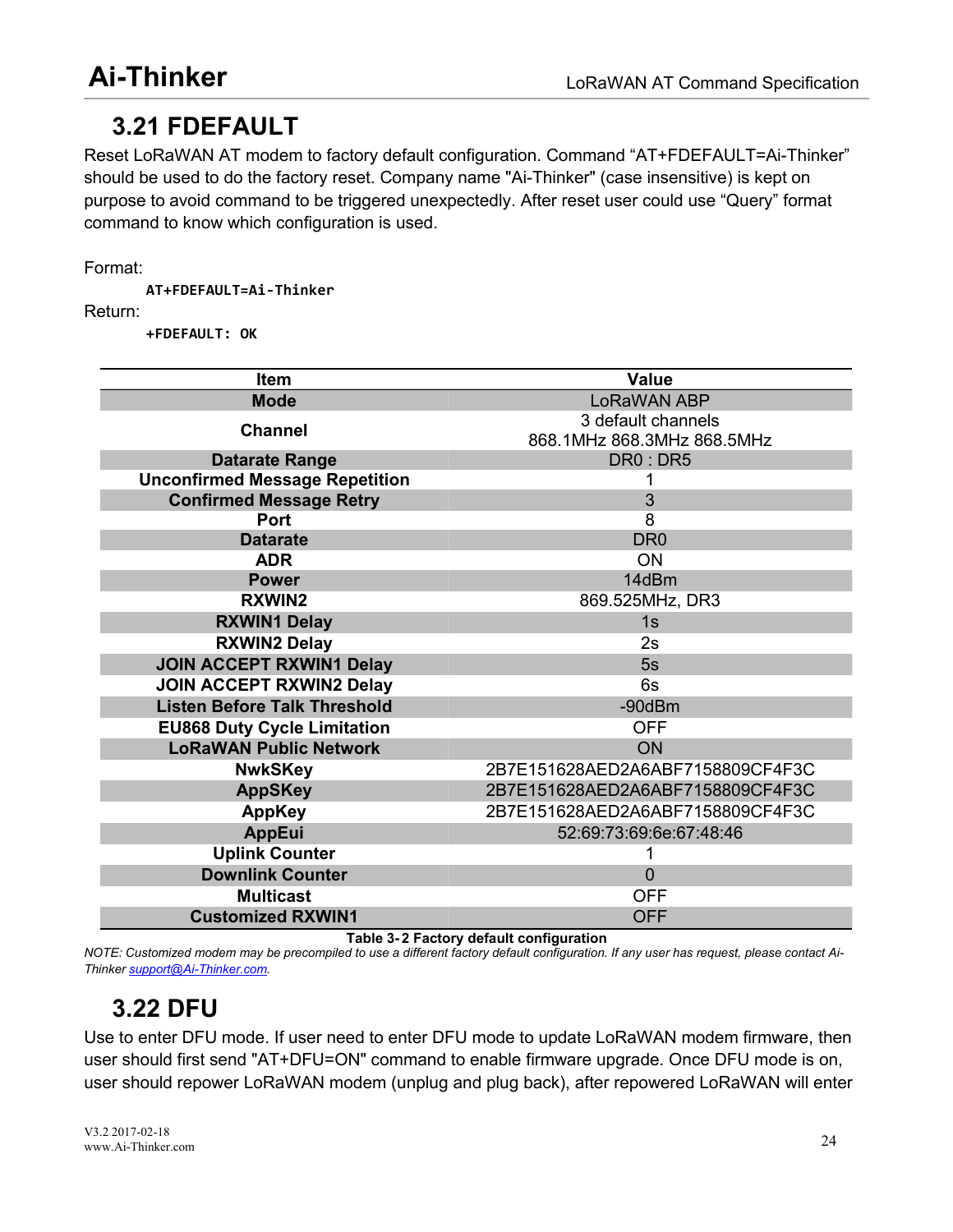<span id="page-29-0"></span>DFU mode, user could use DfuSe tool to update the firmware. If user want to exit DFU mode without upgrade, user just need to repower again, LoRaWAN modem will exit DFU mode automatically.

For UART bootloader, "AT+DFU=ON" command will make device enter bootloader mode automatically.

```
Format:
      AT+DFU="New state"
      eg: AT+DFU=ON // Enable DFU function
      eg: AT+DFU=OFF // Disable DFU function
      AT+DFU=? // Check if DFU is enabled configuration
Return:
      +DFU: ON
      +DFU: OFF
Example: (Ra-03A/RHF76-052AN)
      +DFU: ON
      +DFU: +DFU: Enter bootloader after reboot in 5s... Example: (RHF3M076)
      +DFU: ON // Need manually repower RHF3M076 device
```
Note: DFU mode is risky. Before updating, user must make sure the firmware is supplied by Ai-Thinker, a wrong firmware may brick *LoRaWAN modem.*

## **3.23 HELP**

Return brief help information. Refer to Table 3- 1 Command List.

Format:

```
AT+HELP=?
       AT+HELP?
       AT+HELP
Return:
       +HELP: OK
                AT -- AT Ping
              HELP -- Print command list
          FDEFAULT -- Factory data reset
             RESET -- Software reset
               DFU -- Bootloader mode
          LOWPOWER -- Enter sleep mode
               VER -- Version
               MSG -- Unconfirmed
            MSGHEX -- Unconfirmed (HEX)
              CMSG -- Confirmed
           CMSGHEX -- Confirmed (HEX)
              PMSG -- Proprietary
           PMSGHEX -- Proprietary (HEX)
                CH -- Set channel
               ADR -- ADR ON/OFF
```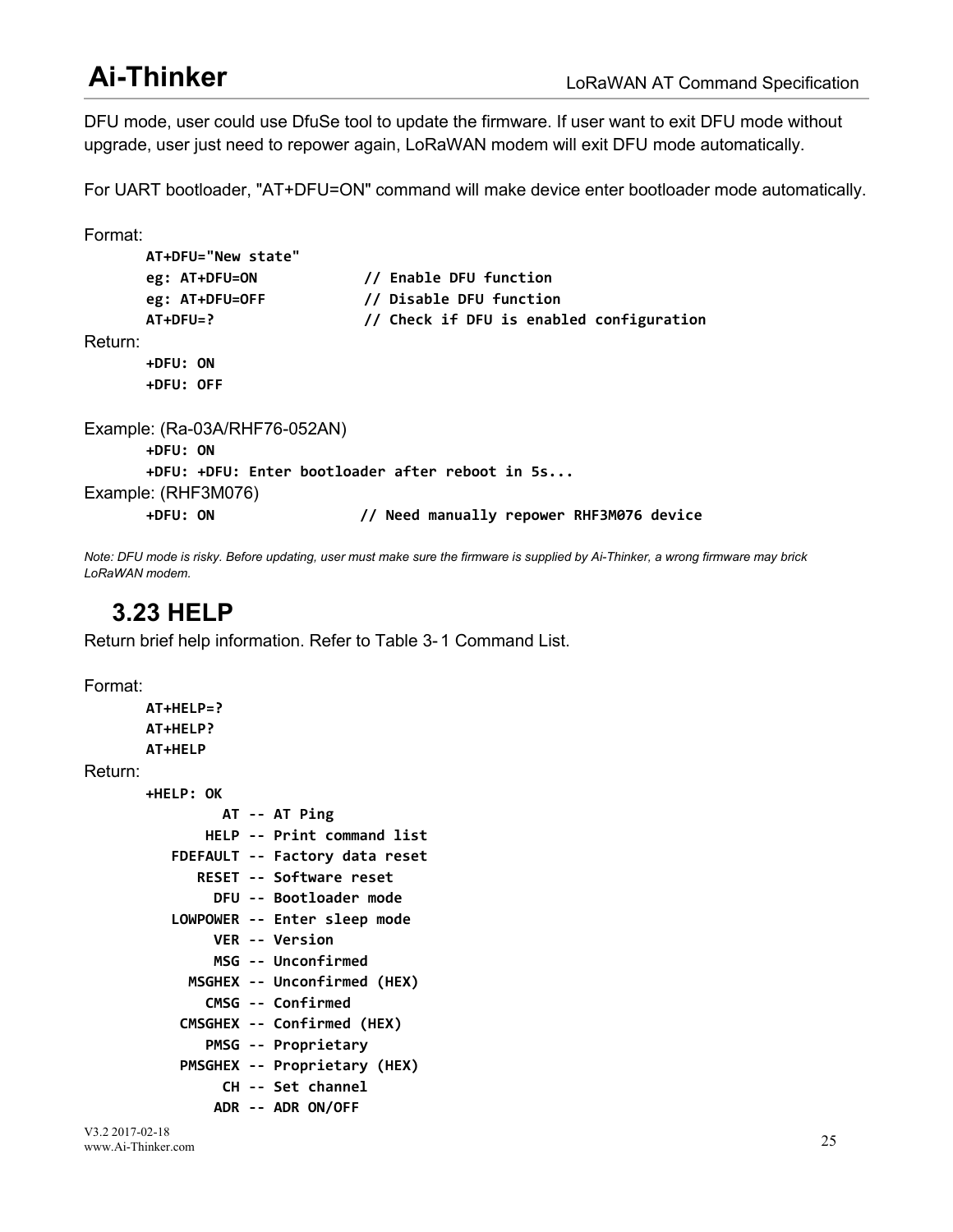<span id="page-30-0"></span>**DR -- Set datarate REPT -- MSG/MSGHEX repetition RETRY -- CMSG/CMSGHEX retry POWER -- TX power RXWIN1 -- RX window1 RXWIN2 -- RX window2 PORT -- TX port MODE -- LWABP/LWOTAA/TEST ID -- DevAddr/DevEui/AppEui KEY -- NWKSKEY/APPSKEY/APPKEY CLASS -- Class(A/B/C) JOIN -- OTAA Join request LW -- LoRaWAN misc conf TEST -- Test commands UART -- UART configure REG -- Control RF Chip DELAY -- RX window delay VDD -- Get VDD RTC -- RTC**

## **3.24 MODE**

Use to select work mode. LWABP<sup>[7](#page-30-1)</sup>, LWOTAA<sup>[8](#page-30-2)</sup>, TEST are supported. LoRaWAN modem can only work with one mode at a time. By default, LWABP is enabled, all test commands are unavailable, LoRaWAN will return error(-12) if it receives test command in non-test mode.

"AT+MODE" command will reset LoRaWAN stack when first enter LWABP/LWOTTA mode and reset LoRa chip when first enter test mode.

LWABP/LWOTAA mode status is remembered by LoRaWAN modem, each time LoRaWAN modem starts, it will enter previous working mode before reset or repower.

Format:

|        | AT+MODE="New mode" |  |                                  |
|--------|--------------------|--|----------------------------------|
|        | eg: AT+MODE=TEST   |  | // Enter TEST mode               |
|        | eg: AT+MODE=LWOTAA |  | // Enter TEST mode               |
|        | eg: AT+MODE=LWABP  |  | // Enter LWABP mode              |
| Return |                    |  |                                  |
|        | +MODE: LWABP       |  | // Enter LWABP mode successfully |
|        | +MODE: LWOTAA      |  | // Enter LWABP mode successfully |
|        | +MODE: TEST        |  | // Enter TEST mode successfully  |
|        |                    |  |                                  |

## **3.25 JOIN**

When OTAA mode is enabled, JOIN command could use to join a known network.

<span id="page-30-2"></span><span id="page-30-1"></span><sup>7</sup> LWABP is short for LoRaWAN Activation By Personalization. Check < LoRaWAN™ Specification> for details *<sup>8</sup> LWOTAA is short for LoRaWAN Over-The-Air-Activation.*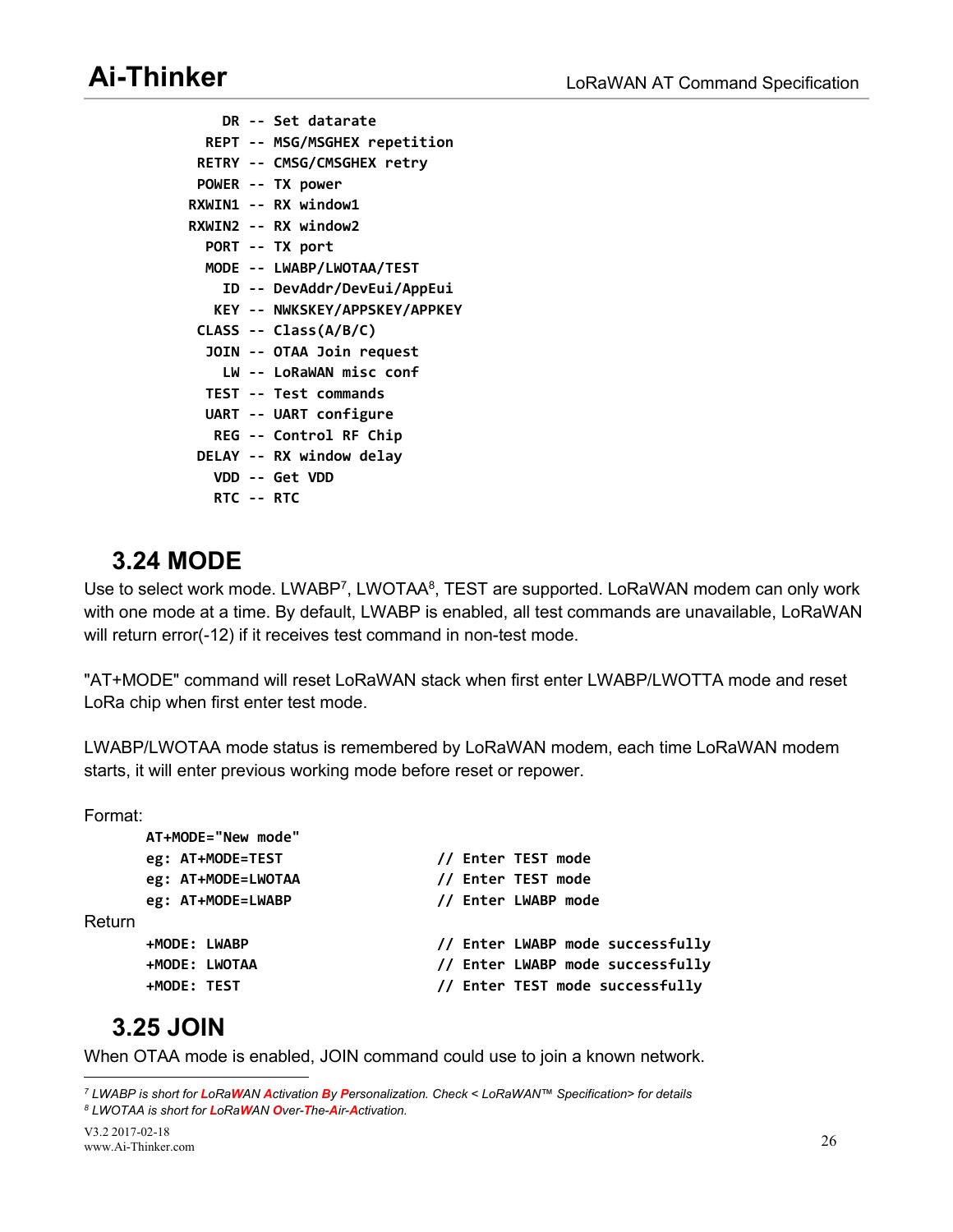Format:

<span id="page-31-1"></span><span id="page-31-0"></span>**AT+JOIN**

**AT+JOIN=FORCE**

1. Join

**eg: AT+JOIN // Send JOIN request**

- 2. Disconnect with current network, force send one JOIN request **eg: AT+JOIN=FORCE**
- 3. Returns
	- a) Join successfully
		- **+JOIN: Starting**
		- **+JOIN: NORMAL**
		- **+JOIN: NetID 000024 DevAddr 48:00:00:01**
		- **+JOIN: Done**
	- b) Join failed **+JOIN: Join failed**
	- c) Join process is ongoing **+JOIN: LoRaWAN modem is busy**

# **3.26 CLASS**

This command could enable LoRaWAN modem to work at different mode (Class A/B<sup>[9](#page-31-2)</sup>/C). LoRaWAN modem works at class A mode when power on, user need manually switch mode to class B/C as needed.

Format:

# **3.27 DELAY**

RX window delay configuration command. Supports configure RECEIVE\_DELAY1, RECEIVE\_DELAY2, JOIN\_ACCEPT\_DELAY1, JOIN\_ACCEPT\_DELAY2.

| Command           | <b>Item</b>                   | <b>Comments</b>                    |
|-------------------|-------------------------------|------------------------------------|
| AT+DELAY=RX1, ms  | <b>RECEIVE DELAY1</b>         | RX window 1 delay time             |
| AT+DELAY=RX2, ms  | RECEIVE DELAY2                | RX window 1 delay time             |
| AT+DELAY=JRX1, ms | JOIN ACCEPT DELAY1            | Join accept RX window 1 delay time |
| AT+DELAY=JRX2, ms | JOIN ACCEPT DELAY2            | Join accept RX window 2 delay time |
|                   | Table 3-3 LoRaWAN Delay Items |                                    |

```
Format:
```
**// Query delay settings AT+DELAY AT+DELAY?**

<span id="page-31-2"></span><sup>&</sup>lt;sup>9</sup> Class B is unavailable in current version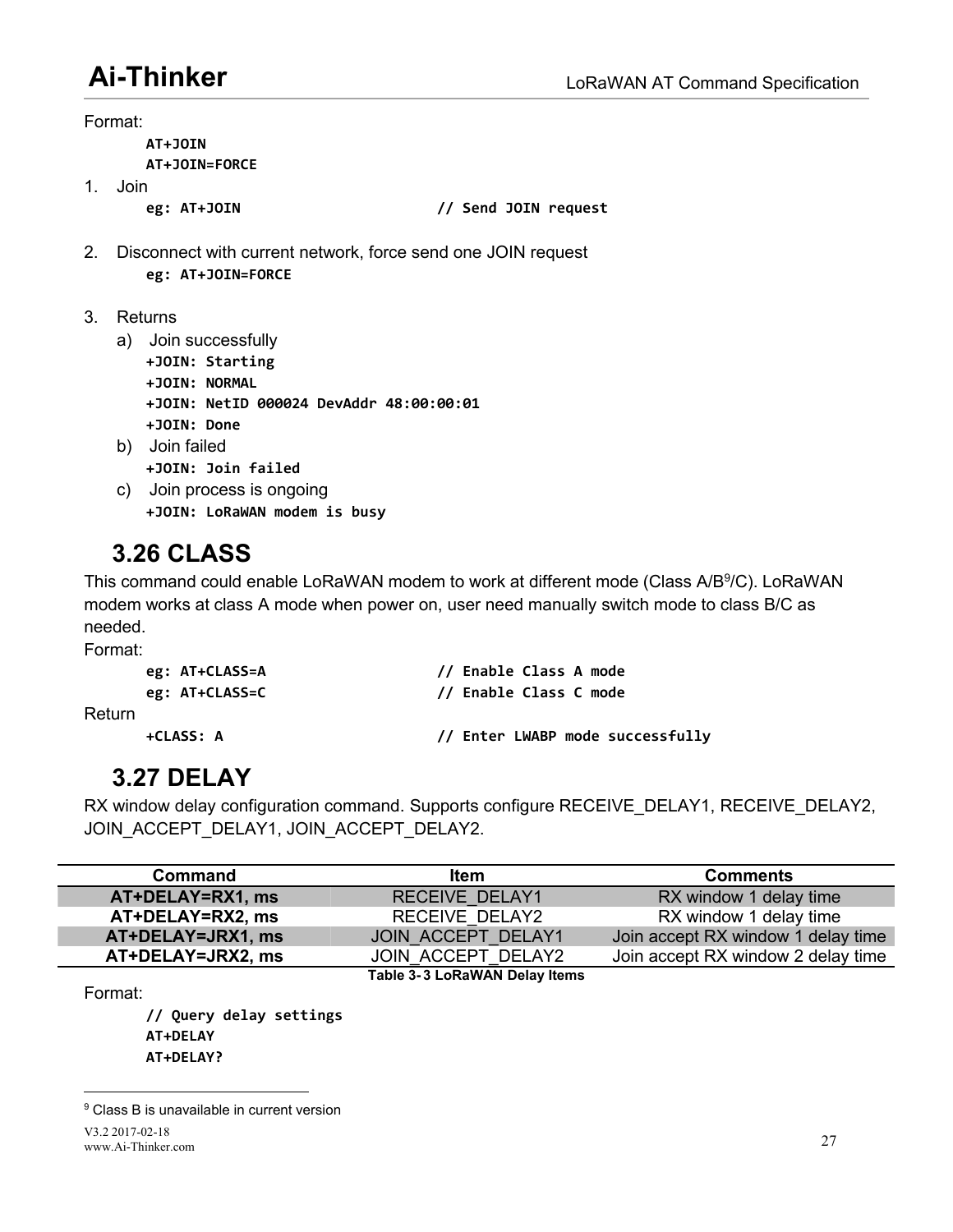<span id="page-32-1"></span><span id="page-32-0"></span>**AT+DELAY=?**

```
// Set delay
       AT+DELAY=RX1, 1000 // Unit: ms
       AT+DELAY=RX2, 2000
       AT+DELAY=JRX1, 5000
       AT+DELAY=JRX2, 6000
Return:
       +DELAY RX1, 1000
       +DELAY RX2, 2000
       +DELAY JRX1, 5000
       +DELAY JRX2, 6000
```
## **3.28 LW**

LW commands is a collection of several LoRaWAN control commands. Include CDR, ULDL, DC, NET, MC, THLD.

### **3.28.1 CDR**

CDR is for customized data rate control, this command could be used to specify the valid data rate range of uplink packet and downlink packet.

Format:

```
AT+LW=CDR, [ UL_DR_MIN, UL_DR_MAX, DL_DR_MIN, DL_DR_MAX ]
```
1. Check current datarate limitation

| AT+LW=CDR |                                                |         |
|-----------|------------------------------------------------|---------|
|           | +LW: $CDR, TXDR(0,7), RXDR(0,7)$               | //EU868 |
|           | +LW: $CDR$ , $TXDR(\theta, 4)$ , $RXDR(8, 13)$ | //AU920 |

2. Set customized data rate limitation, this command is only valid when customized data rate mode is enabled

**AT+DR=CUSTOM AT+LW=CDR, 0,7,0,7** *+LW: CDR, TXDR(0,7), RXDR(0,7)*

### **3.28.2 ULDL**

Set and read uplink and downlink counter. Format:

**AT+LW=ULDL, UL\_COUNTER, DL\_COUNTER**

1. Read counter

**AT+LW=ULDL**

*+LW: ULDL 1, 0*

2. Set counter

**AT+LW=ULDL, 5, 10** *+LW: ULDL 5, 10*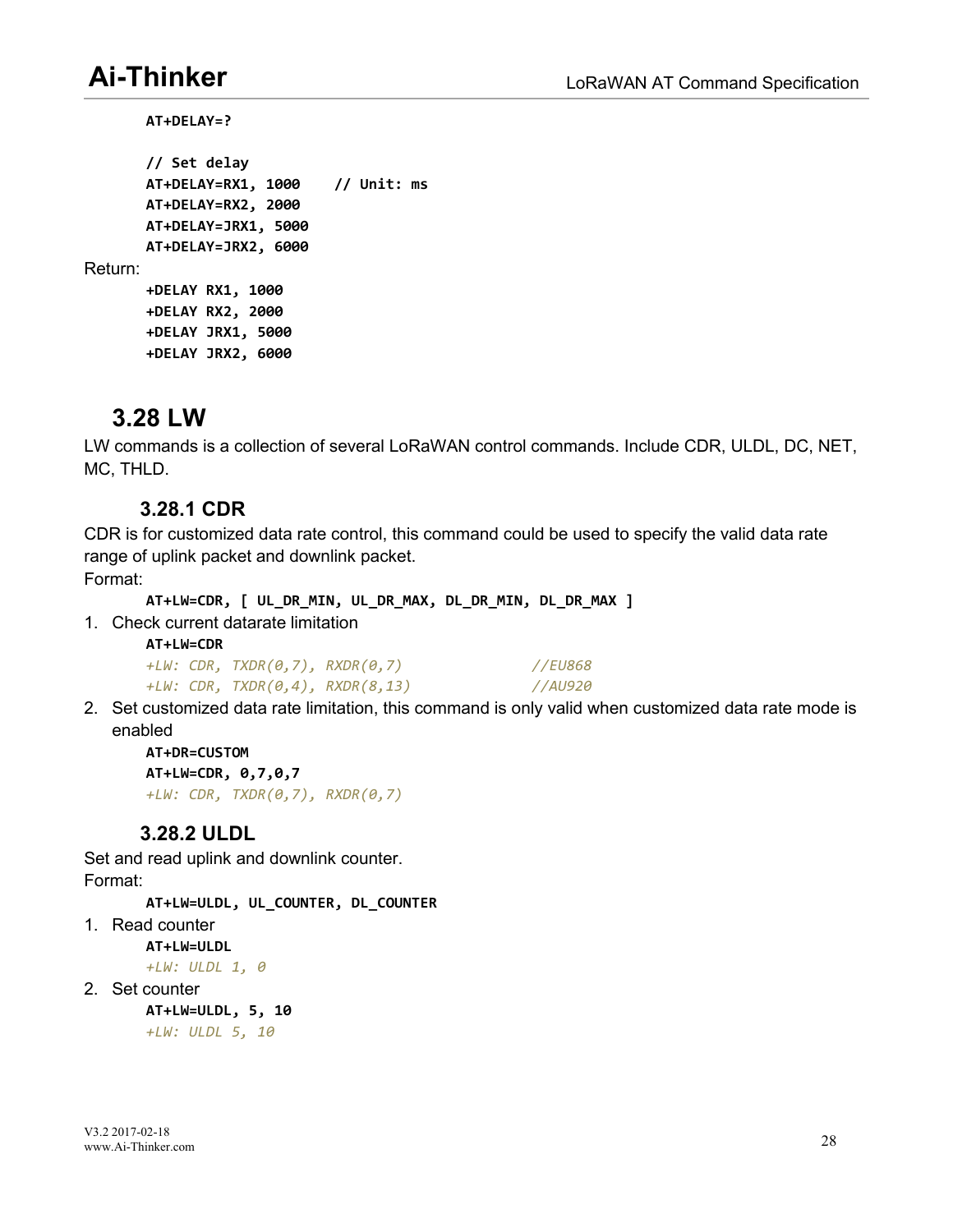## <span id="page-33-0"></span>**3.28.3 DC**

EU868 Duty Cycle limitation and LoRaWAN Transmit Duty Cycle control interface. This option is mandatory to be set to on, when using in Europe to follow ETSI regulation. And this command could also be used to set a specify value for **MaxDCycle**, valid range 0 ~ 15. And the tansmit aggregated duty cycle is allowed by:

<span id="page-33-1"></span>
$$
AggregatedDutyCycle = \frac{1}{2^{MaxDCycle}}
$$

A value of 0 corresponds to "no duty cycle limitation" except the one set by the regional regulation.

| <b>MaxDCycle</b>        | 2MaxDCycle                          | <b>Aggregated Duty Cycle</b> |
|-------------------------|-------------------------------------|------------------------------|
| $\bf{0}$                | 1                                   | 100.000%                     |
|                         | $\overline{2}$                      | 50.000%                      |
| $\overline{2}$          | $\overline{4}$                      | 25.000%                      |
| $\overline{3}$          | 8                                   | 12.500%                      |
| $\overline{\mathbf{4}}$ | 16                                  | 6.250%                       |
| 5                       | 32                                  | 3.125%                       |
| 6                       | 64                                  | 1.563%                       |
| 7                       | 128                                 | 0.781%                       |
| 8                       | 256                                 | 0.391%                       |
| 9                       | 512                                 | 0.195%                       |
| 10                      | 1024                                | 0.098%                       |
| 11                      | 2048                                | 0.049%                       |
| 12                      | 4096                                | 0.024%                       |
| 13                      | 8192                                | 0.012%                       |
| 14                      | 16384                               | 0.006%                       |
| 15                      | 32768                               | 0.003%                       |
|                         | <b>Table 3-4 Duty Cycle Control</b> |                              |

Format:

**AT+LW=DC, "ON/OFF"**

**AT+LW=DC, MaxDCycle**

Return format:

*+LW=DC, "ON/OFF", MaxDCycle*

1. Check DC option

**AT+LW=DC**

*+LW: DC, ON, 0 // EU868 Duty Cycle ON, MaxDCycle is 0*

2. Set EU868 ETSI Duty Cycle on **AT+LW=DC, ON**

*+LW: DC, ON, 0 //*

3. Set EU868 ETSI Duty Cycle off

**AT+LW=DC, OFF**

*+LW: DC, OFF*

4. Set LoRaWAN MaxDCycle

**AT+LW=DC**

*+LW: DC, ON, 0 // EU868 Duty Cycle ON, MaxDCycle is 0 +LW: DC, OFF, 1 // EU868 Duty Cycle OFF or not in EU868 mode, MaxDCycle is 0*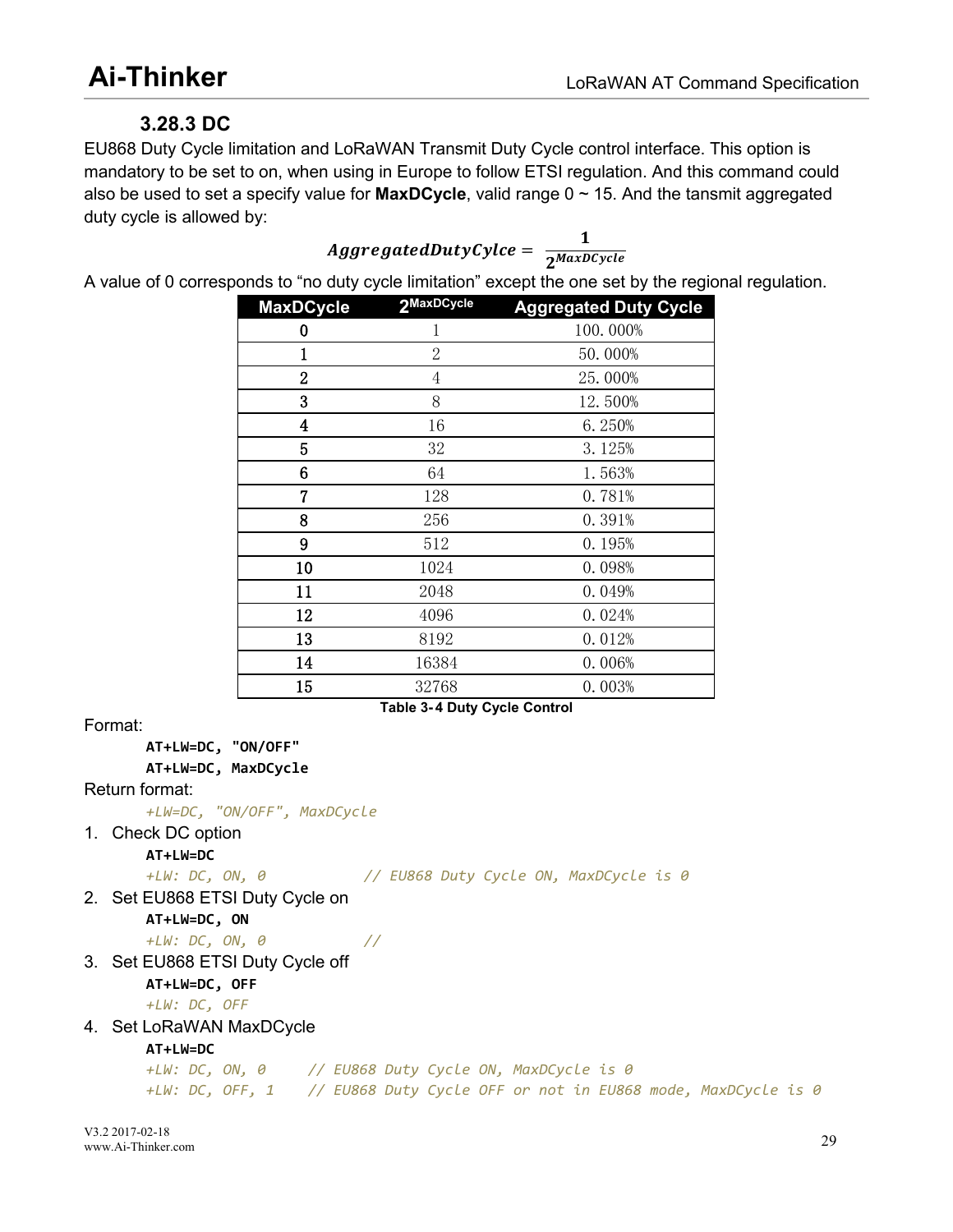### <span id="page-34-0"></span>**3.28.4 NET**

This command is used to choose public LoRaWAN network or private network. Set ON to choose public network, set OFF to choose private network. Format:

**AT+LW=NET, "ON/OFF"**

```
1. Check network type
```
**AT+LW=NET**

- *+LW: NET, ON* 2. Set public network on
	- **AT+LW=NET, ON**

*+LW: NET, ON*

- 3. Set public network off
	- **AT+LW=NET, OFF**

*+LW: NET, OFF*

### **3.28.5 MC**

MC command could enable an extra broadcast address for LoRaWAN modem. This command is useful when using Class C mode, to control a group of devices which has the same multi cast address at the same time to use a broadcast command.

Format:

```
AT+LW=MC,["ON/OFF"],["DEVADDR"],["NWKSKEY"],["APPSKEY"],["COUNTER"]
```
1. Check multi cast status

**AT+LW=MC**

```
+LW: MC, OFF, 00cf3e72, 0
```
2. Set MC parameters

**AT+LW=MC,ON,"11223344","2B7E151628AED2A6ABF7158809CF4F3C","2B7E151628AED2A6ABF7158809CF4F3C",0** *+LW: MC, ON, 11223344, 0*

Default MC\_NWKSKEY and MC\_APPSKEY both are *2B7E151628AED2A6ABF7158809CF4F3C*.

### **3.28.6 THLD**

Listen before talk threshold control, available value -55  $\sim$  -105 (dBm). Format:

**AT+LW=THLD, NEW\_THLD**

1. Check current threshold level

**AT+LW=THLD** *+LW: THLD, -90*

- 
- 2. Set new threshold

**AT+LW=THLD, -85** *+LW: THLD, -85*

### **3.28.7 BAT**

Set DevStatusReq/DevStatusAns battery level value. Available value 0 ~ 255

1. Check current threshold level

**AT+LW=BAT**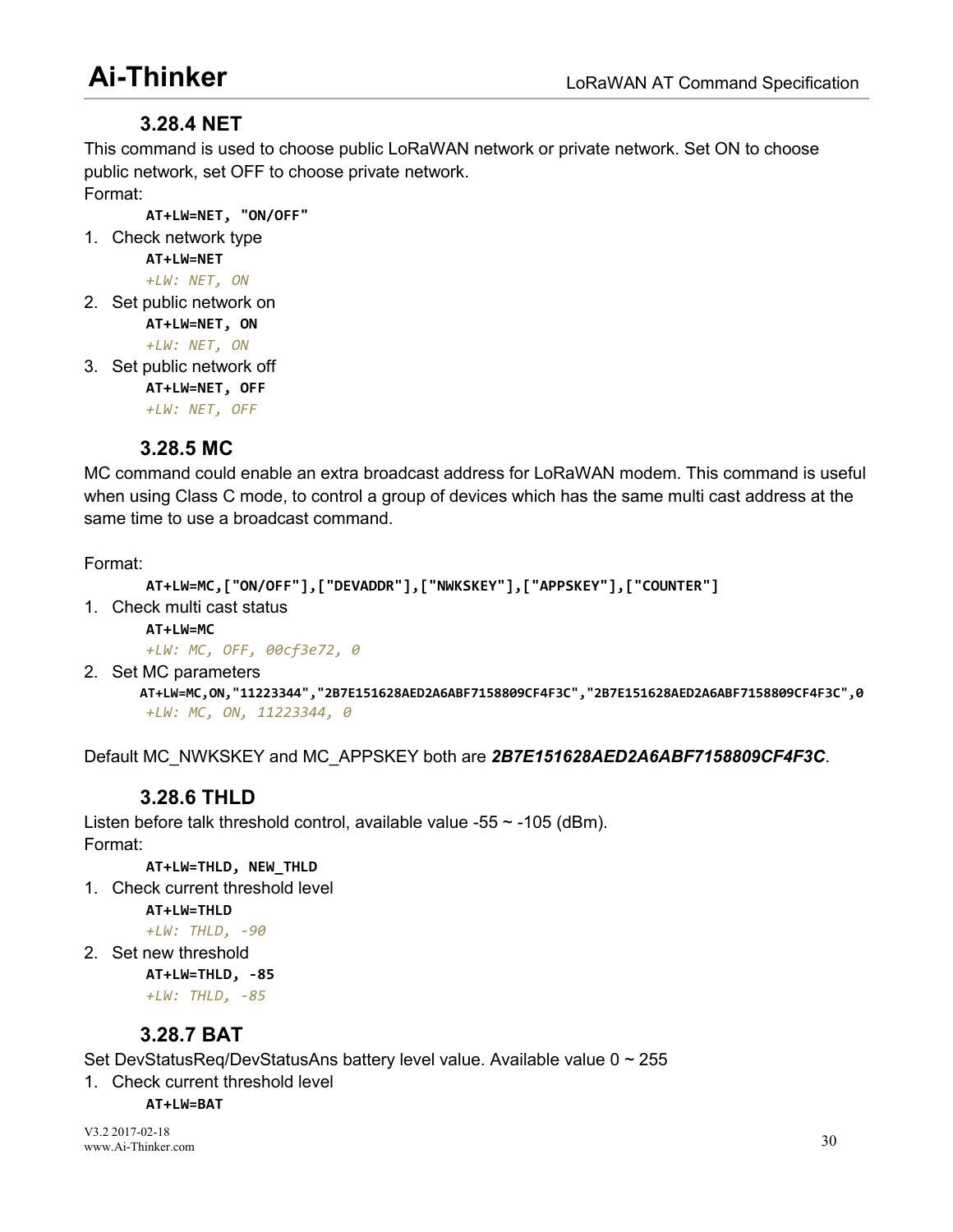<span id="page-35-0"></span>*+LW: BAT, 255*

2. Set new threshold **AT+LW=BAT, 100**

*+LW: BAT, 100*

# **3.29 LOWPOWER[10](#page-35-1)**

Sleep command could be used to make modem enter sleep mode with ultra-low power consumption, check device datasheet to know detailed parameters. After device enters in sleep mode, host device could send any character to wakeup it, after this host should wait at least 5ms to send next commands, so that modem could get ready. A C code example is attached to show how to handle LOWPOWER mode.

During the LOWPOWER mode, level of UART RX pin must keep unchanged, any signal on UART RX pin will make modem exit LOWPOWER mode. When LOWPOWER mode is triggered, there are extra 30ms before modem really enter sleep mode, host device should use this time to de-initial its UART if it is needed.

It also supplies feature to set a lowpower alarm from 100ms to 129600000ms (36hrs).

Format:

|          | eg: AT+LOWPOWER<br>eg: AT+LOWPOWER=1000 <sup>11</sup> | // Sleep until woke up by UART TX<br>// Sleep 1000ms until timeout |
|----------|-------------------------------------------------------|--------------------------------------------------------------------|
|          |                                                       |                                                                    |
|          | eg: AT+LOWPOWER=AUTOON                                | // Enter extremely low power mode                                  |
|          | eg: AT+LOWPOWER=AUTOOFF                               | // Exit extremely low power mode                                   |
|          |                                                       | // Query symbol is not available                                   |
| Return   |                                                       |                                                                    |
|          | +LOWPOWER: SLEEP                                      | // Enter SLEEP mode successfully                                   |
|          | U+LOWPOWER: WAKEUP                                    | // Modem is woke up.                                               |
| Example: |                                                       |                                                                    |

**AT+LOWPOWER=1000 U+LOWPOWER: WAKEUP**

Note: Extra 0x55 will be sent to host mcu to perform a wakeup signal for it, LoRaWAN AT Modem will wait for 15ms before sending "+LOWPOWER: WAKEUP" frame , host MCU could use this 15ms to initialize then to receive the WAKEUP frame.

#### **C example:**

```
printf("AT+LOWPOWER\r\n");// Set low-power mode
// ...
// HOST do other operation.
// \ldots<br>printf("A");
                        // Send any character to wake-up the modem
DelayMs(5); // Wait modem ready
printf("AT+ID\r\n"); // New operation
```
<span id="page-35-1"></span><sup>&</sup>lt;sup>10</sup> Ra-03A (UART enabled) supports this feature, RHF3M076 (USB enabled) doesn't support sleep mode.

<span id="page-35-2"></span><sup>11</sup> Available after v1.9.5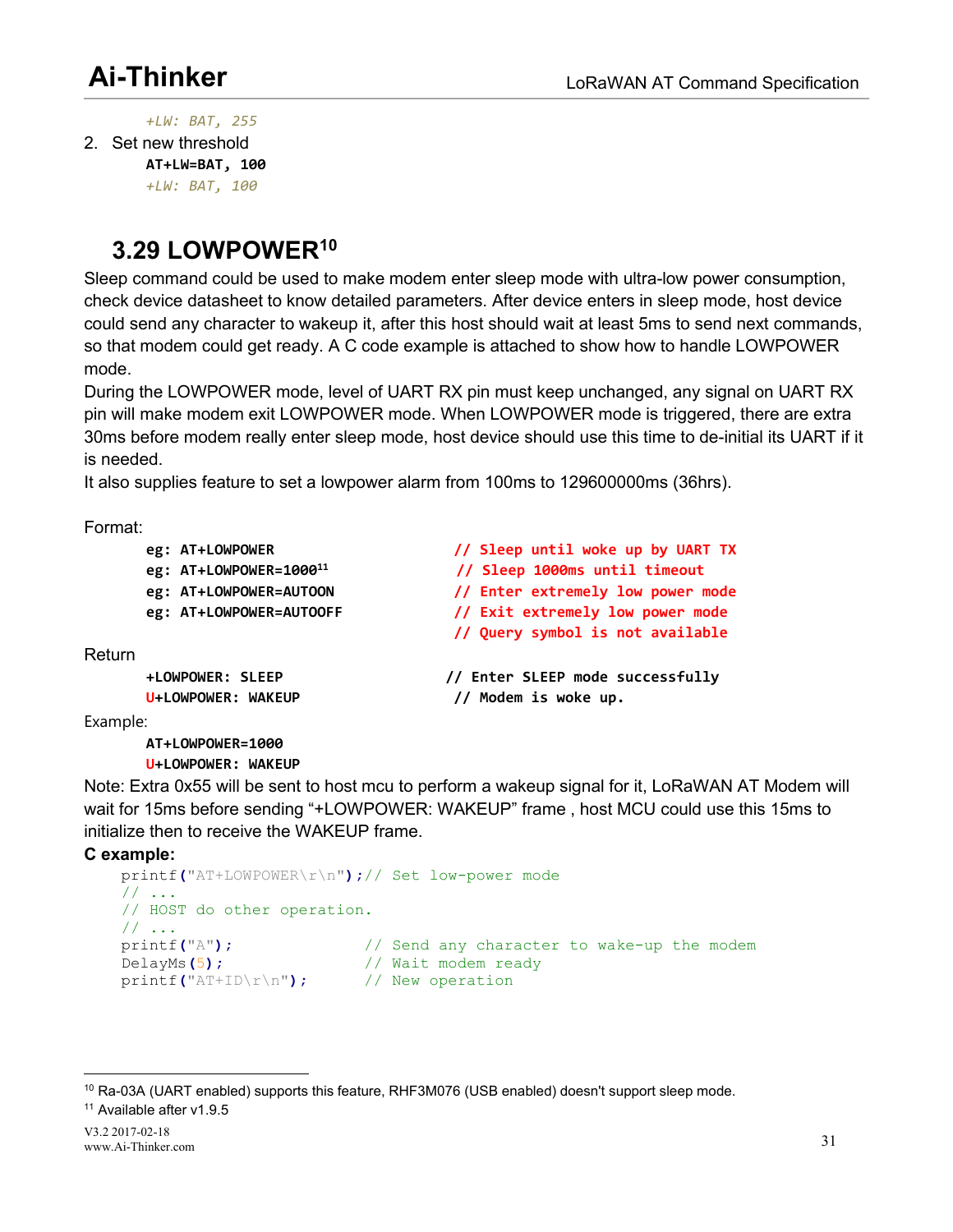### <span id="page-36-1"></span><span id="page-36-0"></span>**3.29.1 Low Power Auto Mode**

AT+LOWPOWER=AUTOON command could be used to enable extremely low power mode. In this mode modem will enter deep sleep mode when it is idle. The idle status means no ongoing receiving commands, no ongoing LoRaWAN service needed. If this mode is enabled, when sending commands to modem, at least four 0xFFs need to be added to the start of each AT command. At the same time, each return message is also added with four 0xFFs. The host mcu parser should be able to handle these wakeup characters.

Example to send AT+ID command with low power auto mode

| "<br><b>The County of the County</b><br>0xFF<br>nv!<br>NVEE<br>٠A<br>۰۱.<br>м.<br>- |  |  |  |  |  |  |
|-------------------------------------------------------------------------------------|--|--|--|--|--|--|
|                                                                                     |  |  |  |  |  |  |

Use AT+LOWPOWER=AUTOOFF command to turn off low power auto mode, four 0xFFs are also needed to add to the start of the command.

| FF   FF   FF   FF   A   T   +   L   O   W   P   O   W   E   R   =   A   U   T   O   O   F   F   \r   \n |  |  |  |  |  |  |  |  |  |  |  |  |
|---------------------------------------------------------------------------------------------------------|--|--|--|--|--|--|--|--|--|--|--|--|
| FF FF FF FF 61 74 2B 6C 6F 77 70 6F 77 65 72 3D 61 75 74 6F 6F 66 66 0D 0A                              |  |  |  |  |  |  |  |  |  |  |  |  |

Below hex string equals to the table above, send it to modem in hex format could also disable the low power auto on feature.

**FFFFFFFF61742B6C6F77706F7765723D6175746F6F66660D0A**

#### **C example:**

```
uint8_t buf[256];
printf("AT+LOWPOWER=AUTOON\r\n");// Set low-power auto on mode
// ...
// HOST do other operation.
// ...
buf[0] = 0xFF;
buf[1] = 0xFF;
buf[2] = 0xFF;buf[3] = 0xFF;
sprintf(buf+4, "AT+MSG=\"string\"\r\n");
uart_putbuf(buf, strlen(buf+4)+4); // Send command to LoRaWAN modem
```
## **3.30 VDD**

Get supply voltage, return value in unit 0.01V. Format:

**AT+VDD AT+VDD? AT+VDD=?** Example: **AT+VDD**

**+VDD: 3.30V**

# **3.31 RTC**

Get real time from LoRaWAN modem. When modem is powered on, it always starts from 2000-01-01 00:00:00, user could set new time to modem to sync to the real time.<br>1. Check current time

V3.2 2017-02-18 www.Ai-Thinker.com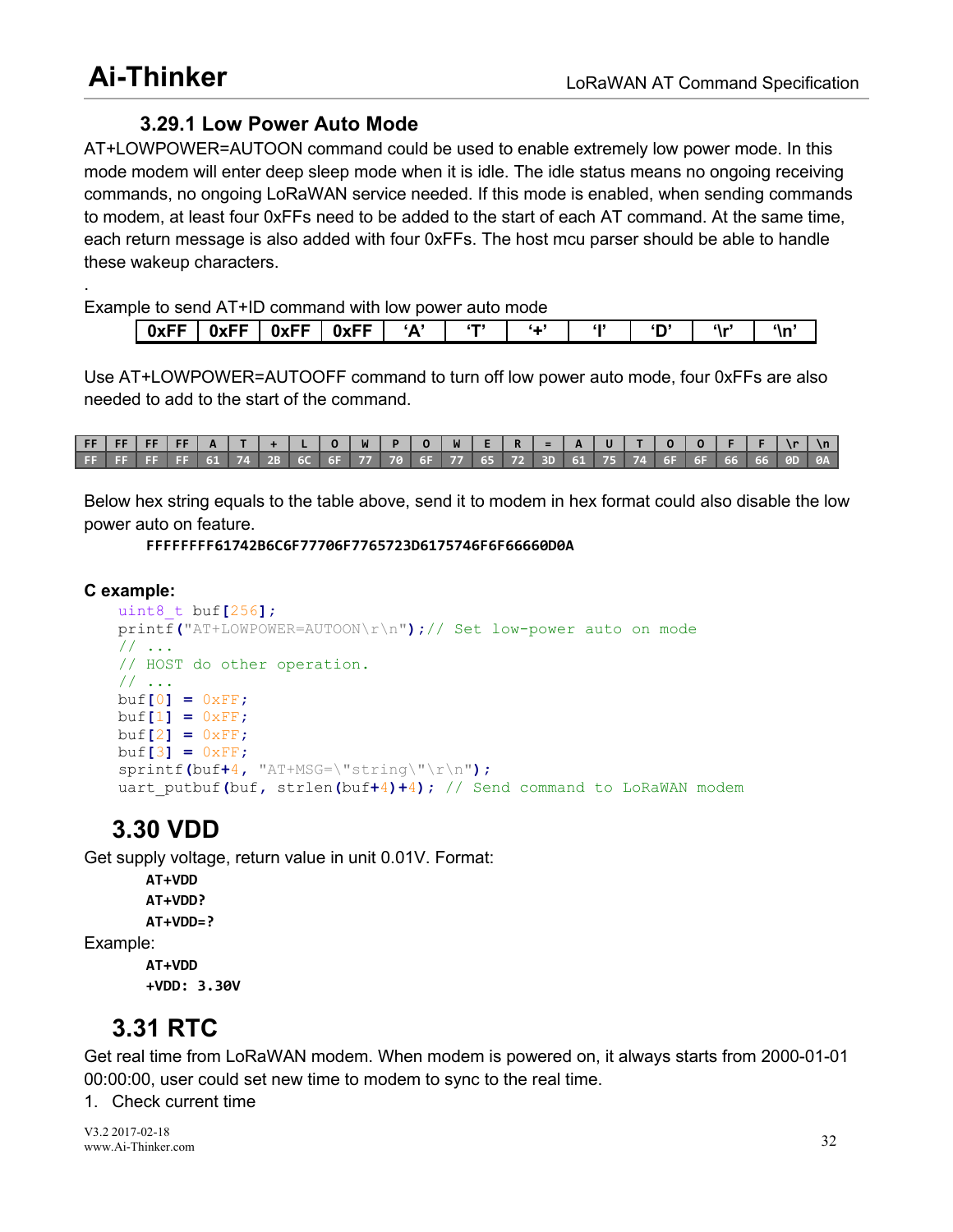<span id="page-37-1"></span><span id="page-37-0"></span>**AT+RTC**

*+RTC: 2000-01-01 01:00:28 // this means the modem has kept running for 1 hour*

2. Set new time to "2016-06-14 18:16:11", this format is very critical, must keep the same format as "yyyy-MM-dd HH:mm:ss", year must starts with 20xx.

**AT+RTC="2016-06-14 18:16:11"**

*+RTC: 2016-06-14 18:16:11*

## **3.32 EEPROM**

LoRaWAN Modem supports maximum 256 bytes to save user data. Format:

**AT+EEPROM=ADDR**

**AT+EEPROM=ADDR,VAL**

Return:

**+EEPROM: ADDR, VAL**

Both ADDR and VAL are in hex format. Valid range is  $0x00 \sim 0xFF$ . Example:

**AT+EEPROM=00, AB**

*+EEPROM: 00, AB*

## **3.33 UART**

### **3.33.1 TIMEOUT**

LoRaWAN AT modem supports UART receive timeout feature, AT parser inside the modem start counts from first "AT" character is received, when counter overflows, a "Input timeout" event will be triggered. One message like below will be showed. Maximum timeout value is 300ms.

**+INFO: Input timeout, start parse**

| AT+UART=TIMEOUT, 0     | // Disable timeout feature |
|------------------------|----------------------------|
| AT+UART=TIMEOUT, 1000  | // Set timeout 1s feature  |
| <b>AT+UART=TIMEOUT</b> | // Get timeout value       |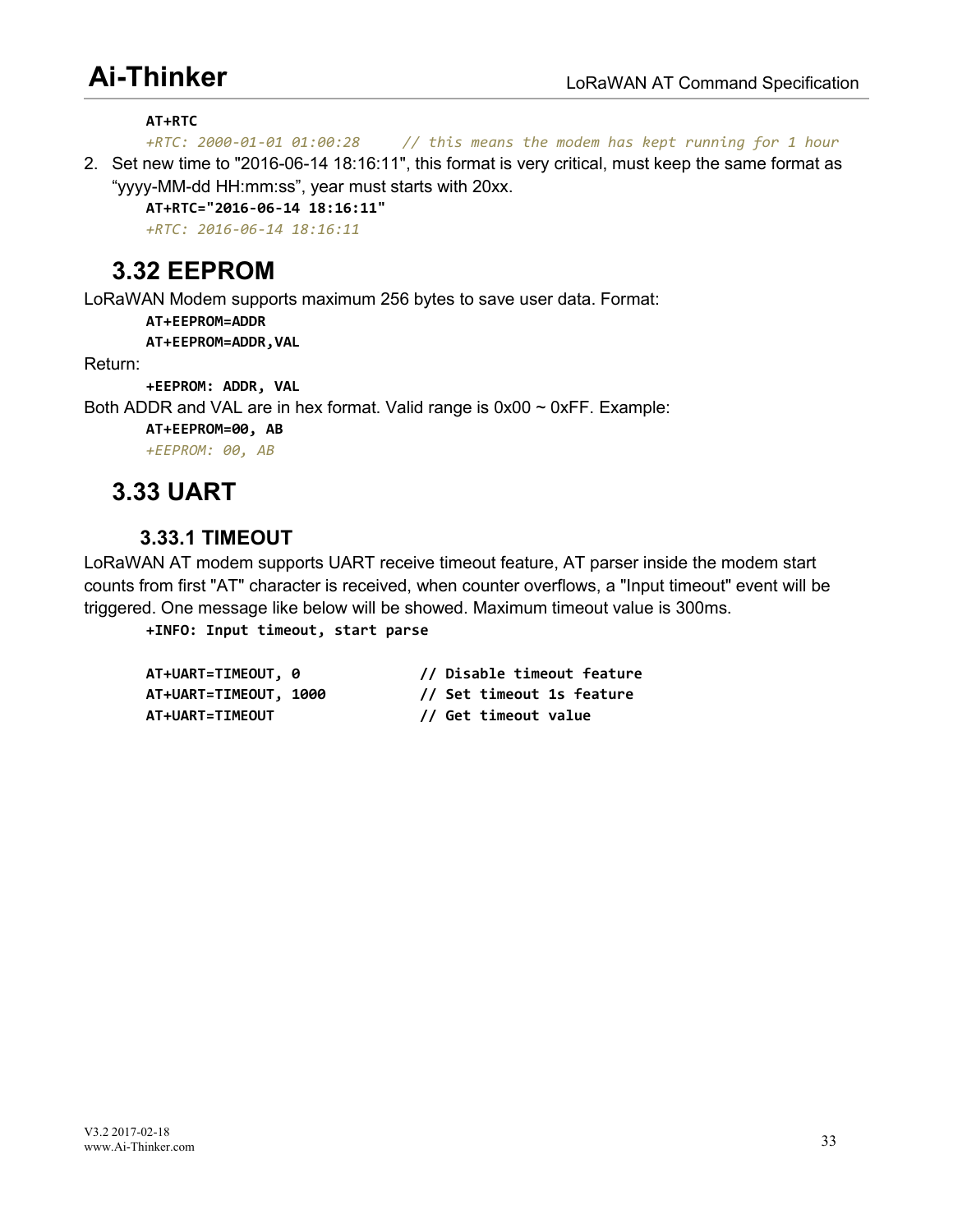# <span id="page-38-2"></span><span id="page-38-1"></span><span id="page-38-0"></span>**3.34 TEST**

TEST command is not like other command, it is a serious command, includes several sub-commands, refer to table below. With test mode, user could do RF performance test quickly without any knowledge of LoRa chip. Commands which are related to RF configuration is disabled in test mode.

| <b>Sub-Command</b> | <b>Comment</b>                                                               |
|--------------------|------------------------------------------------------------------------------|
| <b>HELP</b>        | Print test command help information, make LoRa transceiver to standby mode   |
| <b>STOP</b>        | Set LoRaWAN Modem to TEST stop mode                                          |
| <b>TXCW</b>        | Transmit continuous wave                                                     |
| <b>TXCLORA</b>     | Transmit continuous LoRa signal                                              |
| <b>RFCFG</b>       | Set RF configuration in TEST mode                                            |
| <b>RXLRPKT</b>     | Continuous receive pure LoRa packet, print once there is new packet received |
| <b>TXLRPKT</b>     | Send one HEX format packet out                                               |
| <b>TXLRSTR</b>     | Send one string format packet                                                |
| <b>RSSI</b>        | Get RSSI value of specified channel                                          |
| <b>LWDL</b>        | Send LoRaWAN downlink packet, useful tool to test CLASS C device             |
|                    | Table 3-5 TEST mode sub-command list                                         |

**3.34.1 Print Help Information**

Format:

**AT+TSET=HELP**

Return:

```
+TEST: HELP
       STOP -- AT+TEST=STOP
       HELP -- AT+TSET=HELP
       TXCW -- AT+TEST=TXCW
    TXCLORA -- AT+TEST=TXCLORA
      RFCFG -- AT+TEST=RFCFG,[F],[SF],[BW],[TXPR],[RXPR],[POW]
    RXLRPKT -- AT+TEST=RXLRPKT
    TXLRPKT -- AT+TEST=TXLRPKT,"HEX"
    TXLRSTR -- AT+TEST=TXLRSTR,"TEXT"
       RSSI -- AT+TEST=RSSI,F,[CNT]
       LWDL -- AT+TEST=LWDL,TYPE,DevAddr,"HEX",[FCNT],[FPORT],[FCTRL]
```
*"[ ]" means the parameter is omissible together with parameters behind it*

## **3.34.2 Enter TEST mode**

Before use any TEST command, LoRaWAN should work in testmode, or error code -12 will be reported.

Command:

```
AT+MODE=TEST
```
Return:

**+MODE: TEST // LoRaWAN modem enter TEST mode successfully**

## **3.34.3 Query RF configuration**

First thing after enter TEST mode should be check RF configuration.<br>Command:

V3.2 2017-02-18 www.Ai-Thinker.com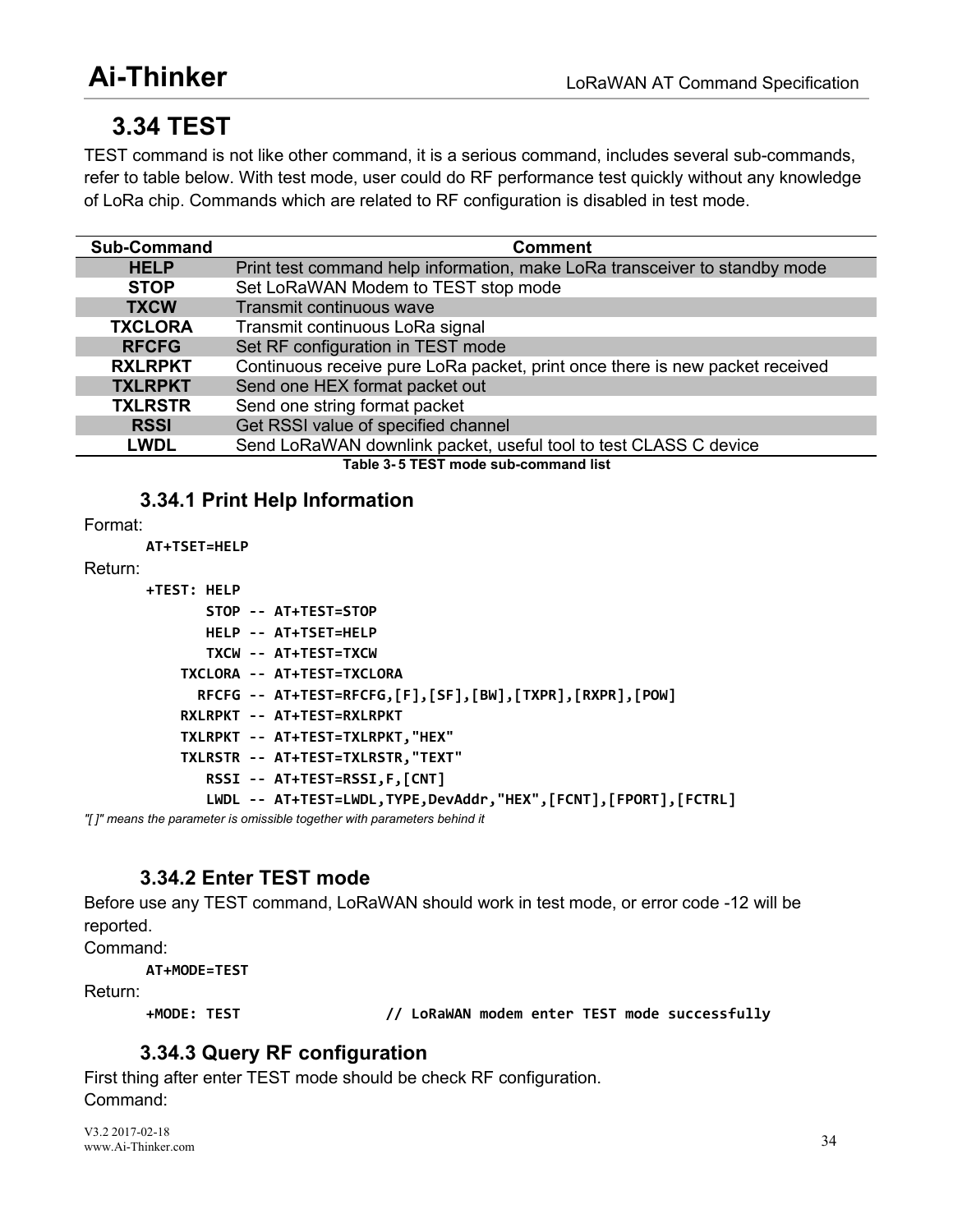<span id="page-39-1"></span><span id="page-39-0"></span>**AT+TEST=? // Query test mode and RF configuration** Return Error: **+TEST: ERROR(-12)** When come with ERROR(-12), user could try "AT+MODE=?" to check if LoRaWAN modem is in TEST mode, if not user should enter test *mode first.* Return STOP: **+TEST: STOP +TEST: RFCFG F:433300000, SF12, BW125K, TXPR:8, RXPR:8, POW:14dBm** Return TXLRPKT: **+TEST: TXLRPKT +TEST: RFCFG F:433300000, SF12, BW125K, TXPR:8, RXPR:8, POW:14dBm** Return RXLRPKT: **+TEST: RXLRPKT +TEST: RFCFG F:433300000, SF12, BW125K, TXPR:8, RXPR:8, POW:14dBm** Return TXCW:

**+TEST: TXCW +TEST: RFCFG F:433300000, SF12, BW125K, TXPR:8, RXPR:8, POW:14dBm**

#### **3.34.4 Set RF Configuration**

RFCFG supports set frequency, SF, band width, TX preamble, RX preamble and TX power settings.

TX and RX shares all configuration except "preamble length", user could choose different preamble length. For LoRa communication, it is strongly recommended to set RX preamble length longer than TX's. Bandwidth only supports 125KHz / 250KHz / 500KHz.

Depend on [Semtech](http://www.semtech.com/images/datasheet/sx1276.pdf) SX1276 (PA\_BOOST/RFO) and design solution of Ai-Thinker module, MAX output power of different band LoRaWAN modem could be different. Check below table about the details.

| <b>Device</b>                                           | <b>Bootloader</b> | Interface  | LF Band <sup>12</sup> | HF Band <sup>13</sup> |  |  |  |  |
|---------------------------------------------------------|-------------------|------------|-----------------------|-----------------------|--|--|--|--|
| <b>RHF3M076</b>                                         | JSB               | <b>JSB</b> | 20dBm                 | 14dBm                 |  |  |  |  |
| <b>Ra-03A</b>                                           | JART              | JART       | 20dBm                 | 14dBm                 |  |  |  |  |
| <b>RHF76-052AN</b>                                      | JSB               | JART       | 20dBm                 | 14dBm                 |  |  |  |  |
| The black of A BAAM and and a series of HP and HP based |                   |            |                       |                       |  |  |  |  |

**Table 3- 6 MAX output power of HF and LF band**

*RHF3M076 is part number ofAi-Thinker LoRaWAN modem.*

Format:

*"[ ]" means the parameter is omissible together with parameters after it*

<span id="page-39-2"></span><sup>&</sup>lt;sup>12</sup> LF Band: Frequency is less than 525MHz

<span id="page-39-3"></span><sup>&</sup>lt;sup>13</sup> HF Band: Frequency is larger than 525MHz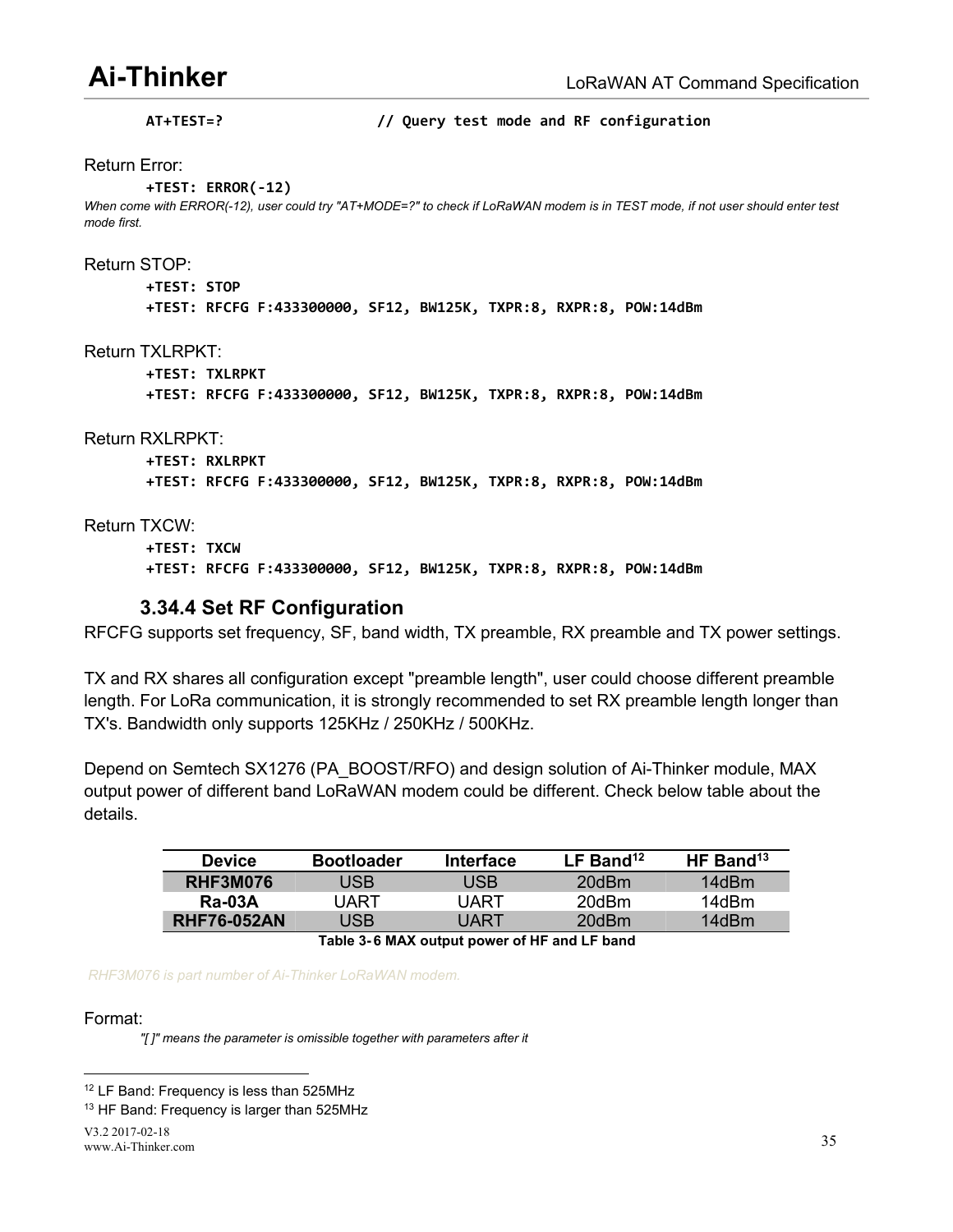```
AT+TEST=RFCFG,[FREQUENCY],[SF],[BANDWIDTH],[TX PR],[RX PR],[TX POWER]
```

```
// TX Configuration/868MHz/SF9/BW125KHz/TXPREAMBEL 12/RXPREAMBEL 15/14dBm
eg: AT+TEST=RFCFG,866,SF12,125,12,15,14
```
Return:

```
+TEST: RFCFG F:866000000,SF12,BW125K,TXPR:12,RXPR:15,POW:14dBm
```
#### **3.34.5 TX LoRa Packet**

After enter test mode, user could send LoRa packet through "AT+TEST=TXLRPKT" sub-command. The command format is like below:

**AT+TEST=TXLRPKT, "HEX STRING"** Command sequence to send LoRa packet:

```
// Set test mode
       AT+MODE=TEST
       // Query test mode, check RF configuration
       AT+TEST=?
       // Set RF Configuration
       AT+TEST=RFCFG,[FREQUENCY],[SF],[BANDWIDTH],[TX PR],[RX PR],[TX POWER]
       // Send HEX format packet
       AT+TEST=TXLRPKT, "HEX String"
       eg:AT+TEST=TXLRPKT, "00 AA 11 BB 22 CC"
       // Send TEXT format packet
       AT+TEST=TXLRSTR, "TEXT"
       eg:AT+TEST=TXLRSTR, "LoRaWAN Modem" Return:
       +TEST: TXLRPKT "00 11 22 33 44"
       +TEST: TXLRSTR "LoRaWAN Modem"
       +TEST: TX DONE
```
#### **3.34.6 RX LoRa Packet**

After enter test mode, user could enter LoRa packet continuous RX mode through RXLRPKT sub command. Like below:

**AT+TEST=RXLRPKT**

Command sequence to receive LoRa packet:

```
// Set test mode
AT+MODE=TEST
// Query test mode, check RF configuration
AT+TEST=?
// Set RF Configuration
AT+TEST=RFCFG,[FREQUENCY],[SF],[BANDWIDTH],[TX PR],[RX PR],[TX POWER]
// Enter RX continuous mode
```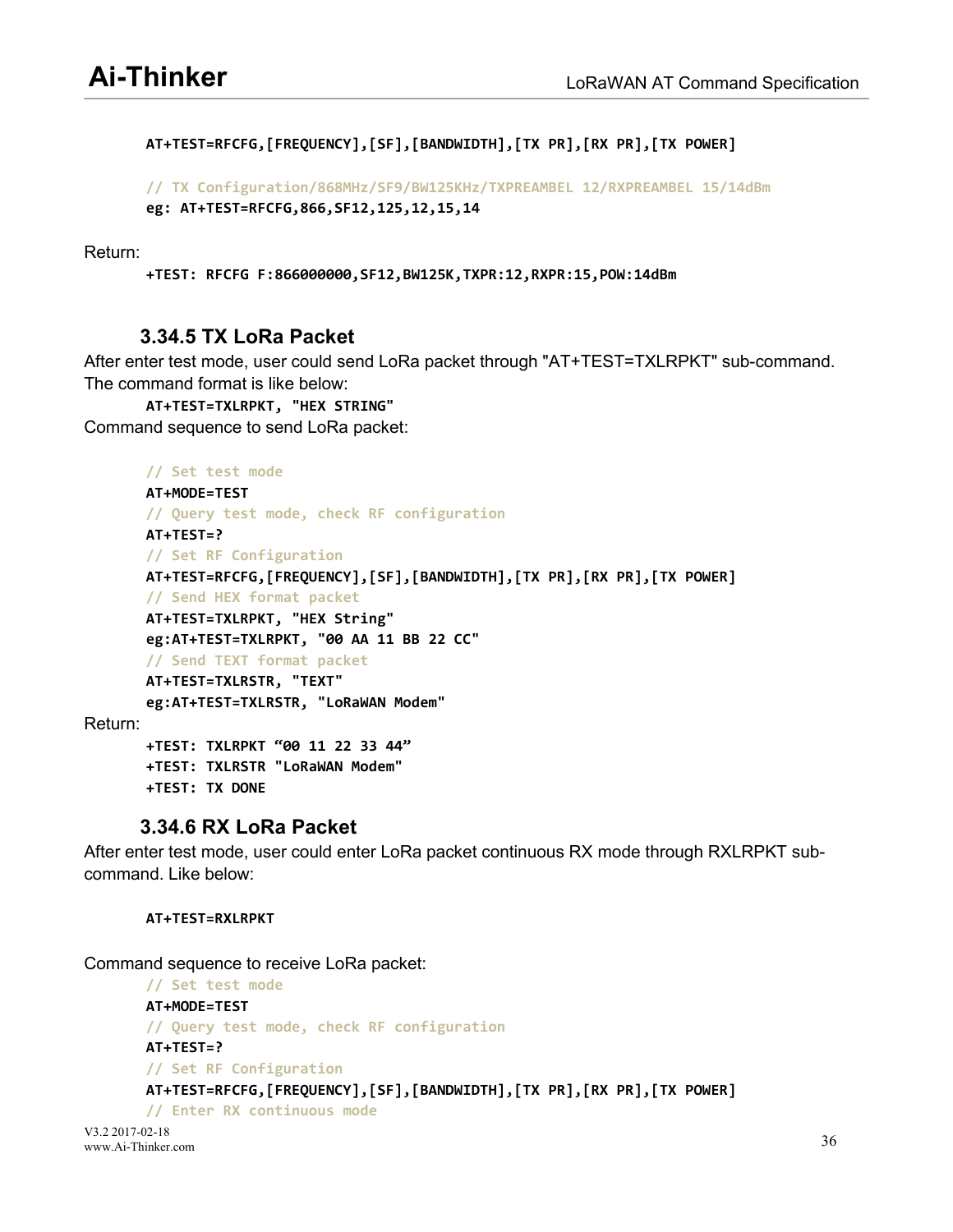<span id="page-41-2"></span><span id="page-41-1"></span><span id="page-41-0"></span>**AT+TEST=RXLRPKT**

#### Return:

**+TEST: LEN:250, RSSI:-106, SNR:10 +TEST: RX 00 11 22 33 44**

#### **3.34.7 TX Continuous Wave**

Before enable TXCW function, right frequency and TX power should be set. Format:

**AT+TEST=TXCW**

Return:

**+TEST: TXCW**

### **3.34.8 TX Continuous LoRa**

Before enable TXCLORA function, right frequency and TX power should be set. Format:

**AT+TEST= TXCLORA**

Return:

**+TEST: TXCLORA**

#### **3.34.9 RSSI**

Read RSSI from a specified channel. Format:

**AT+TEST = RSSI, frequency(MHz), [times]** Return: **+TEST: RSSI, frequency +TEST: RSSI 0, RSSI0; 1, RSSI1; ... n, RSSIn; ... ... ... ... ... ... ... ... +TEST: RSSI n+1, RSSI0; n+2, RSSI1; ..., ... ... ... ... ... ... ... ... ... +TEST: RSSI, AVG average, MAX maximum, MIN minimum**

### **3.34.10 LWDL**

LWDL command is designed to test LoRaWAN modem CLASS C function. Use this command, user can easily send data to a working LoRaWAN Class C device.

**AT+TEST = LWDL, TYPE, "DevAddr", "HEX STRING", [FCNT], [FPORT], [FCTRL]** Return:

**AT+TEST=LWDL,MSG,"009291ad","14 54 54 88 08 93 122 35", 1, 5, 00** +TEST: LWDL "A0 AD 91 92 00 00 01 00 05 13 4D 37 EA 53 E3 02 3A 9F 01 25 D2 34" **+TEST: LORAWAN DOWNLINK TX DONE**

## **3.35 REG**

REG command could be used to control LoRa SX1276 register directly. In theory, user could use this command to do any operation, TX packet, RX packet, TXCW, even user could use this command to develop PC GUI tool to play with LoRa.

### **3.35.1 Dump All Registers**

This command dump LoRa chip SX1276 registers (0x00-0x7F), 0x00 address value has no meaning.

V3.2 2017-02-18 www.Ai-Thinker.com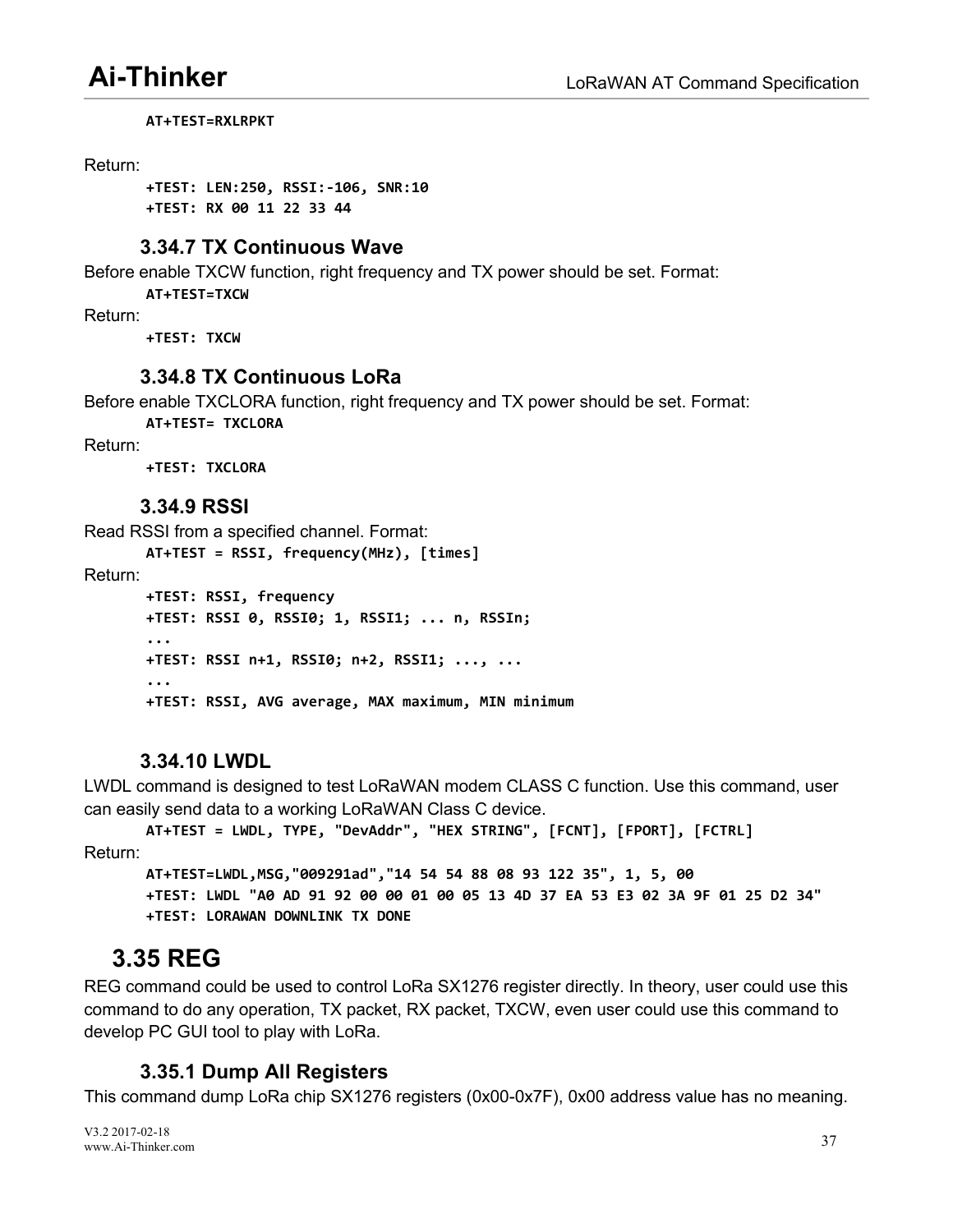Format:

<span id="page-42-0"></span>**AT+REG=?<CR><LF>**

#### Return:

**+REG: OK** *00 01 02 03 04 05 06 07 08 09 0A 0B 0C 0D 0E 0F 00:* **00 88 1A 0B 00 52 D8 80 00 4F 09 2B 03 22 80 00** *10:* **00 1F 00 00 00 00 00 00 00 00 00 00 00 72 97 FF** *20:* **00 50 01 FF 00 00 04 00 00 00 00 00 00 50 14 40** *30:* **00 C3 05 27 1C 0A 03 0A 42 12 40 1D 00 A1 00 00** *40:* **00 00 12 24 2D 00 03 00 04 23 00 09 05 84 32 2B** *50:* **14 00 00 10 00 00 00 0F E0 00 0C 00 07 00 5C 78** *60:* **00 19 0C 4B CC 0D 81 20 04 47 AF 3F B4 00 D9 0B** *70:* **D0 01 12 00 00 00 00 00 00 00 00 00 00 00 00 00**

#### **3.35.2 Read**

Read register value with address. Format: **AT+REG="HEX ADDRESS"<CR><LF> eg: AT+REG=01<CR><LF>** Return: **+REG: Reg 0x01 Value 0x88**

#### **3.35.3 Write**

Write register value to address. Format: **AT+REG="HEX ADDRESS", "HEX VALUE"<CR><LF>**

**eg: AT+REG=01, 0x80<CR><LF>**

Return:

**+REG: Write Value 0x80 to Reg 0x01**

#### **3.35.4 Read FIFO**

#### Format:

**AT+REG=RFIFO, BYTES<CR><LF>**

**eg: AT+REG=RFIFO, 6<CR><LF>**

Return:

**+TEST: RFIFO 00 00 0B 9F 04 05**

#### **3.35.5 Write FIFO**

#### Format:

**AT+REG = "WFIFO", "HEX DATA" AT+REG = "WFIFO", "10 20 30 40 55"** Return:

**+TEST: WFIFO 10 20 30 40 55**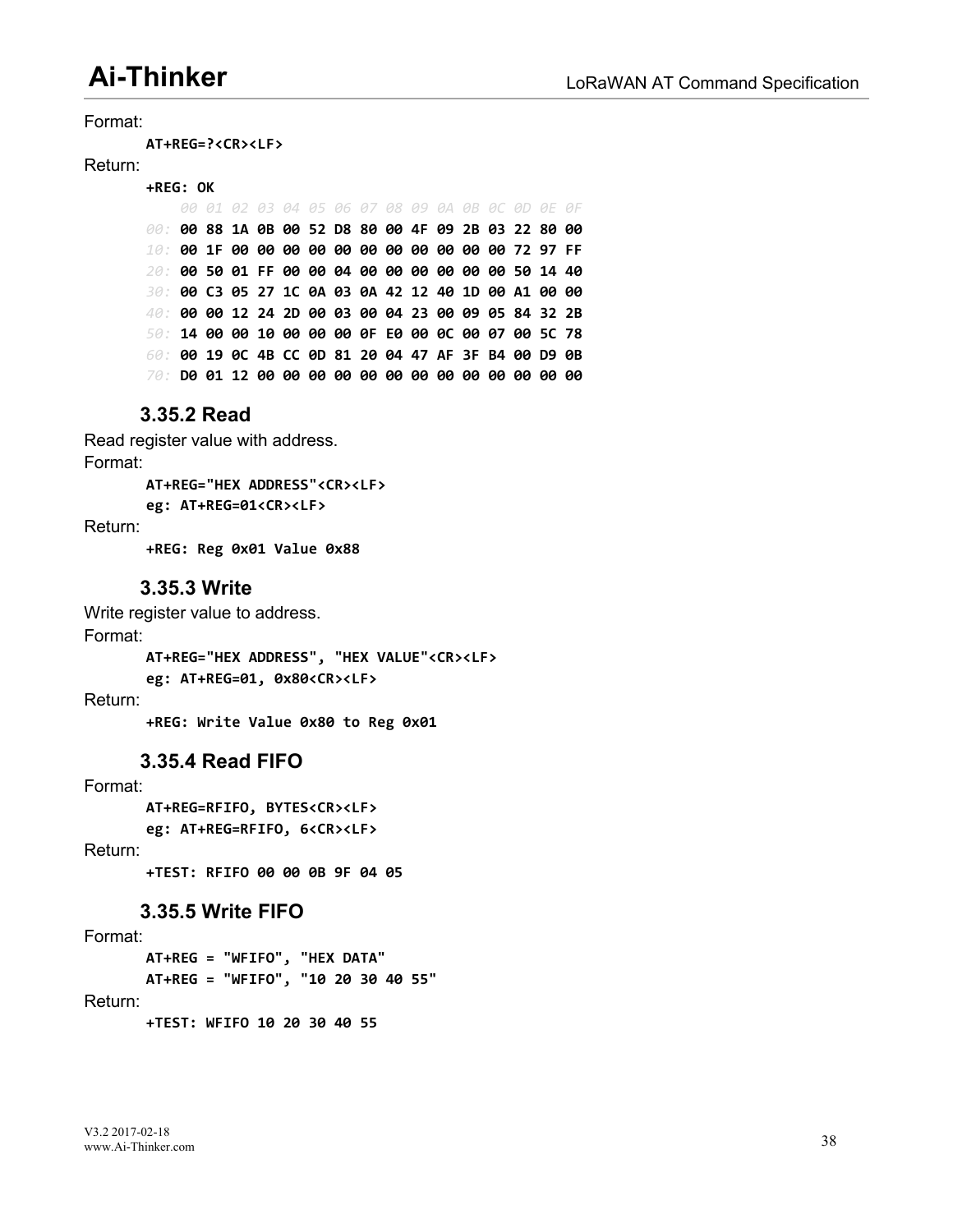## <span id="page-43-0"></span>Revision

#### V3.2 2017-02-18

- + Sync to FW v2.0.10
- + Add command description AT+LW=BAT
- + FixAT+MSG output

#### V3.1 2016-06-30

- + Sync to FW v2.0.4
- + Add LinkCheckReq

#### V3.0 2016-06-26

- + Sync to FW v2.0.2
- + Support sending LoRaWAN proprietary frame
- + RETRY command to set confirmed message retry times
- + RXWIN1 is updated
- + JOIN command is simplified
- + Multi cast feature
- + LW command to change LBT threshold configuration
- + LOWPOWER command alarm feature, add timer to sleep mode
- + RTC yyyy-MM-dd HH:mm:ss
- + VDD command to read supply voltage
- + REG command to control SX1276 RF chip register directly (Merge PS01510)
- + EEPROM command

#### V2.4 2015-12-03

+ Sync to FW v1.9.1

#### V2.3 2015-11-26

- + Maximum payload size 255 bytes
- + Add AT+DELAY command
- + AT+DR=CUSTOM command FSK support

#### V2.1 2015-11-24

- + Fix typo
- + Remove all tedious <CR><LF>

#### V2.0 2015-11-18

- + Add RXWIN1 command
- + Add RXWIN2 SF and BW format command
- + Add AT+TEST=RFCFG command
- + Update DR, supports customized data rate scheme
- + Update doc for LoRaWAN mode firmware V1.8.0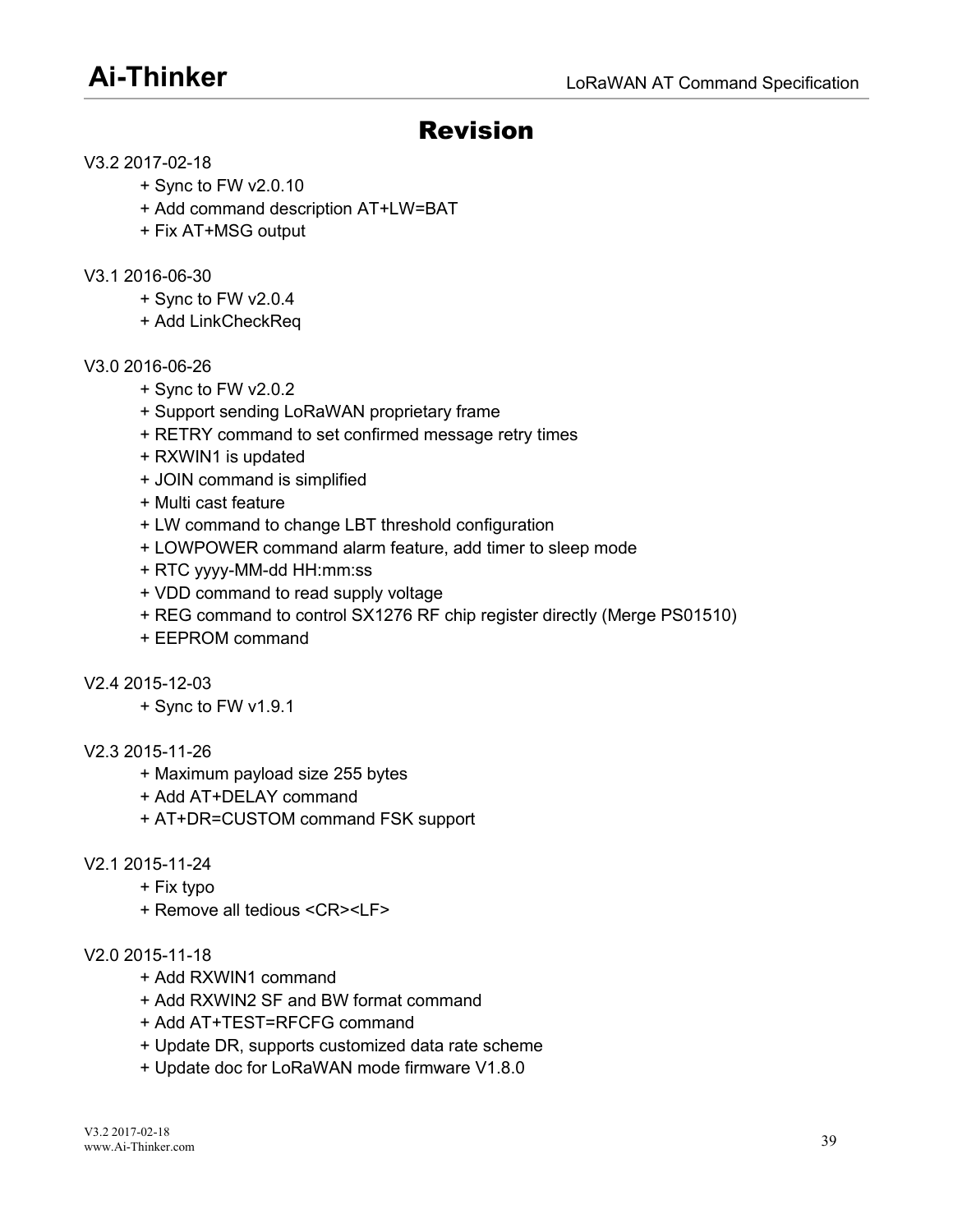- V1.6 2015-09-11
	- + AT+DR=BAND, AT+TEST=RSSI
	- + Update doc for LoRaWAN mode firmware V1.6.8
- V1.5 2015-09-04
	- + Add "LOWPOWER" command to enable LowPower Mode
	- + Add commands CH, PORT, JOIN, UART
	- + Update ID, DR, TEST,
	- + Update doc for LoRaWAN mode firmware V1.6.0
- V1.2 2015-06-04
	- + Add "CLASS" command to enable LoRaWAN Class C
	- + Update doc for LoRaWAN mode firmware V1.2.6
- V1.1 2015-05-14
	- + Update "2.4 Error"
	- + Fix typo
	- + Add content about LoRaWAN output power
	- + Update doc for LoRaWAN mode firmware V1.2.4
- V1.0 2015-05-09
	- + Use new template
	- + Doc is for LoRaWAN mode firmware V1.1.0